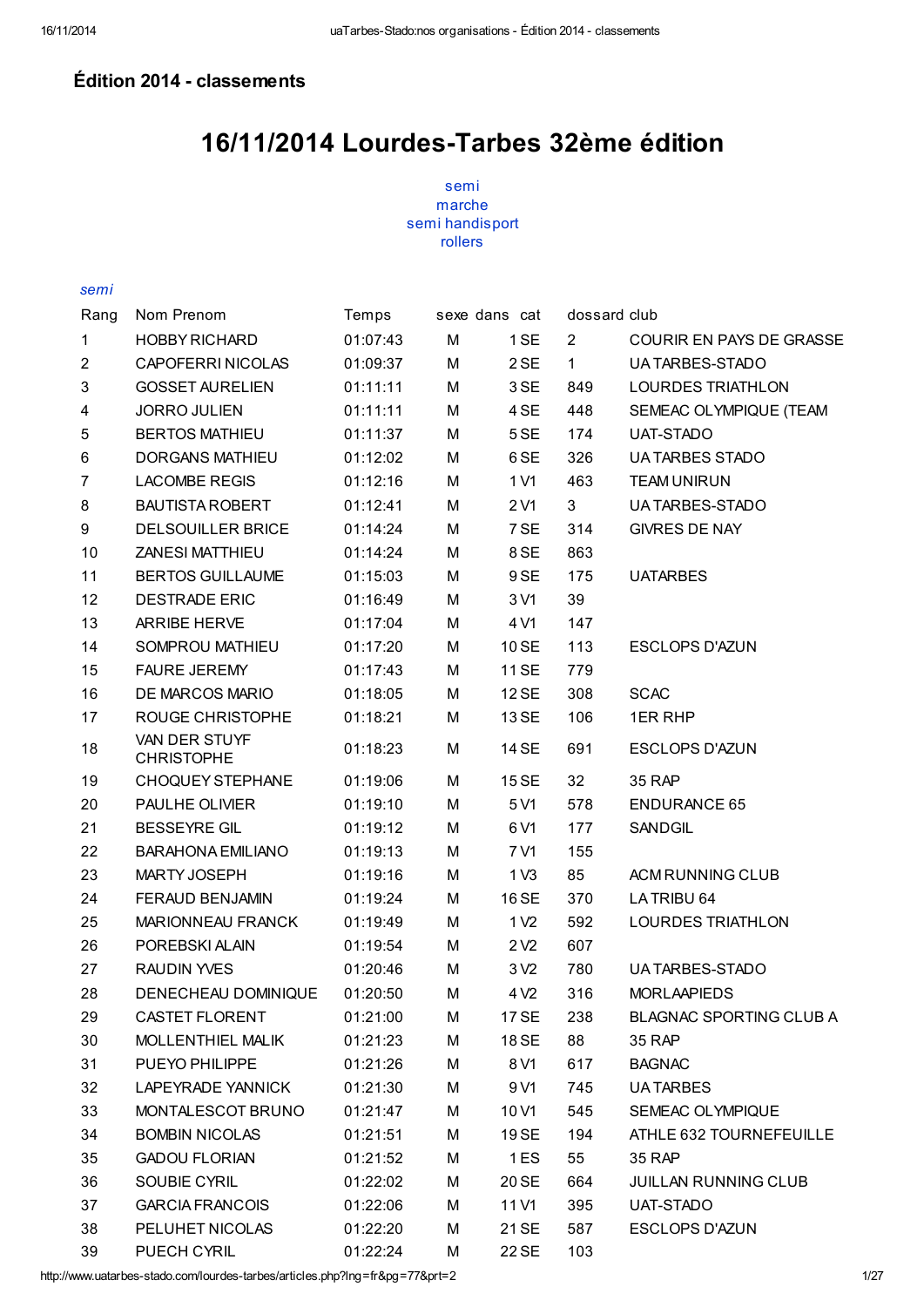| 40 | <b>REGNIER YOANN</b>       | 01:22:27 | м | 23 SE            | 764 |                             |
|----|----------------------------|----------|---|------------------|-----|-----------------------------|
| 41 | <b>LAVANTES CHRISTOPHE</b> | 01:22:29 | М | 24 SE            | 492 | ENDURANCE65                 |
| 42 | <b>HEINS LEO</b>           | 01:22:29 | М | 2 ES             | 433 |                             |
| 43 | RAMONTEU JEAN MICHEL       | 01:22:44 | М | 2 <sub>V3</sub>  | 622 |                             |
| 44 | <b>SALLABER MATHIEU</b>    | 01:22:52 | М | 25 SE            | 646 | AIGLES DE PAU               |
| 45 | <b>BULFARO TONY</b>        | 01:22:52 | М | 26 SE            | 209 |                             |
| 46 | <b>BARRERE PATRICK</b>     | 01:23:04 | M | 5 V <sub>2</sub> | 787 | <b>ENDURANCE 65</b>         |
| 47 | LAUCAIGNE SEBASTIEN        | 01:23:08 | М | 27 SE            | 491 | <b>TEAM MAX</b>             |
| 48 | <b>BONNAL WALTER</b>       | 01:23:08 | М | 12 V1            | 195 |                             |
| 49 | COURADE JEAN JACQUES       | 01:23:13 | М | 6 V <sub>2</sub> | 282 | <b>UAT TARBES</b>           |
| 50 | <b>TOUFLET LAURENT</b>     | 01:23:14 | М | 13 V1            | 678 | <b>USSA</b>                 |
| 51 | <b>BULTEL VINCENT</b>      | 01:23:17 | М | 14 V1            | 211 |                             |
| 52 | <b>FERREIRA GREGORY</b>    | 01:23:23 | М | 28 SE            | 376 | <b>TEAM PYRUNNERS</b>       |
| 53 | <b>BUOLI STEPHANE</b>      | 01:23:24 | М | 15 V1            | 19  | <b>1ER RHP</b>              |
| 54 | <b>CARRERE OLIVIER</b>     | 01:23:24 | М | 29 SE            | 28  |                             |
| 55 | <b>FUERTES ALEXANDRE</b>   | 01:23:53 | М | 30 SE            | 808 | RUN CLUB 65                 |
| 56 | <b>AUBRION GERALDINE</b>   | 01:24:02 | F | 1 V1             | 812 | <b>ENDURANCE 65</b>         |
| 57 | <b>VITALONE OSWALD</b>     | 01:24:27 | М | 7 V <sub>2</sub> | 707 |                             |
| 58 | <b>TROC ERIC</b>           | 01:24:36 | М | 8 V <sub>2</sub> | 781 | <b>JUILLAN RUNNING CLUB</b> |
| 59 | <b>IDRAC PATRICE</b>       | 01:24:41 | М | 16 V1            | 68  |                             |
| 60 | BOUHETTA RADOINE           | 01:24:44 | М | 31 SE            | 15  | 1ER RHP                     |
| 61 | <b>SOLANS JEAN-PIERRE</b>  | 01:24:44 | М | 3 <sub>V</sub> 3 | 840 | AIGLES DE PAU               |
| 62 | <b>KUNAKEY ROBIN</b>       | 01:24:44 | М | 9 V <sub>2</sub> | 454 |                             |
| 63 | <b>MARGUIER HUBERT</b>     | 01:24:51 | М | 32 SE            | 526 |                             |
| 64 | POUVREAU WILLIAM           | 01:25:01 | М | 17 V1            | 101 | 35 RAP                      |
| 65 | HELBECQUE FLORIAN          | 01:25:03 | м | 18 V1            | 66  | 35 RAP                      |
| 66 | ALARY THOMAS               | 01:25:07 | М | 33 SE            | 132 |                             |
| 67 | <b>GUITTARD CHRISTOPHE</b> | 01:25:14 | М | 34 SE            | 760 |                             |
| 68 | <b>HOURDEBAIGT JOEL</b>    | 01:25:14 | M | 19 V1            | 438 |                             |
| 69 | EL MHARRAF ECHEME          | 01:25:17 | М | 35 SE            | 356 |                             |
| 70 | MONTEGUT ALEXANDRE         | 01:25:18 | М | 36 SE            | 547 | SEMEAC OLYMPIQUE            |
| 71 | <b>BORD PATRICK</b>        | 01:25:19 | М | 37 SE            | 196 | <b>ORANGE</b>               |
| 72 | <b>OZANNE ANDRE</b>        | 01:25:21 | М | 1 V <sub>4</sub> | 571 | <b>IBM FRANCE BORDEAUX</b>  |
| 73 | <b>GOURRAT BERTRAND</b>    | 01:25:31 | М | 20 V1            | 854 |                             |
| 74 | <b>LASSALLE FABRICE</b>    | 01:25:34 | М | 21 V1            | 486 | <b>UATARBES</b>             |
| 75 | <b>DUCHET GERALD</b>       | 01:25:37 | М | 38 SE            | 336 | <b>PAU TRIATHLON</b>        |
| 76 | <b>VICENTE VICTOR</b>      | 01:25:41 | М | 22 V1            | 694 | UAT                         |
| 77 | ABADIE CHARLES             | 01:25:55 | М | 39 SE            | 4   |                             |
| 78 | SOUBIE JEROME              | 01:25:58 | м | 40 SE            | 665 | <b>JUILLAN RUNNING CLUB</b> |
| 79 | CASANOVA DAVID             | 01:26:00 | М | 41 SE            | 235 |                             |
| 80 | <b>BIZ PASCAL</b>          | 01:26:03 | м | 23 V1            | 187 | <b>LOS ESQUIROUS</b>        |
| 81 | PEBOSCQ OLIVIER            | 01:26:15 | М | 24 V1            | 581 |                             |
| 82 | ROSSONI CEDRIC             | 01:26:20 | M | 42 SE            | 640 | <b>BLAGNAC SC</b>           |
| 83 | DE OLIVEIRA MARCO          | 01:26:32 | М | 43 SE            | 309 | <b>TEAM AHUMATS</b>         |
| 84 | SOUBIROU SEBASTIEN         | 01:26:32 | М | 44 SE            | 804 | <b>TEAM AHUMATS</b>         |
| 85 | <b>CAPPIA PHILIPPE</b>     | 01:26:52 | М | 25 V1            | 226 |                             |
| 86 | <b>FOURCADE ERIC</b>       | 01:27:07 | М | 26 V1            | 50  |                             |
| 87 | <b>SEMBRES GILLES</b>      | 01:27:11 | М | 45 SE            | 769 |                             |
| 88 | <b>HORTALA STEPHAN</b>     | 01:27:14 | M | 27 V1            | 436 | ASCAUREILHAN                |
| 89 | <b>VIDAL PAUL ETIENNE</b>  | 01:27:15 | M | 46 SE            | 696 |                             |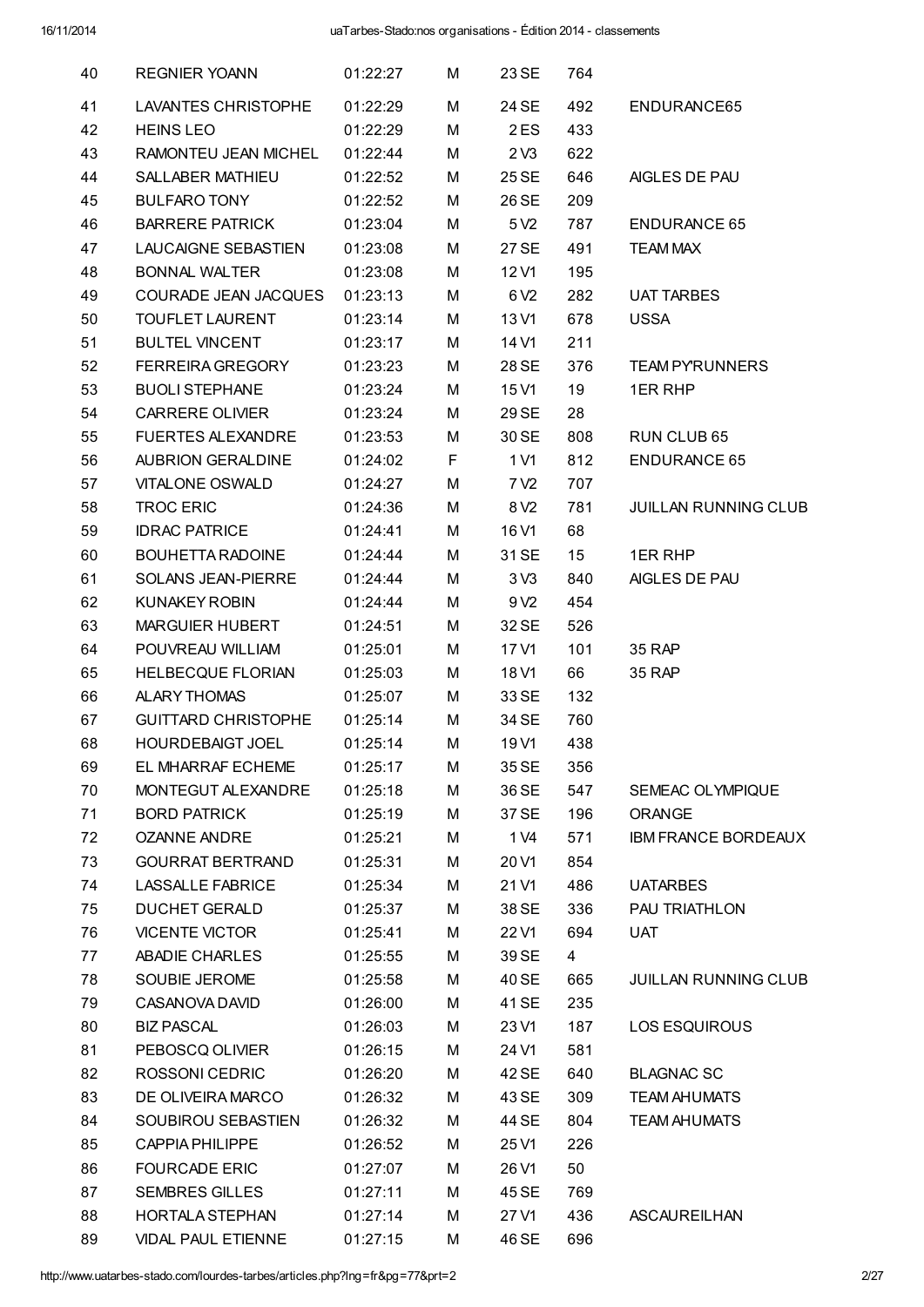| 16/11/2014 |
|------------|
|------------|

| 20 I T |                                |          | $\alpha$ and $\alpha$ be conducting only annoaled is $\alpha$ control to $\alpha$ . Chassen for the |                   |     |                                |
|--------|--------------------------------|----------|-----------------------------------------------------------------------------------------------------|-------------------|-----|--------------------------------|
| 90     | DUPONT GEOFFREY                | 01:27:16 |                                                                                                     | M 3 ES            | 347 | LOURDES TRIATHLON              |
| 91     | LE DORSE SEBASTIEN             | 01:27:19 | M                                                                                                   | 47 SE             | 493 |                                |
| 92     | CAZENAVE GUY                   | 01:27:27 | М                                                                                                   | 10 V2             | 249 | SEMEAC OLYMPIQUE               |
| 93     | LOUSTAUD THIERRY               | 01:27:42 | M                                                                                                   | 28 V1             | 511 | <b>LIMOGES ATHLE</b>           |
| 94     | <b>ESCALE JACQUES</b>          | 01:27:49 | M                                                                                                   | 4 <sup>2</sup>    | 359 | <b>ESCLOPS D'AZUN</b>          |
| 95     | LAIGO YVES                     | 01:27:52 | M                                                                                                   | 29 V1             | 72  |                                |
| 96     | <b>GREMEAUX MICHEL</b>         | 01:27:59 | М                                                                                                   | 30 V1             | 422 | MAGNOAC TRAIL                  |
| 97     | DESBETS JEAN PHILIPPE 01:28:00 |          | М                                                                                                   | 31 V1             | 319 | <b>TRAIL DU MAGNOAC</b>        |
| 98     | CAMBOURS JEAN BERNARD 01:28:03 |          | М                                                                                                   | 11 V <sub>2</sub> | 218 |                                |
| 99     | <b>LATAPIE PATRICE</b>         | 01:28:03 | М                                                                                                   | 48 SE             | 861 |                                |
| 100    | <b>IGAU CEDRIC</b>             | 01:28:05 | М                                                                                                   | 49 SE             | 443 | <b>UALOURDES</b>               |
| 101    | <b>WISSEN NICOLAS</b>          | 01:28:09 | М                                                                                                   | 50 SE             | 709 |                                |
| 102    | NABAIS GILLES                  | 01:28:09 | М                                                                                                   | 32 V1             | 90  | 35 RAP                         |
| 103    | <b>FRICONET EMMANUEL</b>       | 01:28:12 | М                                                                                                   | 33 V1             | 53  | <b>LIMOGES ATHLE</b>           |
| 104    | NADEAU PIERRE                  | 01:28:13 | М                                                                                                   | 51 SE             | 553 |                                |
| 105    | <b>TREMAIONE DIEGO</b>         | 01:28:27 | М                                                                                                   | 12 V <sub>2</sub> | 118 |                                |
| 106    | DAVID MORGAN                   | 01:28:30 | М                                                                                                   | 52 SE             | 746 |                                |
| 107    | ORTIZ CHRISTOPHE               | 01:28:32 | М                                                                                                   | 34 V1             | 93  |                                |
| 108    | <b>CERISIER CHRISTOPHE</b>     | 01:28:34 | М                                                                                                   | 35 V1             | 254 | <b>JSO VTT</b>                 |
| 109    | PARDON LAURENT                 | 01:28:35 | M                                                                                                   | 36 V1             | 573 |                                |
| 110    | AUBERT MATTHIEU                | 01:28:36 | M                                                                                                   | 53 SE             | 9   |                                |
| 111    | LOUSTEAU DIDIER                | 01:28:40 | М                                                                                                   | 37 V1             | 512 | <b>ESCLOPS AZUN</b>            |
| 112    | KUCHNA QUENTIN                 | 01:28:45 | М                                                                                                   | 54 SE             | 71  | 35 RAP                         |
| 113    | MENDEZ BENJAMIN                | 01:28:55 | М                                                                                                   | 55 SE             | 535 |                                |
| 114    | <b>BUREU PHILIPPE</b>          | 01:28:55 | М                                                                                                   | 38 V1             | 213 | AZZURO PYRENEES 64             |
| 115    | BIENNARD VINCENT               | 01:28:58 | M                                                                                                   | 56 SE             | 183 | JAB                            |
| 116    | ABADIE DIDIER                  | 01:28:58 | М                                                                                                   | 57 SE             | 127 |                                |
| 117    | <b>EVRARD FRANCK</b>           | 01:29:03 | M                                                                                                   | 39 V1             | 365 | <b>BILLERE ATHLETIC TRIATH</b> |
| 118    | LEPEC STEPHANE                 | 01:29:07 | М                                                                                                   | 40 V1             | 77  | 1ER RHP                        |
| 119    | CAUBET GUY                     | 01:29:08 | М                                                                                                   | 5 <sup>2</sup>    | 242 | UAT                            |
| 120    | <b>BARRAGAT JEREMY</b>         | 01:29:11 | М                                                                                                   | 58 SE             | 858 |                                |
| 121    | <b>VACHETTE GHISLAIN</b>       | 01:29:11 | М                                                                                                   | 59 SE             | 688 | <b>UA TARBES STADO</b>         |
| 122    | <b>SOUBIROU FABIEN</b>         | 01:29:12 | M                                                                                                   | 60 SE             | 666 | AZZZURRO PYRENEES 64           |
| 123    | <b>GASTELLU CATHY</b>          | 01:29:12 | F                                                                                                   | 1 SE              | 402 | AZZURRO PYRENEES 64            |
| 124    | <b>LALANNE OLIVIER</b>         | 01:29:24 | М                                                                                                   | 41 V1             | 470 |                                |
| 125    | MAULEON SYLVAIN                | 01:29:27 | M                                                                                                   | 61 SE             | 531 |                                |
| 126    | CAZAUX BERNARD                 | 01:29:29 | M                                                                                                   | 42 V1             | 247 | <b>U.ALOURDES</b>              |
| 127    | YAGOUB MOUSTAFA                | 01:29:32 | М                                                                                                   | 62 SE             | 711 |                                |
| 128    | <b>MECCHIA MARC</b>            | 01:29:34 | м                                                                                                   | 13 V <sub>2</sub> | 726 | <b>UAC</b>                     |
| 129    | <b>CUELLO OLIVIER</b>          | 01:29:40 | М                                                                                                   | 63 SE             | 290 |                                |
| 130    | <b>VALLOT CEDRIC</b>           | 01:29:40 | M                                                                                                   | 64 SE             | 690 | ACM RUNNING CLUB               |
| 131    | SARIE CHRISTOPHE               | 01:29:42 | M                                                                                                   | 43 V1             | 649 | RUNNING ORDIZAN CLUB           |
| 132    | <b>LAGRILLE ERIC</b>           | 01:29:42 | М                                                                                                   | 14 V <sub>2</sub> | 466 | AZZURRO PYRENEES 64            |
| 133    | MURATORE JOSEPH                | 01:29:43 | M                                                                                                   | 15 V <sub>2</sub> | 846 | <b>UALOURDES</b>               |
| 134    | PEYREGNE VINCENT               | 01:29:52 | М                                                                                                   | 4 ES              | 602 |                                |
| 135    | <b>BOUADJADJ DJAMEL</b>        | 01:30:06 | М                                                                                                   | 65 SE             | 14  | 35 RAP                         |
| 136    | DASQUE LUDOVIC                 | 01:30:13 | М                                                                                                   | 66 SE             | 301 |                                |
| 137    | <b>GARCIA RESINO WILLIAM</b>   | 01:30:15 | M                                                                                                   | 44 V1             | 398 | CSA35øRAP                      |
| 138    | <b>FRANCOIS RONAN</b>          | 01:30:18 | M                                                                                                   | 67 SE             | 52  | 35 RAP                         |
| 139    | PREVOT MARC                    | 01:30:20 | M                                                                                                   | 68 SE             | 612 |                                |
| 140    | NAULEAU ANTHONY                | 01:30:28 | Μ                                                                                                   | 69 SE             | 558 |                                |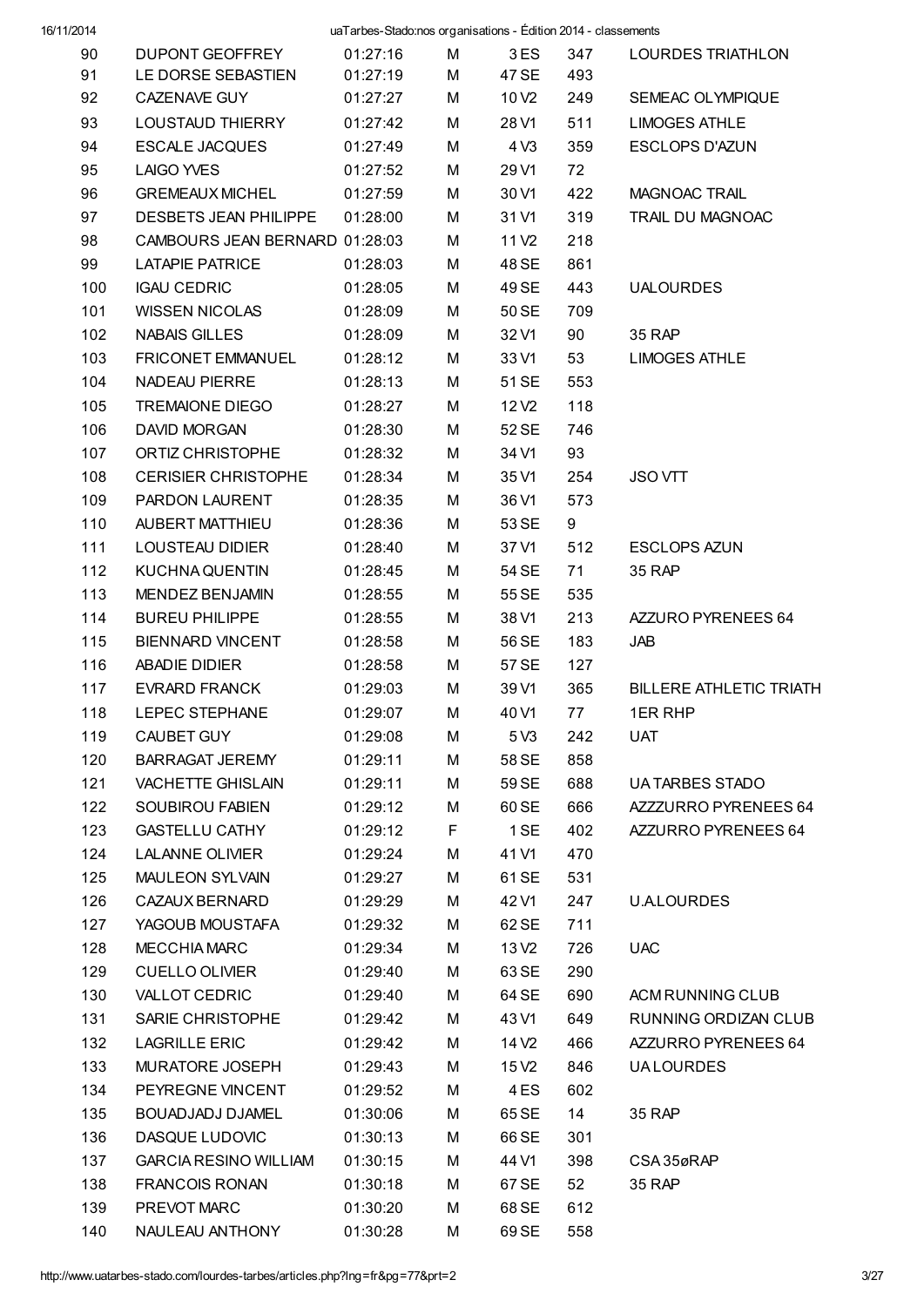| 16/11/2014 |                            | uaTarbes-Stado:nos organisations - Édition 2014 - classements |   |                   |                 |                             |
|------------|----------------------------|---------------------------------------------------------------|---|-------------------|-----------------|-----------------------------|
| 141        | LEBRETON PHILIPPE          | 01:30:43                                                      | M | 70 SE             | 496             |                             |
| 142        | <b>CORTADE XAVIER</b>      | 01:30:45                                                      | M | 45 V1             | 277             | SEMEAC OLYMPIQUE            |
| 143        | <b>CAZAJOUS PATRICE</b>    | 01:30:46                                                      | М | 46 V1             | 848             | <b>JUILLAN RUNNING CLUB</b> |
| 144        | <b>SEGUES BENOIT</b>       | 01:30:53                                                      | М | 71 SE             | 656             | <b>UALOURDES</b>            |
| 145        | THEARD VALENTIN            | 01:31:00                                                      | M | 72 SE             | 674             | <b>TOULOUSE TRIATHLON</b>   |
| 146        | <b>BEARD THIERRY</b>       | 01:31:01                                                      | М | 16 V <sub>2</sub> | 166             |                             |
| 147        | PEIFFER DAVID              | 01:31:01                                                      | M | 73 SE             | 95              |                             |
| 148        | <b>LINZA NICOLAS</b>       | 01:31:03                                                      | M | 74 SE             | 506             |                             |
| 149        | <b>LALAQUE JEAN PIERRE</b> | 01:31:04                                                      | М | 47 V1             | 472             |                             |
| 150        | <b>GESTAS ANDRE</b>        | 01:31:06                                                      | М | 17 V <sub>2</sub> | 411             | U A T                       |
| 151        | <b>MUR FREDERIC</b>        | 01:31:09                                                      | М | 18 V <sub>2</sub> | 552             | <b>CYCLO ROUE LIBRE</b>     |
| 152        | <b>LALANNE JEROME</b>      | 01:31:09                                                      | М | 48 V1             | 471             | JUILLAN RUNNING CLUB        |
| 153        | ARRASSUS ALAIN             | 01:31:11                                                      | М | 19 V <sub>2</sub> | 146             | <b>TOBESPORT CORSICA</b>    |
| 154        | <b>LACAZE ERIC</b>         | 01:31:14                                                      | М | 49 V1             | 461             |                             |
| 155        | ANDRE ERIC                 | 01:31:21                                                      | М | 20 V <sub>2</sub> | 741             |                             |
| 156        | <b>BANDINELLI PATRICE</b>  | 01:31:27                                                      | М | 50 V1             | 10 <sup>°</sup> | 35 RAP                      |
| 157        | <b>FONTAN GILLES</b>       | 01:31:36                                                      | М | 75 SE             | 814             |                             |
| 158        | <b>ILIC STANIMIR</b>       | 01:31:37                                                      | М | 21 V <sub>2</sub> | 69              |                             |
| 159        | PRISSE SANDRINE            | 01:31:42                                                      | F | 2 V1              | 613             | <b>ESCLOPS D'AZUN</b>       |
| 160        | <b>GRIMAL OLIVIER</b>      | 01:31:44                                                      | М | 51 V1             | 424             |                             |
| 161        | KANEKO HIDEYO              | 01:31:50                                                      | M | 76 SE             | 451             |                             |
| 162        | <b>BARTHELEMY SYLVAIN</b>  | 01:31:53                                                      | M | 22V <sub>2</sub>  | 772             |                             |
| 163        | <b>HALM DAVID</b>          | 01:32:02                                                      | М | 52 V1             | 64              |                             |
| 164        | LATRUBESSE FREDERIC        | 01:32:04                                                      | М | 77 SE             | 490             |                             |
| 165        | <b>GLAIN PASCAL</b>        | 01:32:06                                                      | М | 53 V1             | 416             |                             |
| 166        | <b>SAJOUS JULIA</b>        | 01:32:08                                                      | F | 2 SE              | 644             |                             |
| 167        | <b>VELUT DANIEL</b>        | 01:32:19                                                      | М | 23 V <sub>2</sub> | 766             |                             |
| 168        | <b>FOISSAC REMY</b>        | 01:32:28                                                      | М | 78 SE             | 382             |                             |
| 169        | SPINNATO MAXIME            | 01:32:28                                                      | М | 5ES               | 667             |                             |
| 170        | <b>LORENZATO KEVIN</b>     | 01:32:28                                                      | М | 79 SE             | 509             |                             |
| 171        | <b>GARRIGUES BRUNO</b>     | 01:32:36                                                      | М | 80 SE             | 400             |                             |
| 172        | <b>GREUZAT DAVID</b>       | 01:32:36                                                      | М | 54 V1             | 423             | <b>UAT STADO</b>            |
| 173        | <b>WIART PIERRE</b>        | 01:32:37                                                      | М | 81 SE             | 124             | 1ER RHP                     |
| 174        | <b>NIETO MIGUEL</b>        | 01:32:39                                                      | М | 82 SE             | 91              | 35 RAP                      |
| 175        | <b>BIELECKI CHRISTOPHE</b> | 01:32:40                                                      | М | 55 V1             | 182             |                             |
| 176        | <b>SA-CAMELO ARTHUR</b>    | 01:32:40                                                      | М | 24 V <sub>2</sub> | 107             |                             |
| 177        | SCHOOLMEESTER JEAN         | 01:32:45                                                      | М | 6 V <sub>3</sub>  | 655             | ATHLE LAURAGAIS OLYMPIQ     |
| 178        | SANTOS SEBASTIEN           | 01:32:50                                                      | М | 56 V1             | 108             | 35 RAP                      |
| 179        | MAYNARD GUILLAUME          | 01:32:50                                                      | М | 83 SE             | 533             |                             |
| 180        | <b>LEBRETON RAPHAEL</b>    | 01:32:57                                                      | М | 84 SE             | 497             | <b>BIARRITZ OLYMPIQUE</b>   |
| 181        | DUQUESNE STEPHANE          | 01:32:57                                                      | М | 57 V1             | 713             |                             |
| 182        | <b>CORBIERE DIDIER</b>     | 01:33:00                                                      | М | 58 V1             | 276             | <b>PASS'RUNNING</b>         |
| 183        | FOURCADE DELPHINE          | 01:33:00                                                      | F | 3 SE              | 386             |                             |
| 184        | <b>BARAT FLORENT</b>       | 01:33:05                                                      | М | 59 V1             | 156             |                             |
| 185        | BLEZE-PASCAU BRUNO         | 01:33:08                                                      | М | 85 SE             | 191             |                             |
| 186        | <b>GAZEAU SEBASTIEN</b>    | 01:33:12                                                      | М | 86 SE             | 56              | 35 RAP                      |
| 187        | CADOUX EDDY                | 01:33:14                                                      | М | 60 V1             | 21              | 35 RAP                      |
| 188        | <b>NOEL ALAIN</b>          | 01:33:16                                                      | М | 25 V <sub>2</sub> | 561             | JAB                         |
| 189        | <b>TEMPLIER THIERRY</b>    | 01:33:30                                                      | М | 26 V <sub>2</sub> | 671             |                             |
| 190        | <b>COUDERT FABIEN</b>      | 01:33:30                                                      | М | 87 SE             | 281             | <b>TEAM MAX</b>             |
| 191        | <b>DESSOY ARNAUD</b>       | 01:33:32                                                      | М | 88 SE             | 322             |                             |
|            |                            |                                                               |   |                   |                 |                             |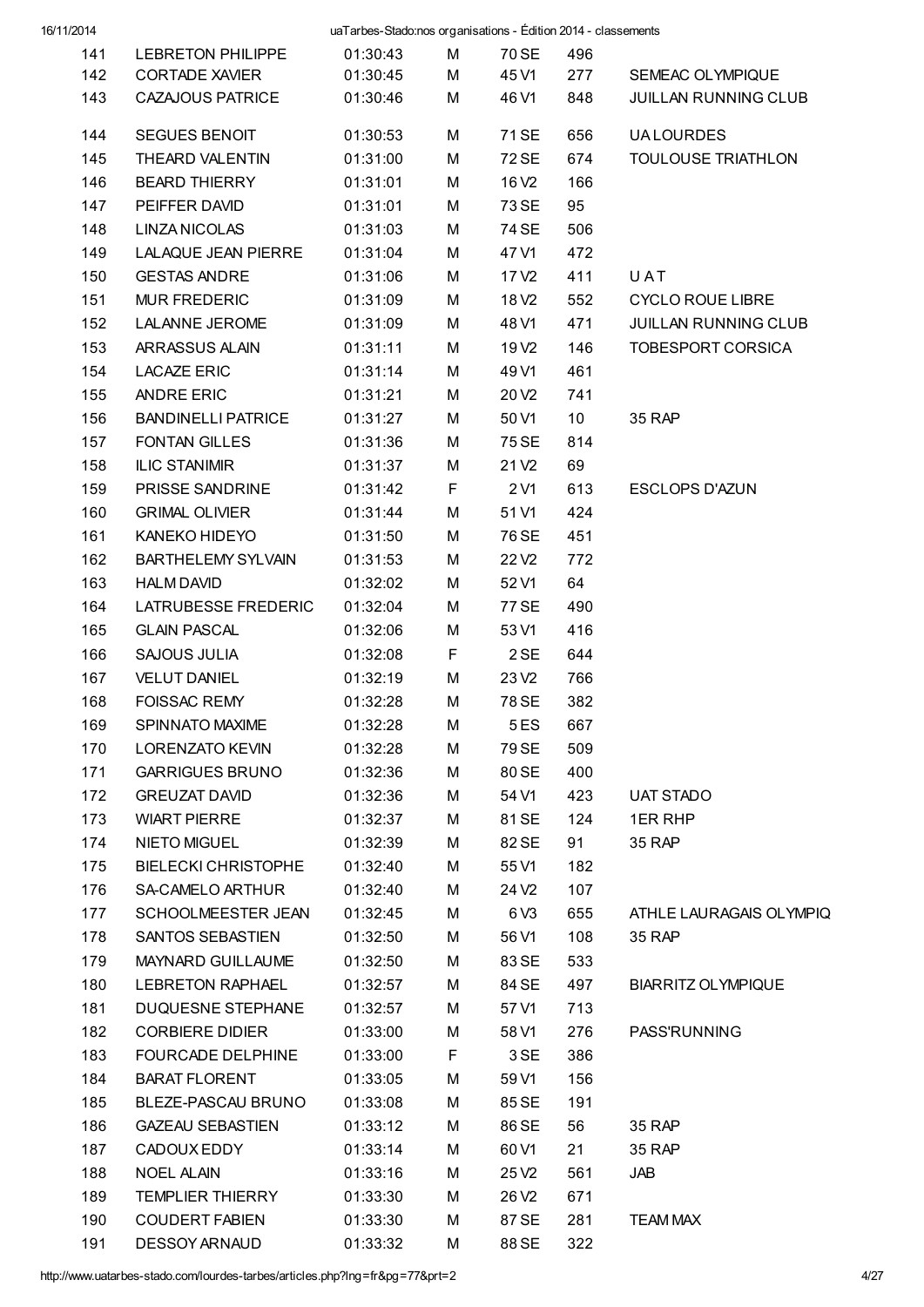| 16/11/2014 |                                          | uaTarbes-Stado:nos organisations - Édition 2014 - classements |   |                   |                |                            |
|------------|------------------------------------------|---------------------------------------------------------------|---|-------------------|----------------|----------------------------|
| 192        | LANSOT JEANYVES                          | 01:33:33                                                      | М | 61 V1             | 478            | <b>INDIVIDUEL</b>          |
| 193        | <b>BERANGER FABIEN</b>                   | 01:33:34                                                      | М | 89 SE             | 755            |                            |
| 194        | <b>DEGRAVE LIONEL</b>                    | 01:33:34                                                      | м | 62 V1             | 730            |                            |
| 195        | SISQUELLAS SERGE                         | 01:33:34                                                      | M | 27 V <sub>2</sub> | 851            | SEMEAC OLYMPIQUE           |
| 196        | <b>RENIA BENJAMIN</b>                    | 01:33:36                                                      | М | 90 SE             | 629            |                            |
| 197        | PEBAY BRUNO                              | 01:33:38                                                      | М | 91 SE             | 579            |                            |
| 198        | <b>MANAGAOU SEBASTIEN</b>                | 01:33:38                                                      | М | 92 SE             | 522            |                            |
| 199        | <b>MARTINET LUCAS</b>                    | 01:33:40                                                      | м | 6ES               | 528            |                            |
| 200        | <b>CUNIN THOMAS</b>                      | 01:33:47                                                      | м | 93 SE             | 291            | TRAIL DU MAGNOAC           |
| 201        | <b>ACHBAR ALIMA</b>                      | 01:33:49                                                      | F | 4 SE              | 6              | 1ER RHP                    |
| 202        | <b>MARRE FREDERIC</b>                    | 01:33:51                                                      | M | 63 V1             | 84             |                            |
| 203        | CAPEL BRUNO                              | 01:33:55                                                      | м | 28 V <sub>2</sub> | 24             | SEMEAC OLYMPIQUE           |
| 204        | <b>BIVES LIONEL</b>                      | 01:33:57                                                      | М | 64 V1             | 186            |                            |
| 205        | AIO GUILLAUME                            | 01:33:59                                                      | М | 94 SE             | 131            |                            |
| 206        | DOSSAT LAURENT                           | 01:34:08                                                      | м | 65 V1             | 328            | MAGNOAC RANDO              |
| 207        | <b>SCHAEFFER FABRICE</b>                 | 01:34:10                                                      | м | 29 V <sub>2</sub> | 653            | SEMEAC OLYMPIQUE           |
| 208        | ALLABERT BRUNO                           | 01:34:31                                                      | М | 66 V1             | $\overline{7}$ |                            |
| 209        | SEBASTIAN JOSE                           | 01:34:31                                                      | М | 67 V1             | 820            |                            |
| 210        | <b>BOURDELAS CLEMENT</b>                 | 01:34:31                                                      | М | 95 SE             | 16             | 35 RAP                     |
| 211        | POURTULAS GAETAN                         | 01:34:34                                                      | М | 7 ES              | 611            |                            |
| 212        | <b>BEGUE FABRICE</b>                     | 01:34:38                                                      | М | 96 SE             | 167            |                            |
| 213        | <b>CAZET DAVID</b>                       | 01:34:45                                                      | м | 68 V1             | 845            | <b>BILLERE TRIATHLON</b>   |
| 214        | <b>REGNARD CHRISTOPHE</b>                | 01:34:46                                                      | м | 69 V1             | 104            | 35 RAP                     |
| 215        | HAURET-CLOS NADINE                       | 01:34:50                                                      | F | 1 V <sub>2</sub>  | 430            | JAB                        |
| 216        | <b>LISE LAURENT</b>                      | 01:34:50                                                      | M | 97 SE             | 78             | 35 RAP                     |
| 217        | <b>BOURGOGNE CYRIL</b>                   | 01:35:03                                                      | м | 98 SE             | 30             | 35 RAP                     |
| 218        | <b>BOUCHER ARNAUD</b>                    | 01:35:07                                                      | M | 99 SE             | 200            |                            |
| 219        | PEYROU LAURENT                           | 01:35:07                                                      | М | 100 SE            | 734            |                            |
| 220        | FLAMENT JEAN FRANCOIS                    | 01:35:10                                                      | M | 30 V <sub>2</sub> | 381            | TRIBU64                    |
| 221        | <b>BARAT REGIS</b>                       | 01:35:14                                                      | м | 101 SE            | 157            | <b>UAO 31</b>              |
| 222        | <b>MENVIELLE ERIC</b>                    | 01:35:18                                                      | м | 102 SE            | 737            |                            |
| 223        | <b>PASQUIER CEDRIC</b>                   | 01:35:19                                                      | M | 103 SE            | 574            |                            |
| 224        | PENTO JEROME                             | 01:35:24                                                      | M | 104 SE            | 588            | 1000 PATTES VICQUOIS       |
| 225        | LASSALLE NICOLAS                         | 01:35:29                                                      | M | 70 V1             | 484            |                            |
| 226        | CADDEO FABIEN                            | 01:35:31                                                      | м | 105 SE            | 58             | 35 RAP                     |
| 227        | PERONNE MICHAEL                          | 01:35:34                                                      | M | 106 SE            | 598            |                            |
| 228        | ALEGRE JEREMY                            | 01:35:38                                                      | м | 107 SE            | 133            | <b>TCS</b>                 |
| 229        | <b>DUMONT NICOLAS</b>                    | 01:35:40                                                      | м | 108 SE            | 43             | 1ER RHP                    |
| 230        | LEMOINE PHILIPPE                         | 01:35:41                                                      | м | 71 V1             | 501            |                            |
| 231        | MARCHESIN GREGORY                        | 01:35:41                                                      | м | 109 SE            | 524            | 1000 PATTES VICQUOIS       |
| 232        | CHARRIEAU PASCAL                         | 01:35:43                                                      | M | 72 V1             | 261            | SEMEAC OLYMPIQUE           |
| 233        | NARS ALEXANDRE                           | 01:35:43                                                      | м | 73 V1             | 555            | UA TARBES-STADO            |
| 234        | <b>LAMAGNERE JEAN</b>                    | 01:35:46                                                      | м | 7 V3              | 802            |                            |
| 235        | CORNU OLIVIER                            | 01:35:48                                                      | м | 110 SE            | 789            |                            |
| 236        | <b>DUPUY MARIE CARMEN</b>                | 01:35:50                                                      | F | 3 V1              | 44             | <b>UA TARBES TRIATHLON</b> |
|            |                                          |                                                               |   |                   |                |                            |
| 237        | DOUMENJOU CHRISTINE                      | 01:35:53                                                      | F | 4 V1              | 329            | LES AIGLES DE PAU          |
| 238        | <b>BAUVET GUY</b><br><b>MOUNTHOULIOU</b> | 01:35:58                                                      | M | 31 V <sub>2</sub> | 163            |                            |
| 239        | <b>SEBASTIEN</b>                         | 01:36:00                                                      | М | 74 V1             | 89             |                            |
| 240        | SIMMONDS MARK                            | 01:36:08                                                      | М | 32 V <sub>2</sub> | 659            | <b>LOURDES TRIATHLON</b>   |
| 241        | MONCHECOURT AUDREY                       | 01:36:19                                                      | F | 5 SE              | 541            | <b>UA TARBES STADO</b>     |
| 242        | <b>LASGLEYSES CEDRIC</b>                 | 01:36:22                                                      | M | 111 SE            | 482            | MILLE PATTES VICQUOIS      |

http://www.uatarbes-stado.com/lourdes-tarbes/articles.php?lng=fr&pg=77&prt=2 5/27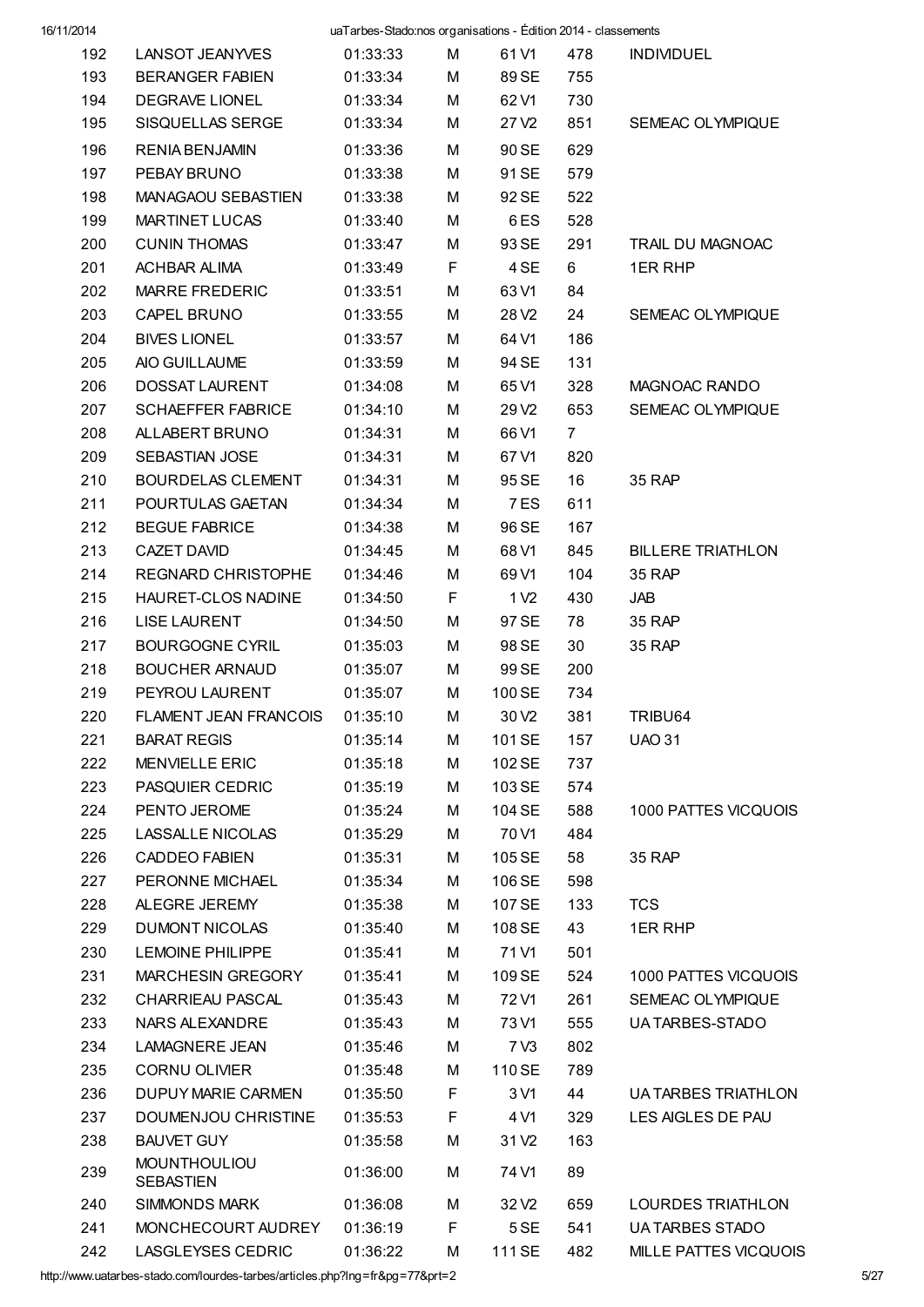| 243 | <b>BORIE PIERRE</b>      | 01:36:22 | м  | 75 V1             | 197 |                             |
|-----|--------------------------|----------|----|-------------------|-----|-----------------------------|
| 244 | <b>GALBARDI STEPHANE</b> | 01:36:29 | М  | 76 V1             | 796 |                             |
| 245 | <b>DATCHARRY LUDOVIC</b> | 01:36:31 | М  | 112 SE            | 303 |                             |
| 246 | <b>LAPORTE DIDIER</b>    | 01:36:31 | м  | 77 V1             | 73  | SEMEAC OLYMPIQUE            |
| 247 | OLETCHIA GUILHEM         | 01:36:32 | м  | 113 SE            | 567 |                             |
| 248 | DA COSTA REIS MYLENE     | 01:36:41 | F. | 6 SE              | 292 | <b>UAT</b>                  |
| 249 | PONCE FABIEN             | 01:36:42 | м  | 114 SE            | 604 |                             |
| 250 | <b>MENGELLE MARVIN</b>   | 01:36:44 | м  | 115 SE            | 757 |                             |
| 251 | <b>HIERE THIERRY</b>     | 01:36:44 | М  | 33 V <sub>2</sub> | 435 |                             |
| 252 | POHES PIERRE             | 01:36:52 | М  | 8 V3              | 742 | <b>UALOURDES</b>            |
| 253 | <b>MAREST DIDIER</b>     | 01:36:52 | м  | 34 V <sub>2</sub> | 525 | <b>UAT TARBES</b>           |
| 254 | TALBOT JEAN MICHEL       | 01:36:56 | М  | 78 V1             | 668 |                             |
| 255 | BEDECARRATZ ANDRE        | 01:36:56 | М  | 35 V <sub>2</sub> | 13  |                             |
| 256 | PERES SEBASTIEN          | 01:36:56 | М  | 116 SE            | 596 | 1000 PATTES VICQUOIS        |
| 257 | MALLET FLORENT           | 01:36:57 | М  | 117 SE            | 520 |                             |
| 258 | <b>LAFON LOIC</b>        | 01:36:58 | М  | 118 SE            | 465 |                             |
| 259 | THIRIAU GABRIEL          | 01:36:58 | М  | 119 SE            | 775 |                             |
| 260 | <b>TOULOUZE NATHALIE</b> | 01:37:03 | F  | 2 V <sub>2</sub>  | 842 | UA TARBES-STADO             |
| 261 | <b>CHABREUIL SERGE</b>   | 01:37:03 | М  | 36 V <sub>2</sub> | 834 |                             |
| 262 | <b>BARBE PATRICK</b>     | 01:37:04 | М  | 79 V1             | 735 | <b>TCS</b>                  |
| 263 | <b>CLAVERIE DENIS</b>    | 01:37:07 | м  | 120 SE            | 268 | RUN CLUB 65                 |
| 264 | <b>GEFFROTIN GERARD</b>  | 01:37:08 | м  | 9 <sub>V3</sub>   | 410 | <b>ASM PAU</b>              |
| 265 | CAZAJUS VINCENT          | 01:37:11 | M  | 121 SE            | 245 |                             |
| 266 | <b>COATANEA YANNICK</b>  | 01:37:18 | M  | 80 V1             | 272 |                             |
| 267 | ABBADIE BLAISE           | 01:37:20 | м  | 122 SE            | 128 |                             |
| 268 | <b>DELEMONT DAMIEN</b>   | 01:37:23 | М  | 123 SE            | 36  |                             |
| 269 | LOTIN CHRISTOPHE         | 01:37:24 | М  | 81 V1             | 838 | ACM RUNNING CLUB            |
| 270 | <b>TOOMEY JAMIE</b>      | 01:37:24 | М  | 124 SE            | 677 |                             |
| 271 | DA CUNHA JULIEN          | 01:37:26 | М  | 125 SE            | 293 |                             |
| 272 | BOURGALET ARNAUD         | 01:37:28 | м  | 82 V1             | 18  | 1ER RHP                     |
| 273 | <b>FARRUGIA PHILIPPE</b> | 01:37:33 | М  | 37 V <sub>2</sub> | 47  | <b>FRUITS DE LA PASSION</b> |
| 274 | PEREZ VERONIQUE          | 01:37:36 | F  | 5 V1              | 597 | <b>UALOURDES</b>            |
| 275 | <b>BIGEAUD LIONEL</b>    | 01:37:40 | M  | 83 V1             | 184 |                             |
| 276 | <b>CANELLAS ERIC</b>     | 01:37:43 | М  | 84 V1             | 219 |                             |
| 277 | <b>MALAVAL BENOIT</b>    | 01:37:44 | м  | 126 SE            | 519 | RUN CLUB 65                 |
| 278 | <b>COUTAUD CLEMENT</b>   | 01:37:44 | м  | 127 SE            | 285 |                             |
| 279 | PONTICO DANIEL           | 01:37:48 | М  | 85 V1             | 606 |                             |
| 280 | ETCHEBERRY ALAIN         | 01:37:50 | М  | 86 V1             | 364 |                             |
| 281 | ALMERAS CLAUDE           | 01:37:52 | М  | 38 V <sub>2</sub> | 138 |                             |
| 282 | <b>ARTIGUE DAVID</b>     | 01:37:55 | М  | 128 SE            | 799 |                             |
| 283 | DASQUE JULIEN            | 01:38:00 | М  | 129 SE            | 300 | LOS BETHS CAMINARES         |
| 284 | <b>FOURCADE BENJAMIN</b> | 01:38:09 | М  | 130 SE            | 51  |                             |
| 285 | NAVARRO BRICE            | 01:38:10 | М  | 131 SE            | 559 | LYNCH-BAGES&CIE             |
| 286 | THENARD CLEMENT          | 01:38:15 | М  | 8ES               | 675 | TRI 07 PRIVAS               |
| 287 | <b>COURREGES BERNARD</b> | 01:38:15 | М  | 39 V <sub>2</sub> | 283 | U A TARBES STADO            |
| 288 | <b>BUI GIA HUY</b>       | 01:38:16 | М  | 9 ES              | 208 |                             |
| 289 | <b>CARTRON DIDIER</b>    | 01:38:21 | М  | 40 V <sub>2</sub> | 870 |                             |
| 290 | LASSALLE BENJAMIN        | 01:38:40 | М  | 132 SE            | 485 | <b>TSB</b>                  |
| 291 | CASTILLON FRANCOIS       | 01:38:43 | М  | 87 V1             | 29  |                             |
| 292 | ABEILHE BENOIT           | 01:38:44 | М  | 133 SE            | 129 | <b>TEAM MAX</b>             |
|     |                          |          |    |                   |     |                             |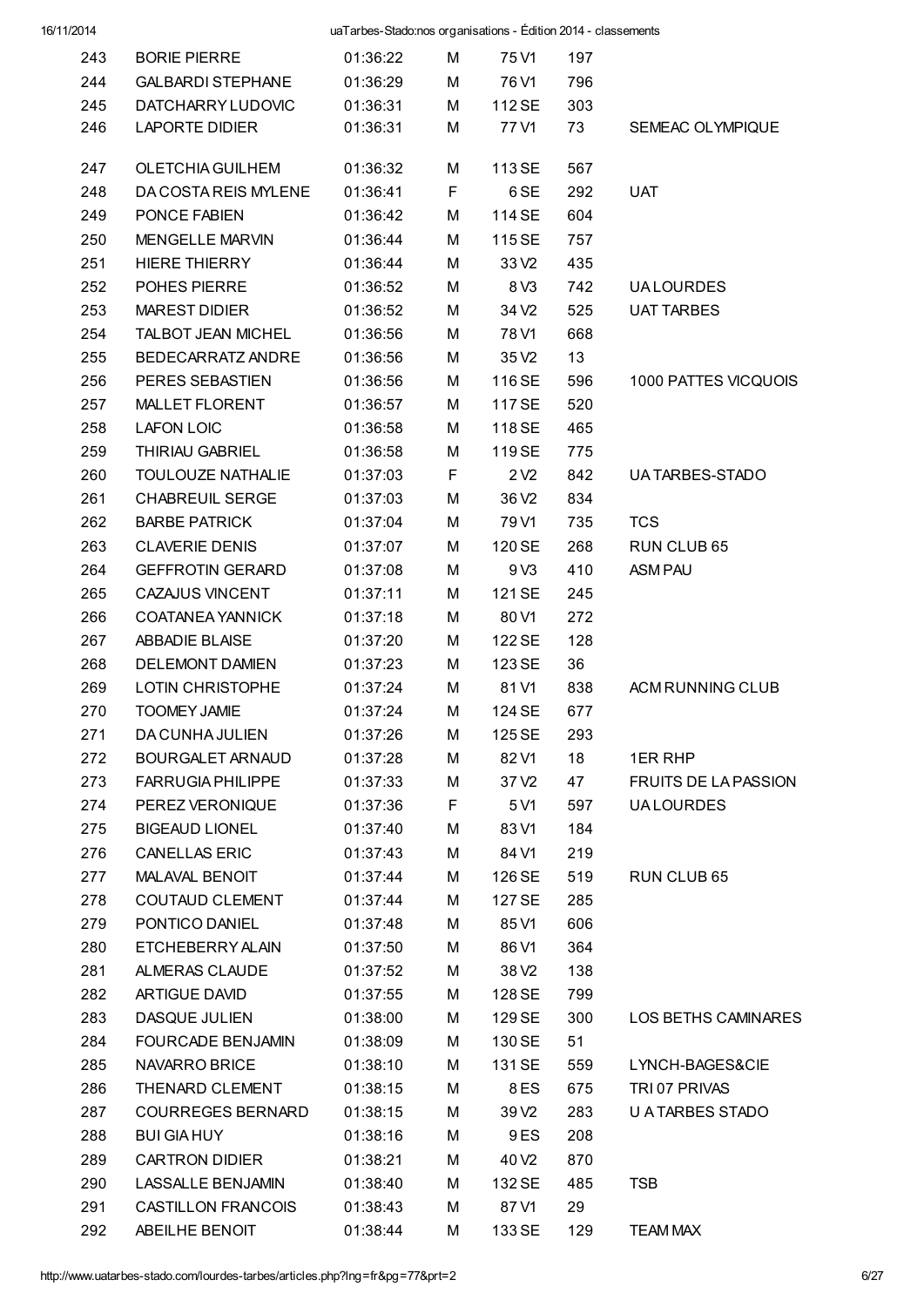| 16/11/2014 |                                | uaTarbes-Stado:nos organisations - Édition 2014 - classements |         |                   |     |                       |
|------------|--------------------------------|---------------------------------------------------------------|---------|-------------------|-----|-----------------------|
| 293        | CALBA FANNY                    | 01:38:45                                                      | F       | 7 SE              | 867 | UA TARBES-STADO       |
| 294        | CAZAMAYOU BERTRAND             | 01:38:45                                                      | M       | 134 SE            | 246 |                       |
| 295        | <b>LJUCA MIRNES</b>            | 01:38:45                                                      | М       | 135 SE            | 79  |                       |
| 296        | RIPAULT PHILIPPE               | 01:38:49                                                      | М       | 88 V1             | 631 |                       |
| 297        | <b>ESPERON GILLES</b>          | 01:38:51                                                      | М       | 41 V <sub>2</sub> | 361 | ASC AUREILHAN         |
| 298        | <b>DIANDET YOHANN</b>          | 01:38:54                                                      | M       | 89 V1             | 723 |                       |
| 299        | <b>CASTEX RENAUD</b>           | 01:38:56                                                      | м       | 136 SE            | 866 |                       |
| 300        | <b>IMBERT GUILLAUME</b>        | 01:39:02                                                      | м       | 137 SE            | 810 | <b>TEAM MAX</b>       |
| 301        | CORTES JEAN LUC                | 01:39:07                                                      | М       | 90 V1             | 278 | <b>TOURNAY</b>        |
| 302        | <b>CECILE LAURENT</b>          | 01:39:08                                                      | м       | 138 SE            | 252 |                       |
| 303        | BOUKECHICHE ALEXANDRE 01:39:09 |                                                               | M       | 2 V4              | 201 | JAB                   |
| 304        | <b>LAMANDEY PHILIPPE</b>       | 01:39:10                                                      | М       | 91 V1             | 474 |                       |
| 305        | <b>BARTHE CHRISTINE</b>        | 01:39:13                                                      | F       | 6 V1              | 161 | <b>MAGNOAC TRAIL</b>  |
| 306        | CABROL NICOLAS                 | 01:39:14                                                      | М       | 139 SE            | 20  | UA TARBES-STADO       |
| 307        | <b>FOURNOU SERGE</b>           | 01:39:20                                                      | М       | 92 V1             | 729 |                       |
| 308        | <b>LABORDE SABINE</b>          | 01:39:25                                                      | F       | 8 SE              | 824 | 1000 PATTES VICQUOIS  |
| 309        | <b>LEVREL REGIS</b>            | 01:39:26                                                      | м       | 140 SE            | 825 | 1000 PATTES VICQUOIS  |
| 310        | <b>RAYMOND DENIS</b>           | 01:39:27                                                      | м       | 42 V <sub>2</sub> | 624 |                       |
| 311        | <b>BULFARO JOSEPH</b>          | 01:39:33                                                      | M       | 43 V <sub>2</sub> | 210 |                       |
| 312        | <b>LAROUX SYLVAIN</b>          | 01:39:33                                                      | M       | 141 SE            | 873 | <b>TCS</b>            |
| 313        | SANTOUL FLORENT                | 01:39:34                                                      | м       | 142 SE            | 109 |                       |
| 314        | NAUDE MAX                      | 01:39:37                                                      | М       | 93 V1             | 557 |                       |
| 315        | <b>LACAZE MATHIEU</b>          | 01:39:37                                                      | М       | 143 SE            | 462 |                       |
| 316        | <b>VILLENEUVE CHRISTOPHE</b>   | 01:39:40                                                      | M       | 94 V1             | 705 |                       |
| 317        | <b>ESPERON CHRYSTEL</b>        | 01:39:42                                                      | F       | 7 V1              | 363 | SEMEAC OLYMPIQUE      |
| 318        | <b>HUBERT FRANCK</b>           | 01:39:42                                                      | М       | 95 V1             | 439 | SEMEAC OLYMPIQUE      |
| 319        | PELARREY LAURENT               | 01:39:43                                                      | М       | 96 V1             | 585 | JUILLAN RUNNING CLUB  |
| 320        | <b>DALOT CHRISTOPHE</b>        | 01:39:47                                                      | М       | 44 V <sub>2</sub> | 295 | <b>ATSCAF PAU</b>     |
| 321        | <b>LORIOT DAVID</b>            | 01:39:51                                                      | M       | 97 V1             | 80  | <b>TEAM AHUMATS</b>   |
| 322        | CHASSERIAUD PASCAL             | 01:39:59                                                      | м       | 98 V1             | 835 | 1000 PATTES VICQUOIS  |
| 323        | FOURCADE JEAN-JACQUES 01:40:11 |                                                               |         | 10 <sub>V3</sub>  | 49  | <b>TEAM GAMBADOUR</b> |
| 324        | DALEAS BRIGITTE                | 01:40:12                                                      | M<br>F. | 3 <sub>2</sub>    | 294 |                       |
|            | <b>ESTRADE ALAIN</b>           | 01:40:14                                                      |         |                   |     |                       |
| 325        |                                |                                                               | M       | 45 V <sub>2</sub> | 752 |                       |
| 326        | PERCEBOIS SEBASTIEN            | 01:40:17                                                      | м       | 144 SE            | 591 |                       |
| 327        | DUHIL DOMINIQUE                | 01:40:18                                                      | м       | 46 V <sub>2</sub> | 42  |                       |
| 328        | <b>GOLARD SEBASTIEN</b>        | 01:40:25                                                      | м       | 99 V1             | 739 |                       |
| 329        | POUZOL JULIA                   | 01:40:26                                                      | F       | 9 SE              | 872 |                       |
| 330        | JOUANICOU CHRISTOPHE           | 01:40:26                                                      | М       | 100 V1            | 450 | <b>GROSLENTAS</b>     |
| 331        | <b>GUERACHLI RACHEL</b>        | 01:40:27                                                      | F       | 10 SE             | 425 | <b>UAT</b>            |
| 332        | <b>VIVIER CHRISTOPHE</b>       | 01:40:30                                                      | M       | 47 V <sub>2</sub> | 708 |                       |
| 333        | CANTAREL ARTHUR                | 01:40:31                                                      | м       | 101 V1            | 220 |                       |
| 334        | <b>FOURCADE ETIENNE</b>        | 01:40:32                                                      | м       | 145 SE            | 383 |                       |
| 335        | RAMOND CECILE                  | 01:40:34                                                      | F.      | 8 V1              | 621 |                       |
| 336        | MANSE SERGE                    | 01:40:36                                                      | м       | 102 V1            | 844 |                       |
| 337        | <b>LEWIS JON</b>               | 01:40:38                                                      | м       | 146 SE            | 788 |                       |
| 338        | <b>JOUBERT MATHIEU</b>         | 01:40:42                                                      | м       | 147 SE            | 791 |                       |
| 339        | PRAT GERARD                    | 01:40:43                                                      | M       | 48 V <sub>2</sub> | 740 | <b>PV RUNNERS</b>     |
| 340        | <b>DAURIAC FREDERIC</b>        | 01:40:43                                                      | м       | 103 V1            | 305 | SEMEAC OLYMPIQUE      |
| 341        | SAUVE CLEMENT                  | 01:40:47                                                      | м       | 10 ES             | 652 |                       |
| 342        | <b>TRESALLET DAMIEN</b>        | 01:40:47                                                      | M       | 11 ES             | 683 |                       |
| 343        | <b>TETU PASCAL</b>             | 01:40:48                                                      | М       | 49 V <sub>2</sub> | 115 | <b>TEAM GAMBADOUR</b> |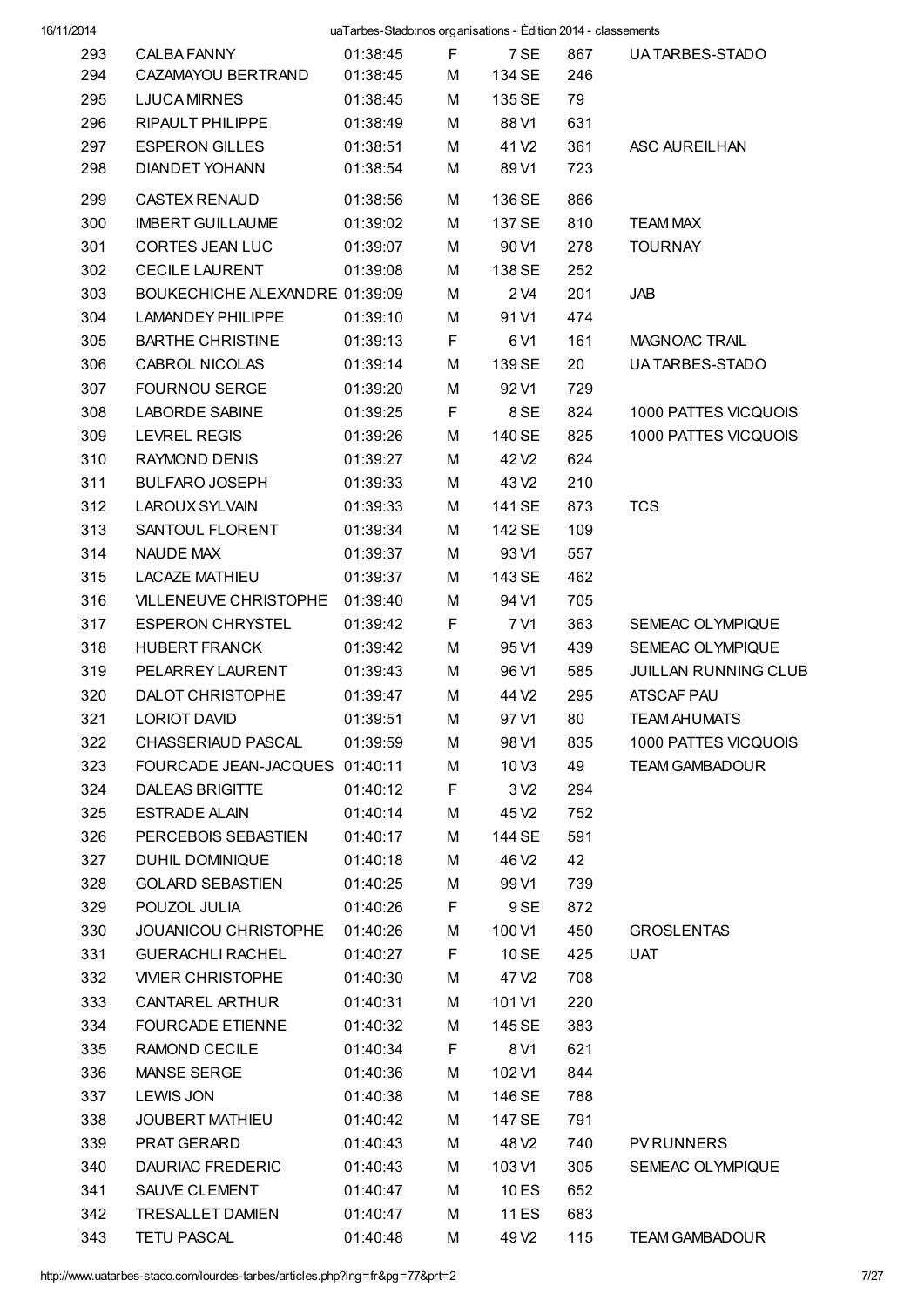| 16/11/2014 |                            | uaTarbes-Stado:nos organisations - Édition 2014 - classements |        |                   |     |                             |
|------------|----------------------------|---------------------------------------------------------------|--------|-------------------|-----|-----------------------------|
| 344        | <b>DESCAT LINDA</b>        | 01:40:48                                                      | F      | 9 V1              | 320 | JSO ODOS                    |
| 345        | <b>BLANCO LAURENT</b>      | 01:40:49                                                      | М      | 104 V1            | 743 |                             |
| 346        | <b>CAGNIET BASTIEN</b>     | 01:40:55                                                      | М      | 12 ES             | 758 |                             |
| 347        | <b>CAGNIET JEROME</b>      | 01:40:56                                                      | м      | 50 V <sub>2</sub> | 756 |                             |
| 348        | <b>LASPRESES BAPTISTE</b>  | 01:40:57                                                      | М      | 148 SE            | 483 |                             |
| 349        | <b>GDANSKI THOMAS</b>      | 01:40:59                                                      | М      | 149 SE            | 57  | 1ER RHP                     |
| 350        | <b>DUHAGON JEAN-MARIE</b>  | 01:40:59                                                      | M      | 105 V1            | 41  |                             |
| 351        | PEYREBERE CLEMENT          | 01:41:00                                                      | М      | 150 SE            | 600 |                             |
| 352        | <b>CRAMPE FABRICE</b>      | 01:41:02                                                      | М      | 151 SE            | 782 |                             |
| 353        | <b>LECUYER MORGANE</b>     | 01:41:05                                                      | F      | 11 SE             | 498 | <b>SCAC</b>                 |
| 354        | <b>BOCQUET LAURENT</b>     | 01:41:06                                                      | М      | 51 V <sub>2</sub> | 192 | <b>GIVRES DE NAY</b>        |
| 355        | <b>BENNANI MAHREZ</b>      | 01:41:08                                                      | М      | 106 V1            | 786 |                             |
| 356        | <b>BARRIERE VERONIQUE</b>  | 01:41:14                                                      | F      | 10 <sub>V1</sub>  | 12  | UA TARBES-STADO             |
| 357        | CAZABAT CHRISTOPHE         | 01:41:15                                                      | М      | 152 SE            | 800 | <b>TCS</b>                  |
| 358        | <b>TARISSAN DAVID</b>      | 01:41:18                                                      | М      | 153 SE            | 669 | RUNNING ORDIZAN CLUB        |
| 359        | CARITTE SYLVESTRE          | 01:41:22                                                      | М      | 154 SE            | 856 |                             |
| 360        | <b>LEPLUS HENRI</b>        | 01:41:29                                                      | М      | 155 SE            | 502 | LES CAILLAOUS MIELAN        |
| 361        | <b>ESPERON DENISE</b>      | 01:41:32                                                      | F      | 4 V <sub>2</sub>  | 362 | <b>ASC AUREILHAN</b>        |
| 362        | PICARD FRANCOIS            | 01:41:33                                                      | M      | 52 V <sub>2</sub> | 770 |                             |
| 363        | <b>GAY STEPHAN</b>         | 01:41:36                                                      | М      | 107 V1            | 407 |                             |
| 364        | <b>GINESTET JEAN PAUL</b>  | 01:41:48                                                      | М      | 11 <sub>V3</sub>  | 412 | <b>FRUITS DE LA PASSION</b> |
| 365        | <b>VAILLANT BRUNO</b>      | 01:41:52                                                      | М      | 108 V1            | 689 |                             |
| 366        | <b>DECOCQ JANNICK</b>      | 01:41:53                                                      | М      | 156 SE            | 311 |                             |
| 367        | DARRICAU SEBASTIEN         | 01:41:53                                                      | М      | 109 V1            | 299 |                             |
| 368        | <b>RICAUD PATRICK</b>      | 01:41:59                                                      | М      | 110 V1            | 774 |                             |
| 369        | <b>VILLAIN PAUL</b>        | 01:41:59                                                      | М      | 111 V1            | 703 |                             |
| 370        | <b>TIPA PIERRE YVES</b>    | 01:42:09                                                      | М      | 112 V1            | 676 |                             |
| 371        | <b>VIGNAUX SANDRINE</b>    | 01:42:12                                                      | F      | 11 V1             | 699 | 1000 PATTES VICQUOIS        |
| 372        | <b>BUR JEAN PHILIPPE</b>   | 01:42:12                                                      | М      | 113 V1            | 212 |                             |
| 373        | <b>DUCHAMP ERIC</b>        | 01:42:15                                                      | M      | 114 V1            | 334 | <b>ASM PAU</b>              |
| 374        | <b>GARROS XAVIER</b>       | 01:42:19                                                      | М      | 157 SE            | 401 |                             |
| 375        | <b>FOURCADE STEPHANE</b>   | 01:42:19                                                      | M      | 158 SE            | 821 |                             |
| 376        | <b>BOUSQUET FABRICE</b>    | 01:42:19                                                      | М      | 159 SE            | 203 |                             |
| 377        | <b>ROSS SEBASTIEN</b>      | 01:42:23                                                      | М      | 160 SE            | 637 | <b>ACCG</b>                 |
| 378        | <b>CLEUET NADINE</b>       | 01:42:29                                                      | F.     | 5 V <sub>2</sub>  | 270 |                             |
| 379        | GOURDANT SYLVAIN           | 01:42:38                                                      | М      | 115 V1            | 420 |                             |
| 380        | DUCHAMP SANDRINE           | 01:42:40                                                      | F      | 12 V1             | 335 | <b>ASM PAU</b>              |
| 381        | <b>FINESTRE VINCENT</b>    | 01:42:41                                                      | М      | 161 SE            | 761 | <b>UATARBES</b>             |
| 382        | <b>CLAUDON JULIA</b>       | 01:42:46                                                      | F      | 12 SE             | 267 |                             |
| 383        | <b>KREMER MARC</b>         | 01:42:50                                                      | М      | 162 SE            | 70  | 35 RAP                      |
| 384        | CARDON MAXIME              | 01:42:51                                                      | М      | 163 SE            | 25  |                             |
| 385        | DULAC SYLVAIN              | 01:42:51                                                      | М      | 164 SE            | 341 |                             |
| 386        | <b>GARDERES PHILIPPE</b>   | 01:42:52                                                      | М      | 53 V <sub>2</sub> | 399 |                             |
| 387        | <b>CASTAY JULIEN</b>       | 01:42:53                                                      | М      | 165 SE            | 237 | <b>JURANCON ANTIN RUN</b>   |
| 388        | <b>BUERBA ALEX</b>         | 01:42:55                                                      | м      | 116 V1            | 817 |                             |
| 389        | PEBAY YVES                 | 01:42:58                                                      |        | 54 V <sub>2</sub> | 580 |                             |
| 390        | <b>GUILLAUMARD CLEMENT</b> | 01:43:01                                                      | M<br>М | 166 SE            | 428 |                             |
| 391        | SARCIA PATRICK             | 01:43:04                                                      | М      | 55 V <sub>2</sub> | 648 | UA TARBES-STADO             |
| 392        | RAMBEAU ALEXANDRE          | 01:43:04                                                      | M      | 117 V1            | 620 |                             |
| 393        | <b>BELFQUIH DRISS</b>      | 01:43:09                                                      | M      | 56 V <sub>2</sub> | 168 | <b>ENDURANCE 65</b>         |
| 394        | CAZAUX JEAN PIERRE         | 01:43:09                                                      | M      | 167 SE            | 248 |                             |
|            |                            |                                                               |        |                   |     |                             |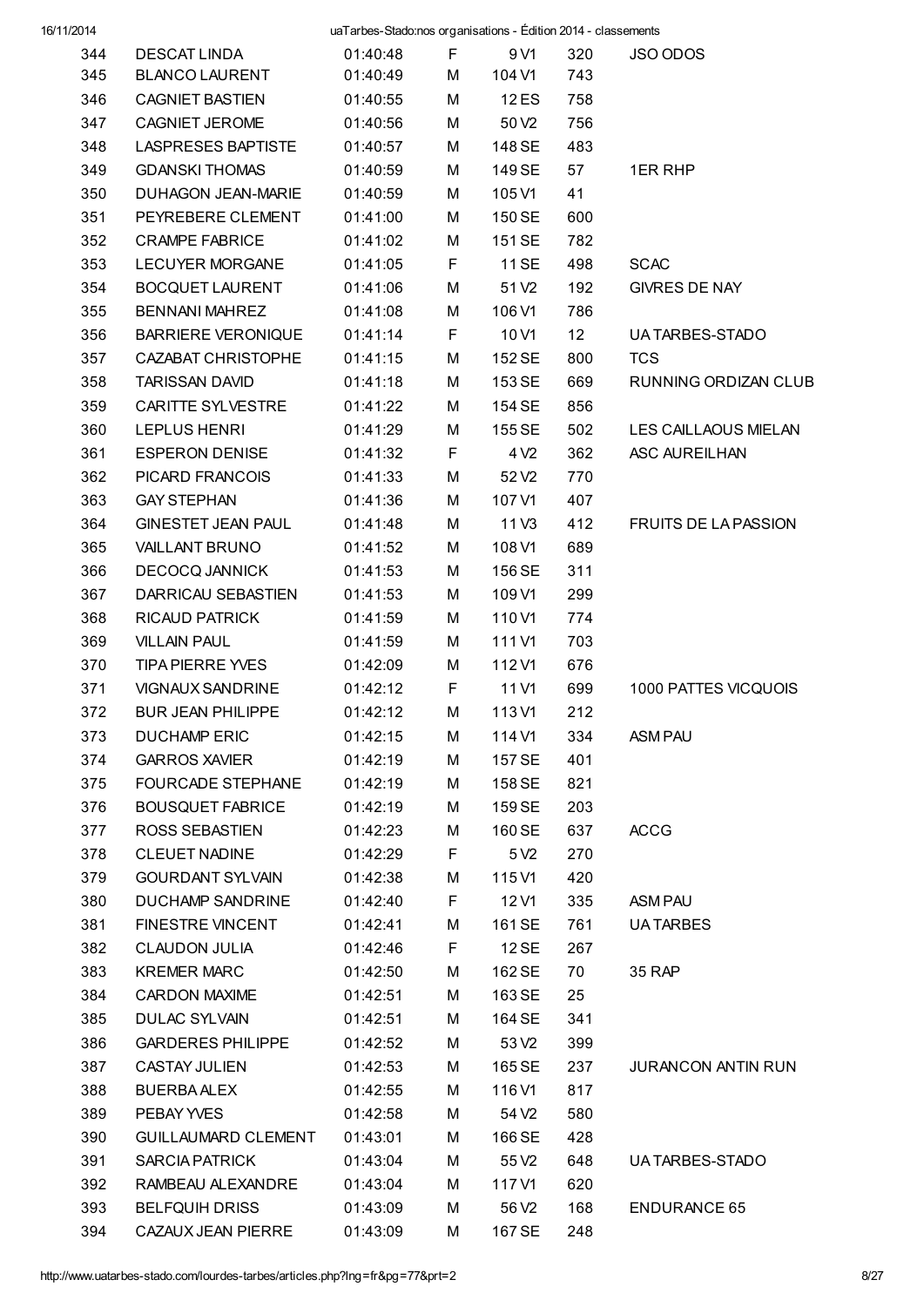| 16/11/2014 |                                   | uaTarbes-Stado:nos organisations - Édition 2014 - classements |    |                   |     |                       |
|------------|-----------------------------------|---------------------------------------------------------------|----|-------------------|-----|-----------------------|
| 395        | <b>KEHAL ARNAUD</b>               | 01:43:11                                                      | M  | 168 SE            | 768 |                       |
| 396        | SOUDAIS ANTHONY                   | 01:43:13                                                      | М  | 13 ES             | 859 |                       |
| 397        | <b>GAUBERT STEPHANIE</b>          | 01:43:14                                                      | F  | 13 SE             | 404 | RUNNING ORDIZAN CLUB  |
| 398        | FERNANDEZ HENRI                   | 01:43:15                                                      | М  | 12V3              | 371 |                       |
| 399        | <b>BANTWELL ERIC</b>              | 01:43:23                                                      | М  | 118 V1            | 154 |                       |
| 400        | <b>VILLALON MICHAEL</b>           | 01:43:25                                                      | М  | 169 SE            | 704 |                       |
| 401        | FERNANDEZ MANU                    | 01:43:30                                                      | М  | 119 V1            | 372 |                       |
| 402        | <b>MAGENDIE DIDIER</b>            | 01:43:32                                                      | М  | 120 V1            | 518 |                       |
| 403        | CAUSSIEU BENOIT                   | 01:43:33                                                      | М  | 170 SE            | 243 |                       |
| 404        | SABADIE AUDREY                    | 01:43:34                                                      | F  | 13 V1             | 641 | SPIRIDON DU COUSERANS |
| 405        | <b>FANLOU PHILIPPE</b>            | 01:43:45                                                      | М  | 121 V1            | 366 |                       |
| 406        | <b>GRISOLET CHRISTOPHE</b>        | 01:43:46                                                      | М  | 122 V1            | 62  | 35 RAP                |
| 407        | <b>BRILLAND JEREMY</b>            | 01:43:47                                                      | м  | 171 SE            | 722 |                       |
| 408        | <b>GARCIA CEDRIC</b>              | 01:43:47                                                      | М  | 123 V1            | 767 |                       |
| 409        | <b>TESTARD LUC</b>                | 01:43:48                                                      | м  | 57 V <sub>2</sub> | 836 |                       |
| 410        | TURON-LABAR QUENTIN               | 01:43:49                                                      | М  | 14 ES             | 120 |                       |
| 411        | <b>CALDERARA NATHALIE</b>         | 01:43:50                                                      | F  | 14 SE             | 22  |                       |
| 412        | COCHEZ-COUTANSON<br><b>PASCAL</b> | 01:43:53                                                      | М  | 58 V <sub>2</sub> | 273 |                       |
| 413        | DUMOUCHEL CEDRIC                  | 01:44:01                                                      | М  | 172 SE            | 345 |                       |
| 414        | <b>DEVOS LAURENT</b>              | 01:44:01                                                      | М  | 124 V1            | 324 |                       |
| 415        | <b>VIGNOLO FREDERIC</b>           | 01:44:03                                                      | м  | 173 SE            | 700 |                       |
| 416        | <b>MARTINS DAVID</b>              | 01:44:05                                                      | M  | 174 SE            | 529 |                       |
| 417        | <b>RELEAFREDERIC</b>              | 01:44:06                                                      | М  | 125 V1            | 105 |                       |
| 418        | APARICIO DAMIEN                   | 01:44:08                                                      | м  | 175 SE            | 142 |                       |
| 419        | ROSSIGNOL JEAN<br><b>CHRISTOP</b> | 01:44:09                                                      | М  | 126 V1            | 639 | SEMEAC OLYMPIQUE      |
| 420        | PERES YVES                        | 01:44:12                                                      | М  | 59 V <sub>2</sub> | 594 |                       |
| 421        | <b>BOILEDIEU FRANCIS</b>          | 01:44:14                                                      | M  | 127 V1            | 813 |                       |
| 422        | <b>GIRARD ERIC</b>                | 01:44:17                                                      | M  | 176 SE            | 59  |                       |
| 423        | <b>SCHETTINI MARIE</b>            | 01:44:20                                                      | F. | 15 SE             | 110 |                       |
| 424        | LABORDE DAMIEN                    | 01:44:20                                                      | М  | 177 SE            | 459 |                       |
| 425        | LINDSAY CHARLOTTE                 | 01:44:21                                                      | F. | 14 V1             | 505 |                       |
| 426        | CACELLES ANDRE                    | 01:44:22                                                      | М  | 128 V1            | 216 |                       |
| 427        | PORRAS HILAIRE                    | 01:44:22                                                      | М  | 60 V <sub>2</sub> | 608 |                       |
| 428        | SAMALENS BERNARD                  | 01:44:22                                                      | М  | 13 V3             | 828 |                       |
| 429        | DUFRECHOU KARINE                  | 01:44:25                                                      | F. | 15 V1             | 638 | SEMEAC OLYMPIQUE      |
| 430        | PUJO REGINE                       | 01:44:27                                                      | F  | 6 V <sub>2</sub>  | 853 | UA TARBES-STADO       |
| 431        | ROQUES SERGE                      | 01:44:28                                                      | M  | 129 V1            | 636 | <b>TEAMAXX</b>        |
| 432        | <b>DESPAUX RICHARD</b>            | 01:44:31                                                      | М  | 14 V3             | 38  | ASC AUREILHAN         |
| 433        | <b>REIGNIER PIERRE</b>            | 01:44:32                                                      | М  | 130 V1            | 627 | <b>FREE RUNNERS</b>   |
| 434        | BIDAU THIERRY                     | 01:44:35                                                      | М  | 131 V1            | 180 | <b>LATRIBU</b>        |
| 435        | BOUSSEAU DAVID                    | 01:44:41                                                      | M  | 178 SE            | 205 |                       |
| 436        | TOULOUSE ERIC                     | 01:44:44                                                      | М  | 132 V1            | 679 |                       |
| 437        | POQUE STEPHANIE                   | 01:44:44                                                      | F. | 16 SE             | 818 |                       |
| 438        | <b>VICTORN YVES</b>               | 01:44:46                                                      | М  | 15 V3             | 695 | <b>TCS</b>            |
| 439        | FELICES GUILLAUME                 | 01:44:48                                                      | M  | 179 SE            | 369 |                       |
| 440        | HAIRA CHRISTOPHE                  | 01:44:52                                                      | М  | 180 SE            | 63  |                       |
| 441        | TRAMINI MARCEL                    | 01:44:53                                                      | М  | 133 V1            | 681 | U.AT                  |
| 442        | <b>GAYAT JEAN PIERRE</b>          | 01:44:53                                                      | М  | 134 V1            | 408 |                       |
| 443        | LATRILLE MICKAEL                  | 01:44:56                                                      | М  | 181 SE            | 827 |                       |
| 444        | THEATE DAMIEN                     | 01:44:59                                                      | М  | 182 SE            | 778 |                       |

http://www.uatarbes-stado.com/lourdes-tarbes/articles.php?lng=fr&pg=77&prt=2 9/27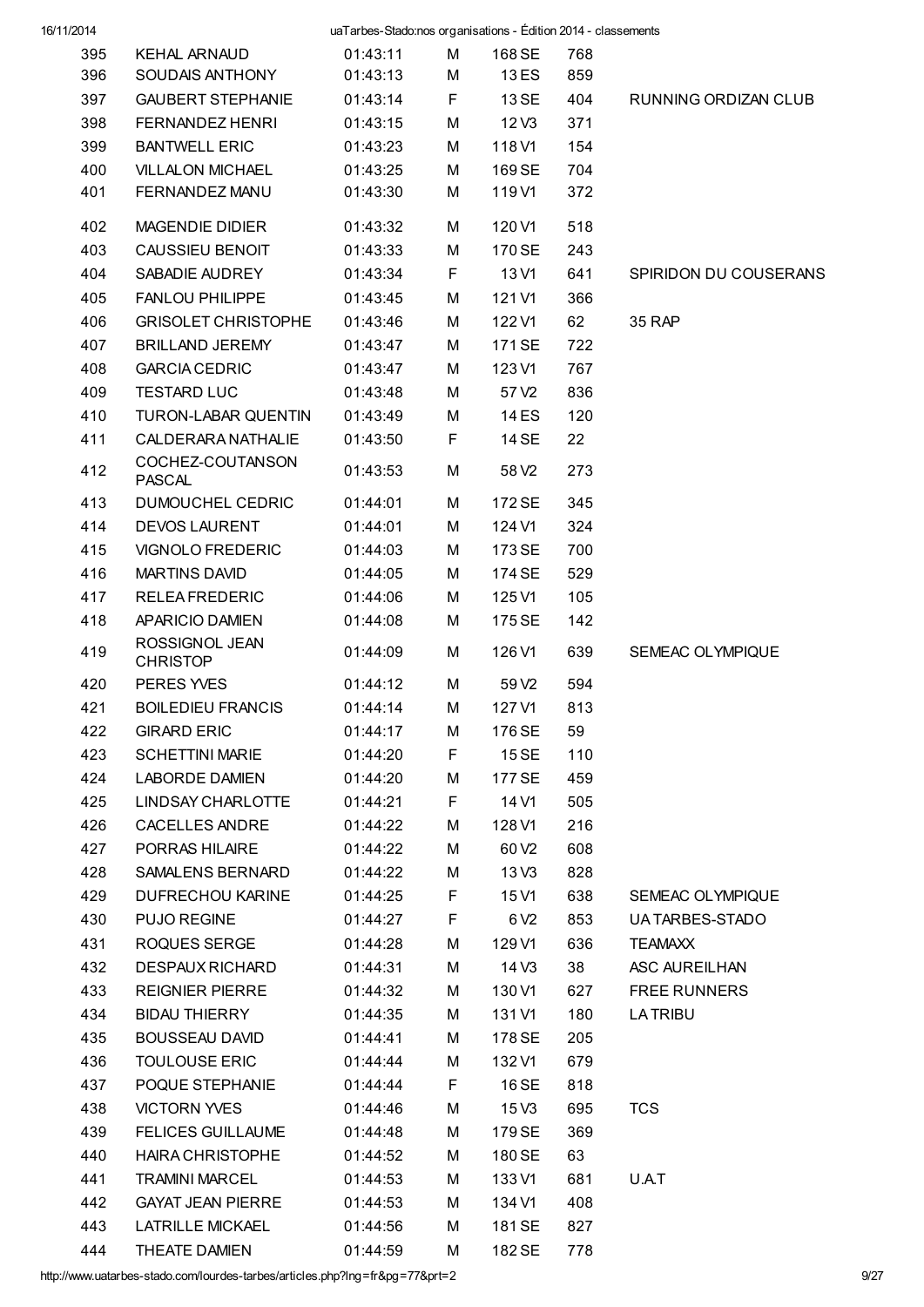| 445 | HARANT-FARRUGIA ISABELL 01:45:02 |          | F.    | 7 V <sub>2</sub>  | 65  | <b>FRUITS DE LA PASSION</b>              |
|-----|----------------------------------|----------|-------|-------------------|-----|------------------------------------------|
| 446 | PLAYS SACHA                      | 01:45:03 | м     | 135 V1            | 852 | <b>BPBO</b>                              |
| 447 | DELON STEPHANE                   | 01:45:03 | м     | 136 V1            | 37  |                                          |
| 448 | HOURCHANI SOUSOU                 | 01:45:03 | м     | 61 V <sub>2</sub> | 67  | ASC AUREILHAN                            |
| 449 | PONTICO NICOLAS                  | 01:45:03 | М     | 183 SE            | 605 |                                          |
| 450 | LOISY BERTRAND                   | 01:45:13 | М     | 184 SE            | 507 |                                          |
| 451 | ROCHE FREDERIC                   | 01:45:13 | М     | 185 SE            | 632 |                                          |
| 452 | <b>LEANDRE LIGUE</b>             | 01:45:14 | М     | 186 SE            | 76  | 1ER RHP                                  |
| 453 | PEDEBIDOU YANNICK                | 01:45:14 | М     | 137 V1            | 584 | <b>HTAP FRANCE</b>                       |
| 454 | <b>FAUCHER TONY</b>              | 01:45:21 | м     | 187 SE            | 367 | <b>UAT STADO</b>                         |
| 455 | <b>AMIRIS ADRIEN</b>             | 01:45:28 | М     | 188 SE            | 139 |                                          |
| 456 | <b>MATA SANDRINE</b>             | 01:45:32 | F.    | 16 V1             | 86  | ASC AUREILHAN                            |
| 457 | <b>CADENE CHRISTOPHE</b>         | 01:45:32 | м     | 138 V1            | 731 |                                          |
| 458 | VAQUE JOEL                       | 01:45:33 | М     | 62 V <sub>2</sub> | 839 | CRL                                      |
| 459 | <b>CLAVE NATHALIE</b>            | 01:45:36 | F.    | 17 V1             | 759 |                                          |
| 460 | <b>SKOWRONEK SAMUEL</b>          | 01:45:40 | м     | 189 SE            | 661 | <b>JUILLAN RUNNING CLUB</b>              |
| 461 | <b>BOUSQUET ERIC</b>             | 01:45:41 | м     | 139 V1            | 543 |                                          |
| 462 | <b>BOY LIONEL</b>                | 01:45:41 | М     | 140 V1            | 207 |                                          |
| 463 | SIKULA CHRISTOPHE                | 01:45:43 | М     | 63 V <sub>2</sub> | 871 |                                          |
| 464 | NAUD GAUTIER                     | 01:45:45 | М     | 15 ES             | 556 |                                          |
| 465 | <b>GAUBERT GERALDINE</b>         | 01:45:45 | F     | 18 V1             | 403 | RUNNING ORDIZAN CLUB                     |
| 466 | CHATEAUNEUF MARIE                | 01:45:50 | F     | 19 V1             | 733 | <b>UAT TARBES</b>                        |
| 467 | <b>DUCASTAING MICHEL</b>         | 01:45:52 | М     | 141 V1            | 40  | SEMEAC OLYMPIQUE                         |
| 468 | <b>IDRAC CHRISTOPHE</b>          | 01:45:57 | М     | 142 V1            | 442 |                                          |
| 469 | CAZENAVE JEAN BERNARD 01:46:05   |          | м     | 16 V3             | 250 |                                          |
| 470 | <b>CLUSE RICHARD</b>             | 01:46:17 | м     | 190 SE            | 271 |                                          |
| 471 | <b>JOSEPH JEROME</b>             | 01:46:21 | М     | 191 SE            | 449 | <b>HTAP FRANCE</b>                       |
| 472 | ROGET NICOLAS                    | 01:46:22 | М     | 192 SE            | 790 |                                          |
| 473 | <b>GORGUES MARIE</b>             | 01:46:24 | $F =$ | 17 SE             | 419 |                                          |
| 474 | <b>GORGUES SEBASTIEN</b>         | 01:46:25 | M     | 193 SE            | 418 |                                          |
| 475 | DEBAT CLAUDE                     | 01:46:30 | М     | 3 V4              | 35  | <b>FRUITS DE LA PASSION</b>              |
| 476 | HERNANDEZ SEBASTIEN              | 01:46:34 | М     | 194 SE            | 434 | SEMEAC OLYMPIQUE                         |
| 477 | <b>BALMOSSIERE ANTHONY</b>       | 01:46:38 | М     | 195 SE            | 153 | LES EPERVIERS SOCATA                     |
| 478 | <b>FIRMIN LOUS</b>               | 01:46:43 | М     | 196 SE            | 380 |                                          |
| 479 | <b>CHEMEUR SALAH</b>             | 01:46:46 | М     | 197 SE            | 262 |                                          |
| 480 | HANSIEUX PHILIPPE                | 01:46:46 | М     | 143 V1            | 744 | <b>USPHP</b>                             |
| 481 | FERNANDEZ CHRISTOPHE             | 01:46:49 | М     | 198 SE            | 373 |                                          |
| 482 | RIBEIRO JEAN PHILIPPE            | 01:46:50 | м     | 144 V1            | 630 |                                          |
| 483 | LARDEUX ALAIN                    | 01:46:50 | м     | 145 V1            | 481 | <b>JUILLAN RUNNING CLUB</b>              |
| 484 | <b>LACAU SEBASTIEN</b>           | 01:46:52 | м     | 146 V1            | 460 | <b>TOURNAY</b>                           |
| 485 | <b>TREMAIONE FAUSTO</b>          | 01:46:52 | м     | 16 ES             | 119 |                                          |
| 486 | <b>BOISSON CLEMENT</b>           | 01:47:01 | м     | 199 SE            | 193 |                                          |
| 487 | FILADELFIA NICOLAS               | 01:47:01 | м     | 200 SE            | 378 |                                          |
| 488 | <b>JAN SEBASTIEN</b>             | 01:47:03 | м     | 147 V1            | 446 |                                          |
| 489 | APPARICIO VINCENT                | 01:47:08 | м     | 148 V1            | 143 |                                          |
| 490 | <b>JACINTO VALTER</b>            | 01:47:22 | М     | 17 V3             | 444 | <b>GRUPO DESPORTIVO</b><br><b>ASSEMP</b> |
| 491 | LOUSTEAU PHILIPPE                | 01:47:22 | М     | 149 V1            | 749 | <b>PIERREFITE</b>                        |
| 492 | <b>FERRER ADELINE</b>            | 01:47:27 | F.    | 18 SE             | 377 |                                          |
| 493 | <b>LAFFON PATRICK</b>            | 01:47:28 | м     | 150 V1            | 773 |                                          |
| 494 | <b>THOUVENIN PATRICK</b>         | 01:47:29 | М     | 151 V1            | 116 |                                          |
| 495 | PEYRAMALE PIERRE                 | 01:47:30 | М     | 64 V <sub>2</sub> | 96  | 1000 PATTES VICQUOIS                     |

http://www.uatarbes-stado.com/lourdes-tarbes/articles.php?lng=fr&pg=77&prt=2 10/27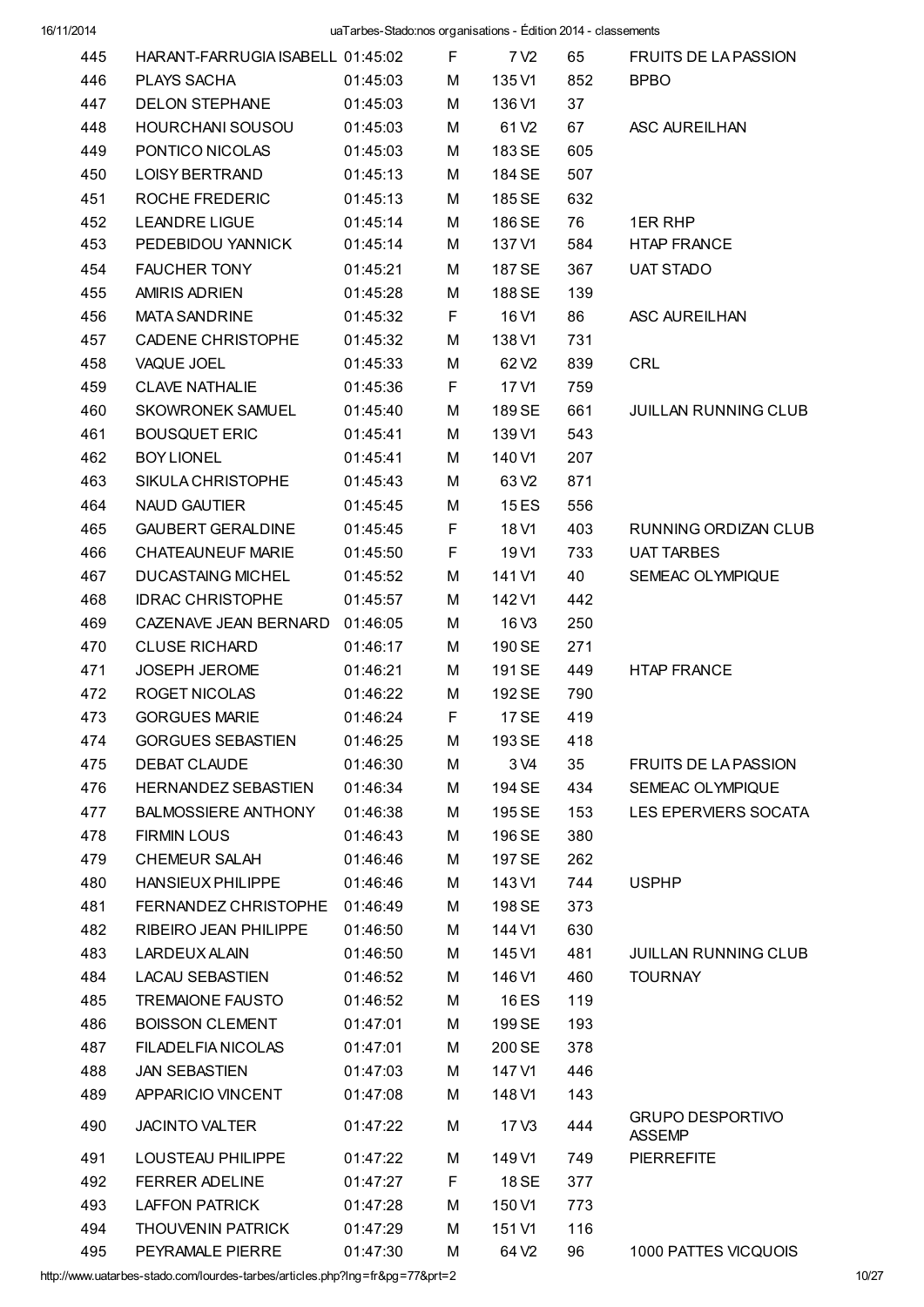| 496 | <b>GONZALEZ FLORIAN</b>          | 01:47:36 | М  | 201 SE            | 417 |                                          |
|-----|----------------------------------|----------|----|-------------------|-----|------------------------------------------|
| 497 | ABADIE GREGORY                   | 01:47:36 | M  | 202 SE            | 126 |                                          |
| 498 | <b>GALIBERT FABIEN</b>           | 01:47:38 | M  | 152 V1            | 390 | SEMEAC OLYMPIQUE                         |
| 499 | AUDOIN JEAN MARC                 | 01:47:38 | М  | 65 V <sub>2</sub> | 151 |                                          |
| 500 | SAURINE RAYMOND                  | 01:47:39 | М  | 66 V <sub>2</sub> | 771 |                                          |
| 501 | ARAGUISOOKID YOAN                | 01:47:40 | М  | 203 SE            | 8   | 35 RAP                                   |
| 502 | <b>VALAT PABLO</b>               | 01:47:43 | М  | 204 SE            | 763 |                                          |
| 503 | SHARRE DIT CHERON YANN 01:47:43  |          | M  | 205 SE            | 658 |                                          |
| 504 | <b>LERE VALERIE</b>              | 01:47:44 | F  | 20 V1             | 503 |                                          |
| 505 | <b>TUS PATRICK</b>               | 01:47:53 | М  | 153 V1            | 686 |                                          |
| 506 | <b>TIRADO PHILIPPE</b>           | 01:47:54 | М  | 154 V1            | 117 |                                          |
| 507 | CARREY JEAN-PAUL                 | 01:47:56 | М  | 67 V <sub>2</sub> | 803 | <b>UALOURDES</b>                         |
| 508 | <b>CANTET JULIEN</b>             | 01:48:05 | М  | 206 SE            | 785 | <b>TCS</b>                               |
| 509 | LABORDE CEDRIC                   | 01:48:07 | М  | 207 SE            | 458 |                                          |
| 510 | ARRIVETX JEROME                  | 01:48:08 | М  | 208 SE            | 148 |                                          |
| 511 | SEMMARTIN CHRISTOPHE             | 01:48:09 | М  | 209 SE            | 657 |                                          |
| 512 | <b>GIROUD-GARAPON ERIC</b>       | 01:48:13 | М  | 155 V1            | 415 |                                          |
| 513 | <b>CAROL BERNARD</b>             | 01:48:13 | М  | 18 V3             | 26  | <b>ES AUSSILLON</b>                      |
| 514 | ARNAULD DE SARTRE SABIN 01:48:19 |          | F  | 19 SE             | 145 | <b>ASM</b>                               |
| 515 | <b>VALLE STEPHANE</b>            | 01:48:20 | М  | 156 V1            | 121 |                                          |
| 516 | <b>RAT THIERRY</b>               | 01:48:21 | М  | 157 V1            | 623 |                                          |
| 517 | CANUT CHRISTOPHE                 | 01:48:21 | М  | 210 SE            | 223 | 1000 PATTES VICQUOIS                     |
| 518 | <b>BILLARD ERIC</b>              | 01:48:31 | М  | 158 V1            | 185 |                                          |
| 519 | CHEVALIER LUC                    | 01:48:38 | M  | 211 SE            | 266 |                                          |
| 520 | <b>DUPONT PIERRE</b>             | 01:48:39 | М  | 159 V1            | 776 | UA TARBES-STADO                          |
| 521 | NUBLA JULIAN                     | 01:48:39 | М  | 1 JU              | 565 | <b>AHUMATS</b>                           |
| 522 | LABELLE ZOHRA                    | 01:48:40 | F. | 21 V1             | 457 |                                          |
| 523 | <b>RECURT MYRIAM</b>             | 01:48:40 | F  | 22 V1             | 626 | <b>BOURRASQUES</b><br><b>BAROUSSAISE</b> |
| 524 | <b>HEGUILUSTOY VALERIE</b>       | 01:48:47 | F  | 23 V1             | 431 |                                          |
| 525 | <b>HEGUILUSTOY PHILIPPE</b>      | 01:48:47 | м  | 160 V1            | 432 | <b>MARQUISAT</b>                         |
| 526 | DANA JEAN-PIERRE                 | 01:48:48 | М  | 68 V <sub>2</sub> | 815 | <b>VAT TRIATHLON</b>                     |
| 527 | AHAMADA ABTADI                   | 01:48:49 | М  | 161 V1            | 783 |                                          |
| 528 | <b>GAYRAL ANNE</b>               | 01:48:56 | F  | 24 V1             | 837 | ACM RUNNING CLUB                         |
| 529 | <b>QUERTAIMONT REGISSE</b>       | 01:49:00 | М  | 69 V <sub>2</sub> | 869 |                                          |
| 530 | <b>LAMAGNERE JULIEN</b>          | 01:49:02 | М  | 212 SE            | 473 |                                          |
| 531 | NOBLET CHRISTIAN                 | 01:49:03 | M  | 19 <sub>V3</sub>  | 560 | <b>TOURNAY</b>                           |
| 532 | <b>BLANQUIER NADEGE</b>          | 01:49:04 | F  | 25 V1             | 189 |                                          |
| 533 | <b>CAPDEVIELLE MICHEL</b>        | 01:49:05 | М  | 70 V <sub>2</sub> | 23  |                                          |
| 534 | PECARRERE JEROME                 | 01:49:06 | М  | 213 SE            | 583 |                                          |
| 535 | PECARRERE BENOIT                 | 01:49:07 | M  | 214 SE            | 582 |                                          |
| 536 | RAYNAL SONIA                     | 01:49:08 | F  | 20 SE             | 625 | <b>LIMOGES ATHLE</b>                     |
| 537 | <b>LAPOUTGE HELENE</b>           | 01:49:08 | F  | 8 V <sub>2</sub>  | 480 |                                          |
| 538 | KOLANOWSKI VIRGINIE              | 01:49:11 | F  | 21 SE             | 453 | AZZURRO PYRENEES 64                      |
| 539 | <b>SKOWRONEK PHILIPPE</b>        | 01:49:23 | М  | 71 V <sub>2</sub> | 660 | <b>JUILLAN RUNNING CLUB</b>              |
| 540 | <b>VIRES JEAN-JACQUES</b>        | 01:49:25 | М  | 162 V1            | 123 |                                          |
| 541 | DE OLIVEIRA ANTHONY              | 01:49:30 | М  | 20 <sub>V3</sub>  | 801 |                                          |
| 542 | MARSALLE ALAIN                   | 01:49:30 | М  | 163 V1            | 811 |                                          |
| 543 | CHERECHES CHRISTOPHE 01:49:31    |          | М  | 164 V1            | 264 |                                          |
| 544 | <b>CONDET FABRICE</b>            | 01:49:34 | М  | 165 V1            | 275 |                                          |
|     |                                  |          |    |                   |     |                                          |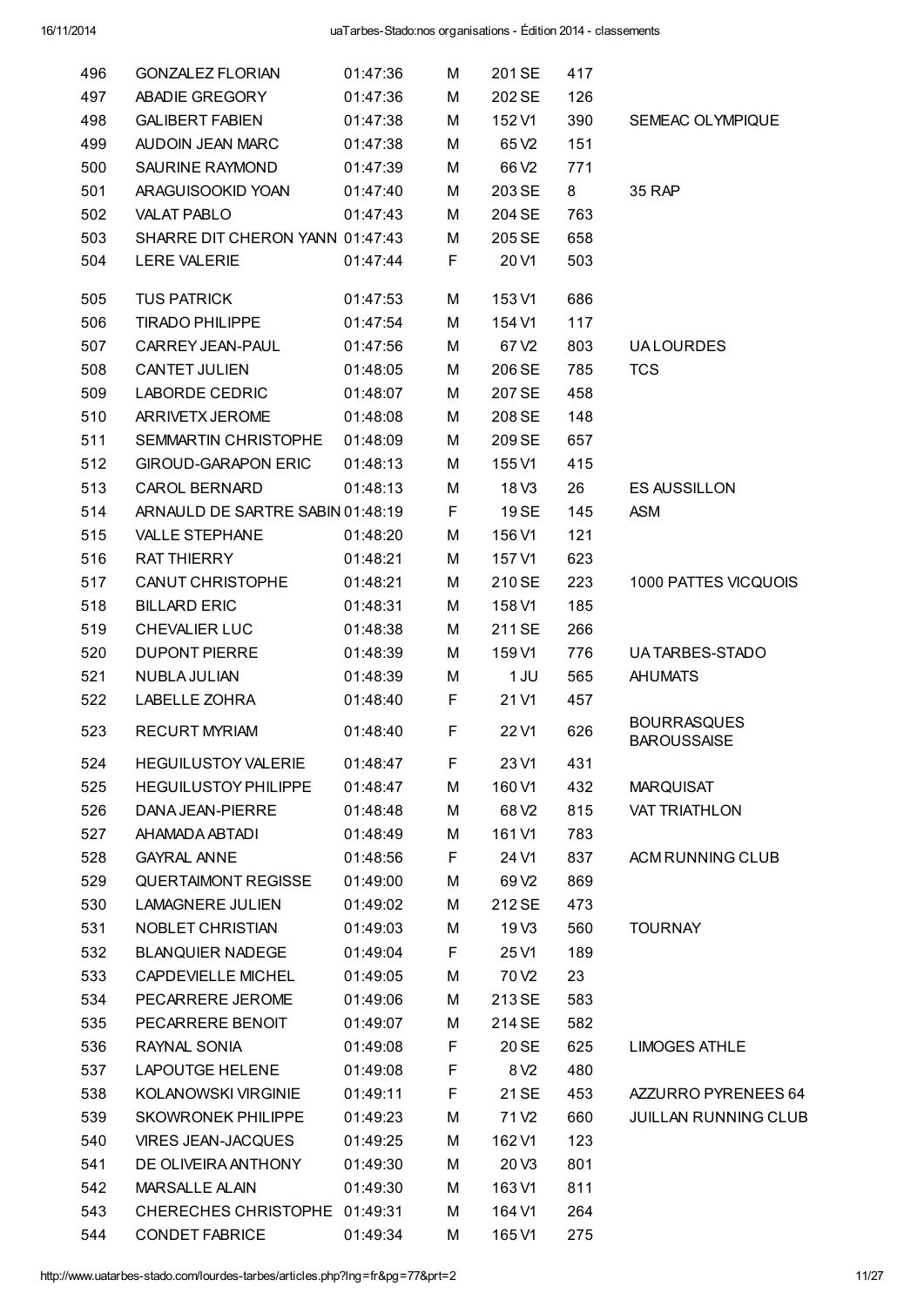|     |                                  | $\frac{1}{2}$ and $\frac{1}{2}$ cross-note or game and $\frac{1}{2}$ can be not be not been not not |       |                   |     |                                           |
|-----|----------------------------------|-----------------------------------------------------------------------------------------------------|-------|-------------------|-----|-------------------------------------------|
| 545 | MENADIER FERVEL MARIE            |                                                                                                     |       |                   |     | 01:49:35 F 26 V1 534 1000 PATTES VICQUOIS |
| 546 | LUTUN JEAN MICHEL                | 01:49:35                                                                                            |       |                   |     | M  166 V1  515  1000 PATTES VICQUOIS      |
| 547 | LASSERRE BERTRAND                | 01:49:36                                                                                            | M     | 215 SE            | 719 |                                           |
| 548 | BOURDERIOUX BENOIT               | 01:49:36                                                                                            | М     | 216 SE            | 798 |                                           |
| 549 | DULAC LUDOVIC                    | 01:49:36                                                                                            | M     | 217 SE            | 342 | H T A P FRANCE                            |
| 550 | MORIN CHARLOTTE                  | 01:49:38                                                                                            |       | F <sub>1ES</sub>  | 549 |                                           |
| 551 | DURAND SAMUEL                    | 01:49:43                                                                                            | М     | 167 V1            | 351 | <b>JRC</b>                                |
| 552 | DUMOUCHEL CYRIL                  | 01:49:47                                                                                            | M     | 218 SE            | 346 |                                           |
| 553 | <b>BAZERQUE BRICE</b>            | 01:49:47                                                                                            | M     | 219 SE            | 164 |                                           |
| 554 | MACIAS ANTOINE                   | 01:49:48                                                                                            | M     | 21 V3             | 517 | SEMEAC OLYMPIQUE                          |
| 555 | EVON ANITA                       | 01:49:48                                                                                            | $F =$ | 22 SE             | 46  | SEMEAC OLYMPIQUE                          |
| 556 | POINAS HERVE                     | 01:49:48                                                                                            | М     | 72 V2             | 603 | ASCA                                      |
| 557 | CHALAUD CORINNE                  | 01:49:49                                                                                            | F.    | 27 V1             | 257 | LAGRAULENATURE                            |
| 558 | <b>BOSSON PHILIPPE</b>           | 01:49:49                                                                                            | М     | 73 V2             | 199 |                                           |
| 559 | VIGNAUX NICOLAS                  | 01:49:58                                                                                            | M     | 220 SE            | 698 |                                           |
| 560 | DOLEAC LUDOVIC                   | 01:50:00                                                                                            | M     | 221 SE            | 325 |                                           |
| 561 | DATAS STEPHANE                   | 01:50:04                                                                                            | М     | 222 SE            | 302 |                                           |
| 562 | FICHET OLIVIER                   | 01:50:21                                                                                            | M     | 223 SE            | 48  |                                           |
| 563 | LASCOUMETTES JONATHAN 01:50:21   |                                                                                                     | М     | 224 SE            | 865 |                                           |
| 564 | DUFLOS ELOI DE ELOI              | 01:50:34                                                                                            | M     | 225 SE            | 339 |                                           |
| 565 | CARRERE CHRISTOPHE 01:50:40      |                                                                                                     | M     | 168 V1            | 232 | ATHLE632                                  |
| 566 | BARNOLE REGIS                    | 01:50:44                                                                                            | М     | 169 V1            | 751 |                                           |
| 567 | DULONG JEROME                    | 01:50:51                                                                                            | М     | 170 V1            | 343 | ASPTT AGEN                                |
| 568 | ABADIE AUDREY                    | 01:50:51                                                                                            |       | F 23 SE           | 125 |                                           |
| 569 | DULONG DAMIEN                    | 01:50:51                                                                                            | М     | 226 SE            | 344 |                                           |
| 570 | <b>JARRY BORIS</b>               | 01:50:54                                                                                            | M     | 227 SE            | 847 |                                           |
| 571 | <b>BATAN NICOLAS</b>             | 01:50:54                                                                                            | M     | 228 SE            |     | 857 FSGT                                  |
| 572 | <b>BARROIS LAURE</b>             | 01:50:55                                                                                            |       | F 24 SE           | 807 | <b>UAT STADO</b>                          |
| 573 | CATHALOGNE ALAIN                 | 01:50:55                                                                                            | M     | 74 V <sub>2</sub> | 240 |                                           |
| 574 | PERALEDA JEROME                  | 01:50:55                                                                                            | м     | 229 SE            | 590 | <b>TEAM MAX</b>                           |
| 575 | CONANEC CHRISTOPHE               | 01:50:56                                                                                            | М     | 171 V1            | 832 | <b>TCC</b>                                |
| 576 | <b>BARRE JULIEN</b>              | 01:51:00                                                                                            | М     | 230 SE            | 160 |                                           |
| 577 | ROMEO PHILIPPE                   | 01:51:00                                                                                            | м     | 231 SE            | 635 |                                           |
| 578 | <b>DEMAY STEVE</b>               | 01:51:00                                                                                            | м     | 172 V1            | 315 |                                           |
| 579 | LOURDE DAVID                     | 01:51:07                                                                                            | м     | 173 V1            | 784 | <b>VILLE LOURDES MAIRIE</b>               |
| 580 | ANDRAU PIERRE                    | 01:51:14                                                                                            | м     | 232 SE            | 141 | <b>UAT STADE</b>                          |
| 581 | CHARBONNEAU PHILIPPE             | 01:51:18                                                                                            | М     | 75 V <sub>2</sub> | 259 |                                           |
| 582 | <b>HARDY THIERRY</b>             | 01:51:25                                                                                            | м     | 233 SE            | 429 |                                           |
| 583 | URBANCZYK CHRISTOPHE             | 01:51:26                                                                                            | м     | 174 V1            | 687 |                                           |
| 584 | <b>SOULIE PATRICK</b>            | 01:51:28                                                                                            | М     | 22V3              | 841 |                                           |
| 585 | SAINT-MARTIN DENIS               | 01:51:34                                                                                            | М     | 76 V <sub>2</sub> | 643 |                                           |
| 586 | <b>BERTRAND SOPHIE</b>           | 01:51:38                                                                                            | F     | 28 V1             | 176 |                                           |
| 587 | ABADIE CELINE                    | 01:51:38                                                                                            | F     | 25 SE             | 5   |                                           |
| 588 | DEGOS LOLO                       | 01:51:42                                                                                            | М     | 234 SE            | 312 | <b>BIG'OR NOT</b>                         |
| 589 | LACOUSSADE ELODIE                | 01:51:52                                                                                            | F     | 26 SE             | 795 | <b>UAT</b>                                |
| 590 | SIMEON-KNAEBEL JEAN-BAP 01:51:52 |                                                                                                     | м     | 235 SE            | 725 |                                           |
| 591 | CHATELLIER DOMINIQUE             | 01:51:57                                                                                            | м     | 77 V <sub>2</sub> | 31  |                                           |
| 592 | CARRERE JEROME                   | 01:51:58                                                                                            | м     | 175 V1            | 228 | <b>JUILLAN RUNNING CLUB</b>               |
| 593 | GUILHAMASSE VERONIQUE 01:51:59   |                                                                                                     | F     | 29 V1             | 427 |                                           |
| 594 | <b>SOLA PIERRE HENRI</b>         | 01:51:59                                                                                            | м     | 176 V1            | 663 |                                           |
| 595 | LOSTE BORDENAVE GILLES 01:52:00  |                                                                                                     | М     | 177 V1            | 510 | <b>TEAM MAX</b>                           |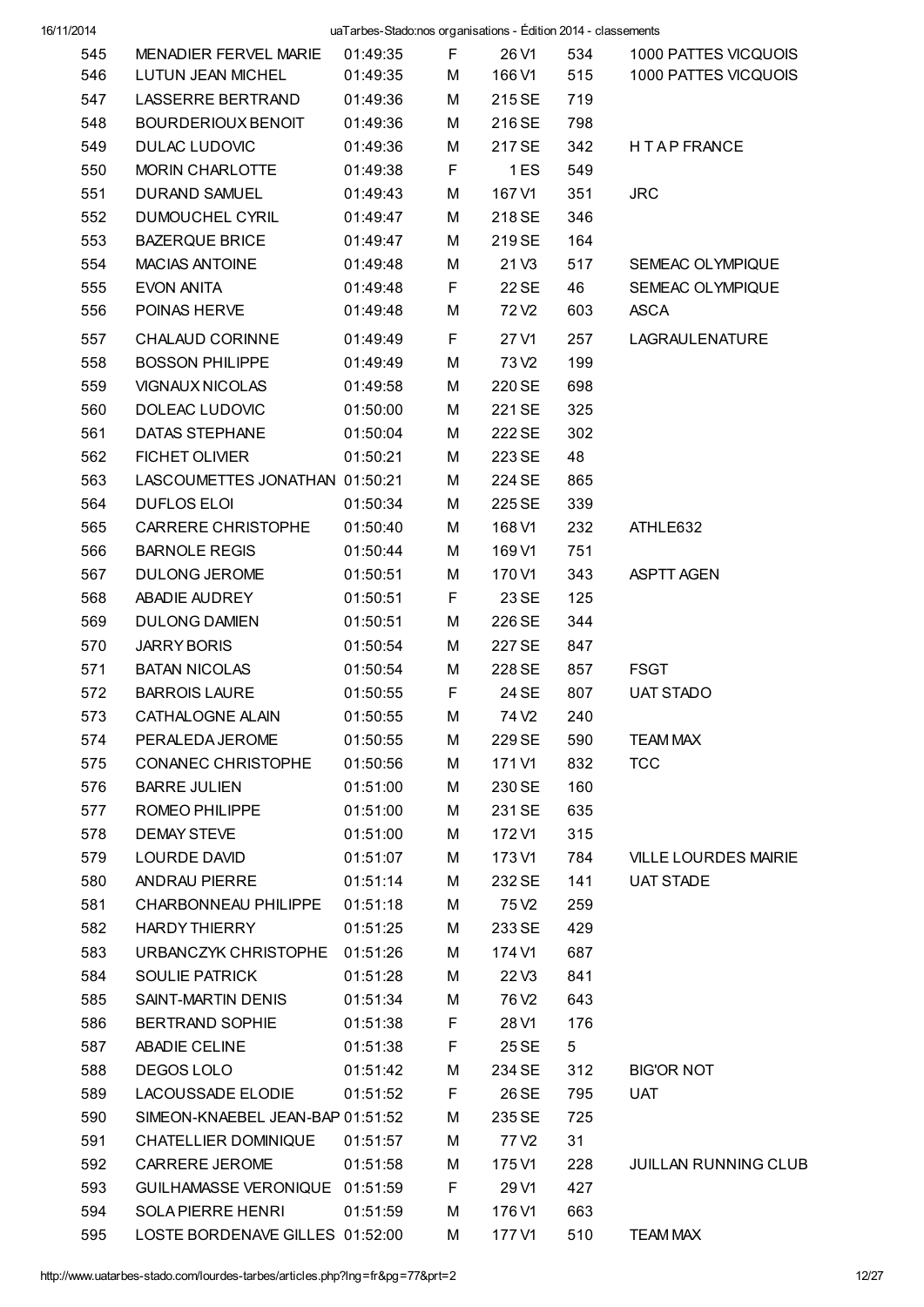| 16/11/2014 |                                  | uaTarbes-Stado:nos organisations - Édition 2014 - classements |    |                   |     |                            |
|------------|----------------------------------|---------------------------------------------------------------|----|-------------------|-----|----------------------------|
| 596        | MAUMUS DORIAN                    | 01:52:02                                                      | M  | 236 SE            | 532 |                            |
| 597        | MEYNIER CINDY                    | 01:52:09                                                      | F  | 27 SE             | 539 |                            |
| 598        | <b>ESCALE CHRISTIAN</b>          | 01:52:17                                                      | М  | 78 V <sub>2</sub> | 358 |                            |
| 599        | ESCALE CHANTAL                   | 01:52:19                                                      | F  | 9 V <sub>2</sub>  | 357 |                            |
| 600        | <b>DURAND GILLES</b>             | 01:52:30                                                      | M  | 237 SE            | 349 | SEMEAC OLYMPIQUE           |
| 601        | KAPAMBA JOSEPH                   | 01:52:32                                                      | М  | 238 SE            | 452 |                            |
| 602        | CONTE-DULON GREGORY              | 01:52:35                                                      | М  | 178 V1            | 816 | UAT STADO                  |
| 603        | <b>MEYNARD FREDERIC</b>          | 01:52:40                                                      | М  | 239 SE            | 538 |                            |
| 604        | CAILLABET ANNA                   | 01:52:42                                                      | F  | 2ES               | 217 |                            |
| 605        | <b>CASTOLDI BAPTISTE</b>         | 01:52:43                                                      | М  | 240 SE            | 239 |                            |
| 606        | RENAUD AURIANE                   | 01:52:44                                                      | F  | 28 SE             | 628 | SM MONTROUGE               |
| 607        | <b>ORLIAC PAUL</b>               | 01:52:46                                                      | М  | 23V3              | 92  | ACM RUNNING CLUB           |
| 608        | TRECULT ELISE                    | 01:52:46                                                      | F  | 29 SE             | 682 |                            |
| 609        | MARATZU VALERIE                  | 01:52:47                                                      | F  | 30 V1             | 523 |                            |
| 610        | DANION LUDOVIC                   | 01:52:48                                                      | М  | 241 SE            | 298 | <b>BIG'OR NOT</b>          |
| 611        | LAINE LUDOVIC                    | 01:52:50                                                      | М  | 242 SE            | 468 |                            |
| 612        | <b>CASSAIGNE DANIEL</b>          | 01:52:51                                                      | М  | 243 SE            | 236 |                            |
| 613        | ABADIE JEAN-LUC                  | 01:52:51                                                      | М  | 179 V1            | 862 |                            |
| 614        | <b>CARRIERE CYRIL</b>            | 01:52:51                                                      | М  | 244 SE            | 233 |                            |
| 615        | MONGIE JEREMY                    | 01:52:53                                                      | М  | 180 V1            | 542 | AZZURRO PYRENEES 64        |
| 616        | ALIES OLIVIER                    | 01:52:53                                                      | М  | 181 V1            | 136 |                            |
| 617        | LABRY ANTHONY                    | 01:53:02                                                      | М  | 182 V1            | 712 |                            |
| 618        | LAHORE CLEMENT                   | 01:53:15                                                      | М  | 245 SE            | 467 | ATHLETIC SPORTIF MAHER     |
| 619        | PUECH SANDRINE                   | 01:53:19                                                      | F  | 30 SE             | 616 | <b>TCS</b>                 |
|            |                                  |                                                               |    |                   |     |                            |
| 620        | LABANDIBAR JEAN JOSEPH 01:53:21  |                                                               | М  | 183 V1            | 455 |                            |
| 621        | CAPDEVILLE ALEXANDRE             | 01:53:24                                                      | М  | 184 V1            | 224 |                            |
| 622        | <b>BAQUE THIERRY</b>             | 01:53:29                                                      | М  | 79 V <sub>2</sub> | 11  |                            |
| 623        | <b>FOURTEAU ERIC</b>             | 01:53:32                                                      | M  | 246 SE            | 388 |                            |
| 624        | <b>MARRIAT ERIC</b>              | 01:53:38                                                      | M  | 185 V1            | 527 |                            |
| 625        | CHAIGNEAU DIDIER                 | 01:53:44                                                      | М  | 80 V <sub>2</sub> | 718 |                            |
| 626        | CHAHRABANE SOUAD                 | 01:53:45                                                      | F  | 10 <sub>V2</sub>  | 256 | ACM RUNNING CLUB           |
| 627        | MACHADO MELANIE                  | 01:53:53                                                      | F  | 31 SE             | 516 |                            |
| 628        | <b>LEMAIRE JACQUES</b>           | 01:53:57                                                      | М  | 4 V4              | 500 | ASC AUREILHAN              |
| 629        | FERRANTE PASCAL                  | 01:53:57                                                      | М  | 186 V1            | 374 |                            |
| 630        | PRUNERA-USACH<br><b>STEPHANE</b> | 01:54:02                                                      | М  | 247 SE            | 615 |                            |
| 631        | DE AMORIN PASCALE                | 01:54:09                                                      | F  | 32 SE             | 307 | ACM RUNNING CLUB           |
| 632        | <b>OZANNE JACKIE</b>             | 01:54:20                                                      | F  | 1 <sub>V3</sub>   | 572 | <b>IBM FRANCE BORDEAUX</b> |
| 633        | <b>MARTINS MARIE</b>             | 01:54:23                                                      | F  | 31 V1             | 530 | <b>ENDURENCE 65</b>        |
| 634        | <b>GAYET NADINE</b>              | 01:54:48                                                      | F  | 32 V1             | 409 |                            |
| 635        | <b>FRUTOS VICTOR</b>             | 01:54:55                                                      | М  | 24 V3             | 54  | STADE SAINT-GAUDENS        |
| 636        | SOUBIE MYRIAM                    | 01:54:55                                                      | F  | 33 V1             | 114 | STADE SAINT-GAUDENS        |
| 637        | CASSOU MARYSE                    | 01:55:01                                                      | F  | 2 <sub>V3</sub>   | 843 | UA TARBES-STADO            |
| 638        | <b>GANDEMER CHRISTELLE</b>       | 01:55:01                                                      | F  | 33 SE             | 394 |                            |
| 639        | <b>TASTET GEORGES</b>            | 01:55:11                                                      | M  | 187 V1            | 736 |                            |
| 640        | CARRERE CYRIL                    | 01:55:19                                                      | М  | 248 SE            | 229 |                            |
| 641        | ARNAU SANDRINE                   | 01:55:20                                                      | F  | 34 SE             | 144 |                            |
| 642        | <b>GONZALES BENOIT</b>           | 01:55:21                                                      | M  | 249 SE            | 823 |                            |
| 643        | LOUIS-ARCENE DOMINIQUE 01:55:26  |                                                               | М  | 188 V1            | 81  | 1ER RHP                    |
| 644        | <b>TEULIERES LYDIE</b>           | 01:55:29                                                      | F  | 34 V1             | 673 | LES PETONS GRAGNAGUAIS     |
| 645        | <b>CRABOT BERNARD</b>            | 01:55:40                                                      | М  | 81 V <sub>2</sub> | 287 |                            |
| 646        | CRABOT FABIENNE                  | 01:55:40                                                      | F. | 11 V <sub>2</sub> | 286 |                            |

http://www.uatarbes-stado.com/lourdes-tarbes/articles.php?lng=fr&pg=77&prt=2 13/27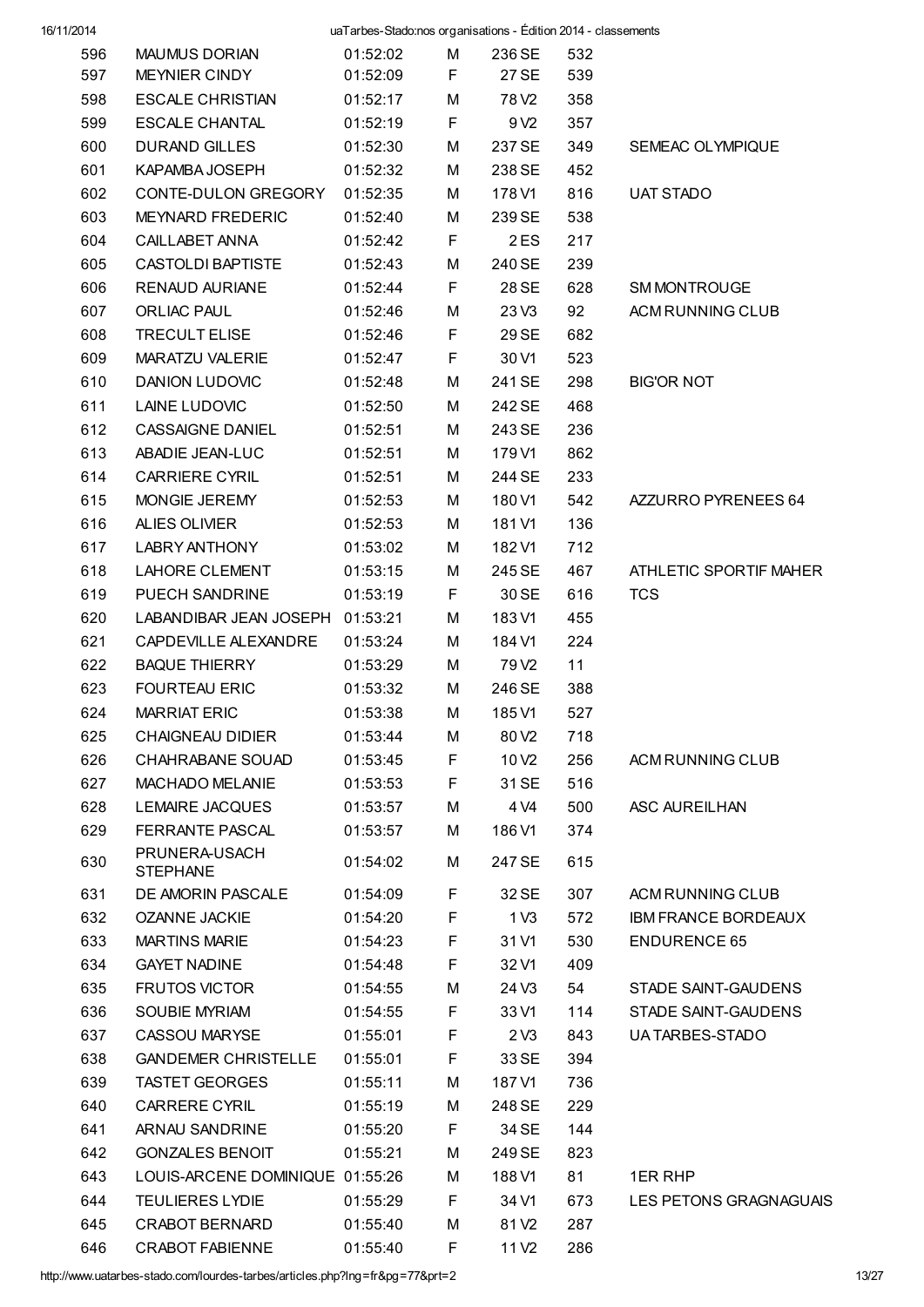| 16/11/2014 |                                          | uaTarbes-Stado:nos organisations - Édition 2014 - classements |    |                   |     |                                |
|------------|------------------------------------------|---------------------------------------------------------------|----|-------------------|-----|--------------------------------|
| 647        | PREVOT NICOLAS                           | 01:55:41                                                      | M  | 82 V <sub>2</sub> | 102 | <b>JU BELLOC GAMB'DOUR</b>     |
| 648        | PICCOLO SERGE                            | 01:55:45                                                      | M  | 25V3              | 97  |                                |
| 649        | <b>DELAGE PIERRE</b>                     | 01:55:50                                                      | М  | 189 V1            | 313 |                                |
| 650        | PAGES LAURENT                            | 01:55:58                                                      | M  | 250 SE            | 94  |                                |
| 651        | <b>DRIGOU PHILIPPE</b>                   | 01:56:02                                                      | М  | 190 V1            | 332 | LES CALLAOUS MIELAN            |
| 652        | CANTONNET JACQUELINE                     | 01:56:03                                                      | F  | 12 V <sub>2</sub> | 222 |                                |
| 653        | <b>TOULOUZE ERIC</b>                     | 01:56:05                                                      | М  | 191 V1            | 680 |                                |
| 654        | <b>BOURDA MATHIEU</b>                    | 01:56:06                                                      | M  | 251 SE            | 202 |                                |
| 655        | <b>GEGOUE VALERIE</b>                    | 01:56:18                                                      | F  | 35 SE             | 805 | ASC AUREILHAN                  |
| 656        | BOSCHER JEAN FRANCOIS 01:56:22           |                                                               | М  | 252 SE            | 198 |                                |
| 657        | <b>TRESARRIEU SANDRINE</b>               | 01:56:23                                                      | F  | 36 SE             | 684 |                                |
| 658        | <b>GAUTIER BAPTISTE</b>                  | 01:56:23                                                      | М  | 253 SE            | 405 |                                |
| 659        | <b>VIGIER VANESSA</b>                    | 01:56:23                                                      | F  | 37 SE             | 697 |                                |
| 660        |                                          |                                                               | F  | 35 V1             | 645 |                                |
|            | SALEFRANQUE VERONIQUE 01:56:25           |                                                               |    |                   |     |                                |
| 661        | AUDIBERT SOPHIE                          | 01:56:25                                                      | F  | 38 SE             | 777 |                                |
| 662        | AMOSSE MAGALIE                           | 01:56:25                                                      | F  | 39 SE             | 140 |                                |
| 663        | <b>GAVIGNIAUX SEBASTIEN</b>              | 01:56:32                                                      | М  | 192 V1            | 406 |                                |
| 664        | <b>FRIOT VICTOR</b>                      | 01:56:48                                                      | M  | 17 ES             | 389 |                                |
| 665        | <b>VILLACRES CALINE</b>                  | 01:56:51                                                      | F  | 36 V1             | 702 | <b>ENTENTE SPORTIVE NANTER</b> |
| 666        | PONSOLA BRIGITTE                         | 01:56:59                                                      | F  | 13 V <sub>2</sub> | 100 | <b>TEAM GAMBADOUR</b>          |
| 667        | <b>CHANCHEVRIER</b><br><b>CHRISTOPHE</b> | 01:57:14                                                      | M  | 193 V1            | 806 | ASC AUREILHAN                  |
| 668        | HORTALA DELPHINE                         | 01:57:15                                                      | F  | 37 V1             | 437 | ASCAUREILHAN                   |
| 669        | BLEZE-PASCAU JULIEN                      | 01:57:23                                                      | M  | 254 SE            | 190 |                                |
| 670        | SINAUD OLIVIER                           | 01:57:43                                                      | M  | 83 V <sub>2</sub> | 112 |                                |
| 671        | <b>BERLIVET YANN</b>                     | 01:57:48                                                      | М  | 255 SE            | 171 |                                |
| 672        | <b>LATOUR VIRGINIE</b>                   | 01:57:54                                                      | F. | 40 SE             | 487 |                                |
| 673        | <b>LATOUR ARNAUD</b>                     | 01:57:54                                                      | M  | 194 V1            | 488 |                                |
| 674        | AGUILLON AURORE                          | 01:57:58                                                      | F  | 41 SE             | 130 |                                |
| 675        | DERYCKX ARNAUD                           | 01:58:01                                                      | М  | 195 V1            | 318 |                                |
| 676        | <b>MONTARDI PATRICK</b>                  | 01:58:33                                                      | М  | 196 V1            | 546 | SEMEAC OLYMPIQUE               |
| 677        | <b>HUMBERT DANIEL</b>                    | 01:58:35                                                      | М  | 84 V <sub>2</sub> | 822 | JSO ODOS                       |
| 678        | <b>GALLATO FREDERIC</b>                  | 01:58:52                                                      | М  | 197 V1            | 391 |                                |
| 679        | <b>EGLOFF SYLVAIN</b>                    | 01:59:00                                                      | М  | 256 SE            | 354 |                                |
| 680        | <b>VITALI PATRICE</b>                    | 01:59:00                                                      | M  | 198 V1            | 706 |                                |
| 681        | EL MANKOUCH MALIKA                       | 01:59:01                                                      | F. | 38 V1             | 355 | <b>HTAP FRANCE</b>             |
| 682        | <b>CHAHAT HOCINE</b>                     | 01:59:02                                                      | М  | 85 V <sub>2</sub> | 255 | 1000 PATTES VIQUOIS            |
| 683        | <b>HIMAMI MOHAMMED</b>                   | 01:59:09                                                      | М  | 199 V1            | 797 |                                |
| 684        | LE CAR PAUL                              | 01:59:14                                                      | М  | 200 V1            | 75  |                                |
| 685        | PEYREBERE GERARD                         | 01:59:15                                                      | M  | 26 V3             | 601 |                                |
| 686        | SARNIGUET VERONIQUE                      | 01:59:15                                                      | F  | 39 V1             | 650 | <b>AHUMATS</b>                 |
| 687        | <b>FOURCADE DAVID</b>                    | 01:59:17                                                      | М  | 257 SE            | 385 |                                |
| 688        | <b>BALLESTRA CECILE</b>                  | 01:59:19                                                      | F  | 40 V1             | 152 |                                |
| 689        | <b>BERMENT MARJOLAINE</b>                | 01:59:21                                                      | F  | 42 SE             | 172 |                                |
| 690        | MONGIL STEPHANIE                         | 01:59:22                                                      | F  | 43 SE             | 724 |                                |
| 691        | GUICHANNE ANNE GAELLE 01:59:23           |                                                               | F. | 41 V1             | 426 |                                |
| 692        | RAIFFE GERALD                            | 01:59:30                                                      | М  | 258 SE            | 619 |                                |
| 693        | <b>DALIER FRANCK</b>                     | 01:59:31                                                      | M  | 201 V1            | 830 |                                |
| 694        | <b>GAYRAUD LAURE</b>                     | 01:59:31                                                      | F. | 44 SE             | 829 |                                |
| 695        | <b>BLANC RAPHAEL</b>                     | 01:59:37                                                      | М  | 259 SE            | 188 |                                |
| 696        | <b>CARRERE BERNARD</b>                   | 01:59:45                                                      | М  | 86 V <sub>2</sub> | 230 |                                |
|            |                                          |                                                               |    |                   |     |                                |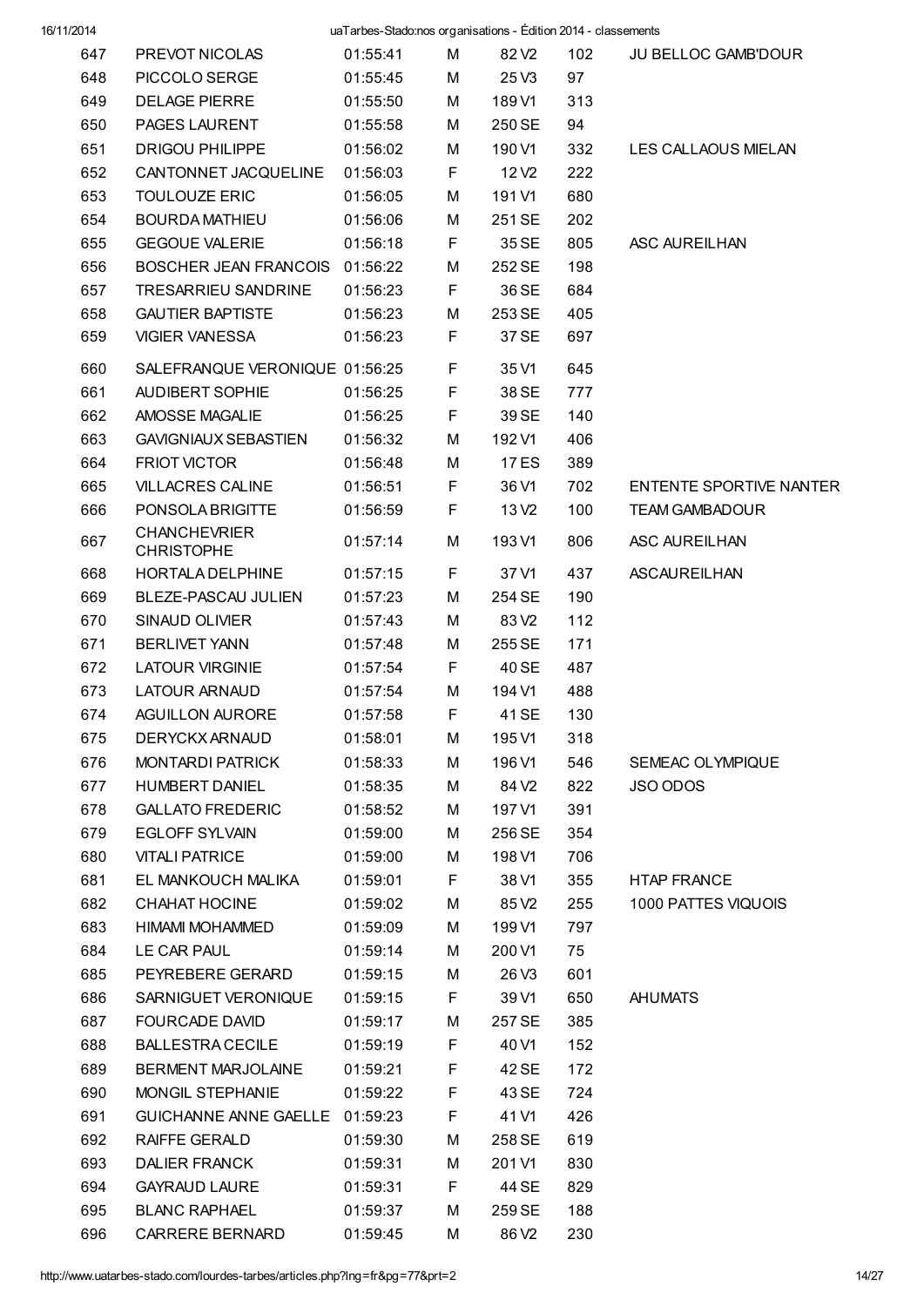| 16/11/2014 |                                         | uaTarbes-Stado:nos organisations - Édition 2014 - classements |        |                                        |            |                         |
|------------|-----------------------------------------|---------------------------------------------------------------|--------|----------------------------------------|------------|-------------------------|
| 697        | NUBLA CYRILLE                           | 01:59:52                                                      | м      | 202 V1                                 | 564        | <b>AHUMATS</b>          |
| 698        | CADENE CECILE                           | 01:59:56                                                      | F      | 42 V1                                  | 732        |                         |
| 699        | <b>DEVOS GERARD</b>                     | 02:00:06                                                      | M      | 87 V <sub>2</sub>                      | 323        |                         |
| 700        | ALGAR SOLEDAD                           | 02:00:06                                                      | F      | 43 V1                                  | 135        | 65012                   |
| 701        | PATINO ERIC                             | 02:00:11                                                      | M      | 203 V1                                 | 576        |                         |
| 702        | <b>JAMBON MANON</b>                     | 02:00:11                                                      | F      | 45 SE                                  | 445        |                         |
| 703        | LABANDIBAR DANIELLE                     | 02:00:17                                                      | F      | 44 V1                                  | 456        |                         |
| 704        | GONZALEZ QUERO JOAQUIM 02:00:17         |                                                               | M      | 5 V4                                   | 61         | ACM RUNNING CLUB        |
| 705        | AUBERT ANNE CATHERINE 02:00:19          |                                                               | F      | 46 SE                                  | 150        |                         |
| 706<br>707 | <b>GIRARDIN LUC</b><br>PETITBENOIT ERIC | 02:00:20                                                      | M      | 260 SE                                 | 413<br>599 |                         |
|            |                                         | 02:00:27                                                      | M      | 204 V1                                 |            |                         |
| 708        | <b>CATURLA LAETITIA</b>                 | 02:00:28                                                      | F      | 45 V1                                  | 241        |                         |
| 709<br>710 | <b>DAVID CELINE</b>                     | 02:00:32                                                      | F<br>F | 47 SE                                  | 306        |                         |
|            | MORAS ISABELLE<br><b>GOURET RAPHAEL</b> | 02:01:00                                                      |        | 46 V1                                  | 548        |                         |
| 711<br>712 | PEPION YOANN                            | 02:01:12                                                      | M      | <b>18 ES</b><br>261 SE                 | 421<br>589 |                         |
|            | <b>HOURCADET THIERRY</b>                | 02:01:18                                                      | M      |                                        |            |                         |
| 713        |                                         | 02:01:19                                                      | М      | 205 V1                                 | 809        |                         |
| 714        | PIOT ALAIN                              | 02:01:40                                                      | M      | 27V3                                   | 98         |                         |
| 715        | <b>GONZALEZ PASCAL</b>                  | 02:01:40                                                      | M      | 28V3                                   | 60         |                         |
| 716<br>717 | DE FREITAS TONY<br>ROMANA ALBAN         | 02:01:44                                                      | M      | 88 V <sub>2</sub><br>89 V <sub>2</sub> | 34         | SEMEAC OLYMPIQUE        |
| 718        | <b>BIDAU MICHELE</b>                    | 02:01:47                                                      | M<br>F | 47 V1                                  | 634<br>181 |                         |
| 719        | <b>TRICHET BRUNO</b>                    | 02:01:50<br>02:01:51                                          | M      | 206 V1                                 | 754        |                         |
| 720        | DESSEAUX BENOIT                         |                                                               |        |                                        |            |                         |
| 721        | <b>BASCANS CAROLE</b>                   | 02:01:56                                                      | M<br>F | 207 V1<br>48 V1                        | 716<br>162 | 3 MOUSQUETAIRES         |
| 722        | <b>CLAVERIE SOPHIE</b>                  | 02:01:56<br>02:01:58                                          | F      | 48 SE                                  | 269        |                         |
| 723        | <b>FOURCASSIE KARINE</b>                |                                                               | F      | 49 V1                                  | 387        |                         |
| 724        | <b>DAVID GERARD</b>                     | 02:01:58<br>02:02:00                                          | M      | 90 V <sub>2</sub>                      | 874        |                         |
| 725        | <b>BIBE MARJORIE</b>                    | 02:02:12                                                      | F      | 49 SE                                  | 179        |                         |
| 726        | CARRERE DOMINIQUE                       | 02:02:13                                                      | F.     | 14 V <sub>2</sub>                      | 231        |                         |
| 727        | <b>DUESO PATRICK</b>                    | 02:02:18                                                      | М      | 208 V1                                 | 338        |                         |
| 728        | <b>MAMPRIN SIMONE</b>                   | 02:02:23                                                      | F      | 15 V <sub>2</sub>                      | 521        |                         |
| 729        | MOUNEYRES SYLVIE                        | 02:02:28                                                      | F      | 50 V1                                  | 550        |                         |
| 730        | <b>DUPONT BARBARA</b>                   | 02:02:29                                                      | F      | 51 V1                                  | 348        | LOURDES TRIATHLON       |
| 731        | PERE AUDREY                             | 02:02:54                                                      | F      | 50 SE                                  | 593        |                         |
| 732        | <b>BIBE FREDERIC</b>                    | 02:02:55                                                      | М      | 209 V1                                 | 178        |                         |
| 733        | PULITO BENOIT                           | 02:03:08                                                      | М      | 262 SE                                 | 618        |                         |
| 734        | SEMPASTOUS JEAN-PAUL                    | 02:03:13                                                      | М      | 29 V3                                  | 111        |                         |
| 735        | <b>CHERECHES INGRID</b>                 | 02:03:18                                                      | F      | 51 SE                                  | 263        |                         |
| 736        | CENAC JEAN PHILIPPE                     | 02:03:33                                                      | М      | 210 V1                                 | 253        |                         |
| 737        | <b>GALY SABINE</b>                      | 02:03:33                                                      | F      | 52 V1                                  | 393        | LES TROTTINEUSES DE L'I |
| 738        | VANLAER CLEMENTINE                      | 02:03:34                                                      | F      | 3ES                                    | 692        |                         |
| 739        | PROFFIT PAULINE                         | 02:03:54                                                      | F      | 52 SE                                  | 614        |                         |
| 740        | JANOWICZ RADOSLAW                       | 02:04:14                                                      | М      | 263 SE                                 | 447        | <b>RUGBY SEMEAC</b>     |
| 741        | <b>BOUSSAROQUE HUBERT</b>               | 02:04:18                                                      | М      | 91 V <sub>2</sub>                      | 204        |                         |
| 742        | SIVADON ODILE                           | 02:04:18                                                      | F      | 53 V1                                  | 720        |                         |
| 743        | CHAOUKY HAMIDA                          | 02:04:20                                                      | F      | 3 <sub>V3</sub>                        | 721        |                         |
| 744        | <b>BEARD EVELYNE</b>                    | 02:05:13                                                      | F      | 16 V <sub>2</sub>                      | 165        |                         |
| 745        | DOMEC SERGE                             | 02:05:21                                                      | M      | 92 V <sub>2</sub>                      | 792        |                         |
| 746        | <b>DOYA ESTHER</b>                      | 02:05:41                                                      | F      | 53 SE                                  | 330        |                         |
| 747        | BURTIN PASCAL ISABELLE                  | 02:05:52                                                      | F      | 54 V1                                  | 998        | JOELETTE 1              |
|            |                                         |                                                               |        |                                        |            |                         |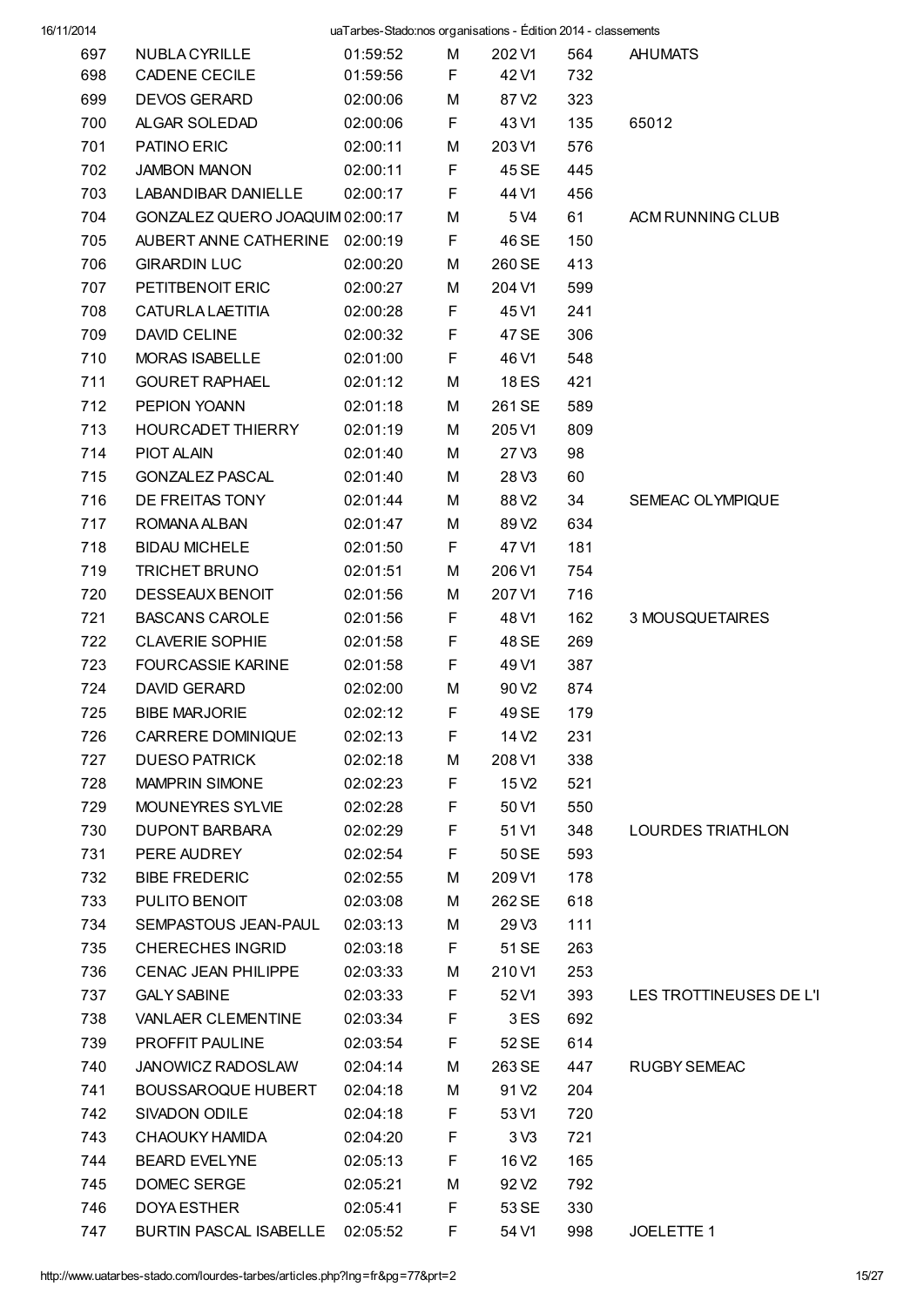| 748 | SIMEON-KNAEBEL MARIE              | 02:05:52 | F  | 55 V1              | 976 | JOELETTE 2              |
|-----|-----------------------------------|----------|----|--------------------|-----|-------------------------|
| 749 | <b>GUENANTIN GERALDINE</b>        | 02:05:53 | F  | 56 V1              | 988 | JOELETTE 2              |
| 750 | <b>VINUALES PATRICK</b>           | 02:05:53 | М  | 93 V <sub>2</sub>  | 973 | JOELETTE 3              |
| 751 | DUPONT ANDRE                      | 02:05:53 | М  | 94 V <sub>2</sub>  | 986 | JOELETTE 3              |
| 752 | <b>CASTET IRENE</b>               | 02:05:54 | F. | 4 V3               | 996 | JOELETTE 2              |
| 753 | SABATTIER MARTINE                 | 02:05:54 | F. | 17 V <sub>2</sub>  | 642 | <b>LES PESTIFERES</b>   |
| 754 | DUPONCHEEL FABRICE                | 02:05:54 | М  | 211 V1             | 993 | JOELETTE <sub>2</sub>   |
| 755 | LAFOURCADE PATRICE                | 02:05:55 | М  | 95 V <sub>2</sub>  | 985 | JOELETTE 3              |
| 756 | <b>FOUREL MARIEL</b>              | 02:05:55 | F. | 18 V <sub>2</sub>  | 989 | JOELETTE 3              |
| 757 | PARENT JEAN-MARC                  | 02:05:55 | М  | 96 V <sub>2</sub>  | 980 | JOELETTE 3              |
| 758 | <b>SEXTON DANIELE</b>             | 02:05:55 | F. | 57 V1              | 977 | JOELETTE 2              |
| 759 | <b>OULIE CHRISTOPHE</b>           | 02:05:56 | М  | 212 V1             | 981 | JOELETTE <sub>2</sub>   |
| 760 | <b>BARATS MARIE PIERRE</b>        | 02:05:56 | F. | 58 V1              | 158 |                         |
| 761 | <b>HANDS LUCY</b>                 | 02:05:56 | F. | 59 V1              | 987 | JOELETTE 1              |
| 762 | <b>CORBERAN PATRICK</b>           | 02:05:56 | М  | 97 V2              | 995 | JOELETTE 3              |
| 763 | <b>TRUCHETET VERO</b>             | 02:05:57 | F  | 19 V <sub>2</sub>  | 975 | JOELETTE 3              |
| 764 | <b>MALLEN ANNE</b>                | 02:05:57 | F  | 60 V1              | 984 | JOELETTE <sub>2</sub>   |
| 765 | CANDEBAT SASKJA                   | 02:05:57 | F. | 61 V1              | 997 | JOELETTE 2              |
| 766 | DI TRAPANI JOSEPH                 | 02:05:57 | М  | 98 V <sub>2</sub>  | 994 | JOELETTE 1              |
| 767 | DUPOUY AURELIE                    | 02:05:57 | F. | 54 SE              | 992 | JOELETTE 2              |
| 768 | SANTOLARIA BERNARD                | 02:05:57 | М  | 99 V <sub>2</sub>  | 978 | JOELETTE 1              |
| 769 | <b>VINUALES MARIE</b>             | 02:05:58 | F. | 55 SE              | 974 | JOELETTE 1              |
| 770 | MAZZOTI ROBERT                    | 02:05:58 | М  | 213 V1             | 983 | JOELETTE 1              |
| 771 | PONTICO JUDITH                    | 02:05:58 | F  | 62 V1              | 979 | JOELETTE 3              |
| 772 | <b>MERRIEN MICHEL</b>             | 02:05:58 | М  | 30 V3              | 982 | JOELETTE 1              |
| 773 | ARNAUDIN JEAN-CLAUDE              | 02:05:58 | М  | 31 V3              | 999 | JOELETTE 1              |
| 774 | ESCALE MARIE-THERESE              | 02:05:59 | F. | 20 V <sub>2</sub>  | 991 | JOELETTE 3              |
| 775 | CABROL JEAN FRANCOIS              | 02:06:12 | М  | 100 V <sub>2</sub> | 215 |                         |
| 776 | <b>OUSSET PATRICE</b>             | 02:06:22 | м  | 214 V1             | 570 |                         |
| 777 | <b>AUBAC ROMAIN</b>               | 02:06:38 | м  | 264 SE             | 149 |                         |
| 778 | PASQUIER JEAN MARC                | 02:06:39 | M  | 265 SE             | 575 |                         |
| 779 | <b>BARDET ANNE LISE</b>           | 02:06:45 | F  | 63 V1              | 159 |                         |
| 780 | <b>FOURCADE MILENE</b>            | 02:06:45 | F  | 56 SE              | 384 | LES TROTTINEUSES DE L'I |
| 781 | <b>OLLIER STEPHANIE</b>           | 02:06:53 | F  | 64 V1              | 568 | ACM RUNNING CLUB        |
| 782 | <b>CHAPELLE MARC</b>              | 02:06:54 | м  | 266 SE             | 258 |                         |
| 783 | DERYCKX PASCAL                    | 02:07:18 | м  | 215 V1             | 317 |                         |
| 784 | <b>BERNISSAN BERNARD</b>          | 02:07:19 | м  | 216 V1             | 173 | ORIEUX RACING CLUB      |
| 785 | POUET GERARD                      | 02:07:30 | м  | 32 V3              | 610 |                         |
| 786 | <b>SCHROPF OKSANNA</b>            | 02:07:40 | F  | 4 ES               | 747 |                         |
| 787 | <b>CLARENS CARINE</b>             | 02:07:45 | F  | 65 V1              | 33  |                         |
| 788 | <b>MENINI CECILE</b>              | 02:08:04 | F  | 66 V1              | 536 |                         |
| 789 | FEGNE JEAN                        | 02:08:43 | М  | 101 V <sub>2</sub> | 368 |                         |
| 790 | PONSOLA SEVERINE                  | 02:08:50 | F  | 57 SE              | 99  | <b>TEAM GAMBADOUR</b>   |
| 791 | <b>DESIATO DOMINIQUE</b>          | 02:09:00 | М  | 102 V <sub>2</sub> | 321 |                         |
| 792 | ALFEREZ CLAVERE<br><b>FLORENC</b> | 02:09:30 | F  | 67 V1              | 134 |                         |
| 793 | <b>COSTE SYLVIE</b>               | 02:09:30 | F  | 21 V <sub>2</sub>  | 765 |                         |
| 794 | OBER SYLVIE                       | 02:09:30 | F  | 22V <sub>2</sub>   | 566 |                         |
| 795 | DANCEDE MARIE NOELLE              | 02:09:31 | F  | 68 V1              | 297 |                         |
| 796 | <b>COMPAGNET FRANCOIS</b>         | 02:09:39 | M  | 217 V1             | 274 |                         |
| 797 | CARMOUZE CHRISTIAN                | 02:09:39 | М  | 218 V1             | 227 | <b>TCMS</b>             |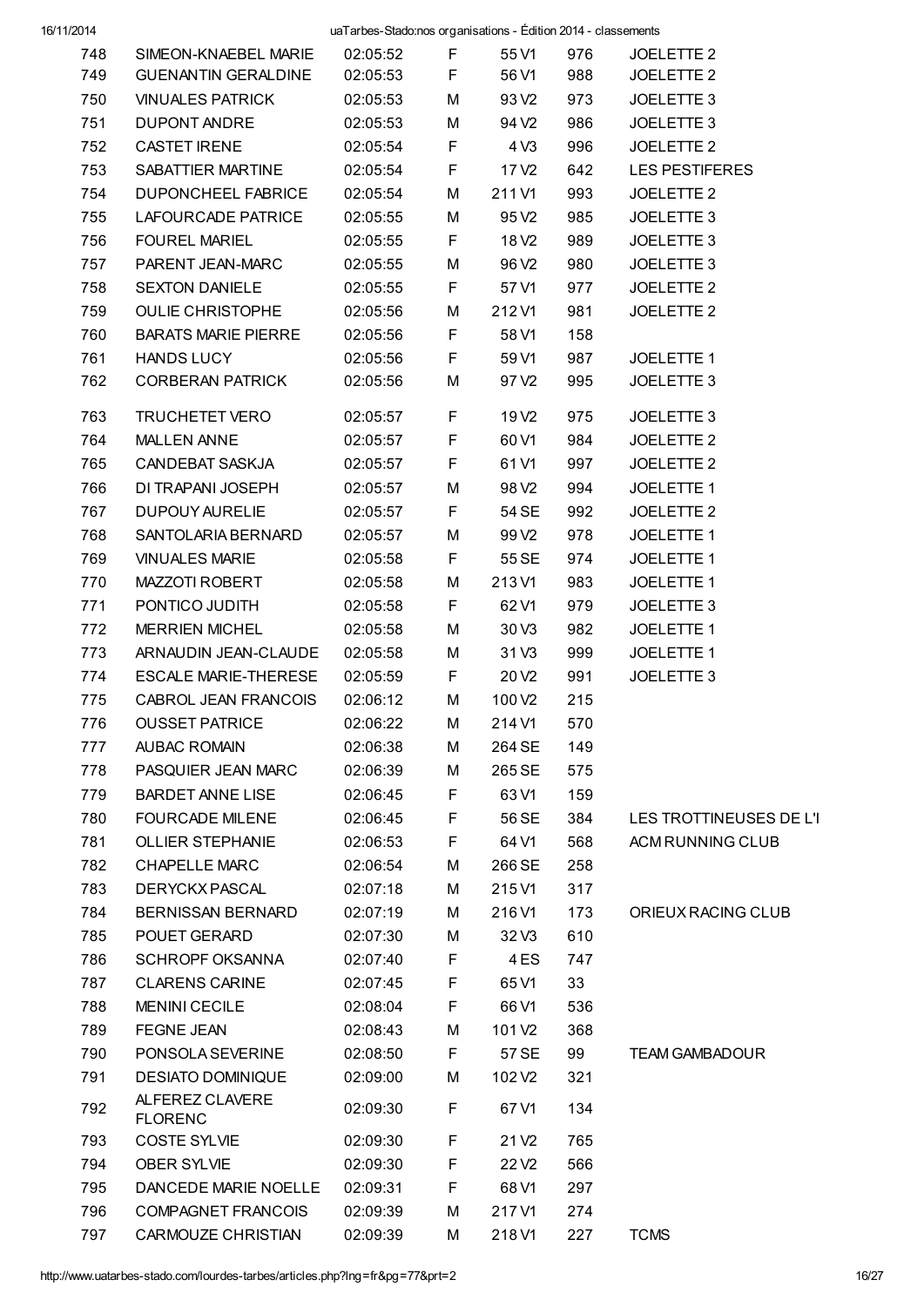| 16/11/2014 |                                 | uaTarbes-Stado:nos organisations - Édition 2014 - classements |    |                    |     |                      |  |  |
|------------|---------------------------------|---------------------------------------------------------------|----|--------------------|-----|----------------------|--|--|
| 798        | <b>LAMEIRAS LIZBELLE</b>        | 02:09:54                                                      | F. | 69 V1              | 475 |                      |  |  |
| 799        | OLLIER SERGE                    | 02:10:00                                                      | М  | 219 V1             | 569 |                      |  |  |
| 800        | <b>SCHMUCK GUILLAUME</b>        | 02:10:05                                                      | М  | 267 SE             | 654 |                      |  |  |
| 801        | DURAND JEANNE                   | 02:10:16                                                      | F. | 58 SE              | 350 |                      |  |  |
| 802        | CHERIF GREGORY                  | 02:10:31                                                      | М  | 268 SE             | 265 |                      |  |  |
| 803        | <b>WOLF JAMIE</b>               | 02:10:34                                                      | F  | 59 SE              | 710 |                      |  |  |
| 804        | DOS REIS JULIE                  | 02:10:34                                                      | F  | 60 SE              | 327 |                      |  |  |
| 805        | <b>COTTE SEBASTIEN</b>          | 02:10:36                                                      | М  | 269 SE             | 280 |                      |  |  |
| 806        | AZAU MARION                     | 02:10:38                                                      | F  | 61 SE              | 868 |                      |  |  |
| 807        | DUVAL CAROLINE                  | 02:10:39                                                      | F  | 62 SE              | 352 |                      |  |  |
| 808        | <b>SANS JULIEN</b>              | 02:10:50                                                      | М  | 270 SE             | 647 |                      |  |  |
| 809        | MARDARGENT STEPHANIE 02:10:57   |                                                               | F  | 70 V1              | 83  |                      |  |  |
| 810        | BEYRAND ESTELLE                 | 02:11:43                                                      | F  | 63 SE              | 855 |                      |  |  |
| 811        | CORTEZ SONIA                    | 02:11:43                                                      | F  | 71 V1              | 826 |                      |  |  |
| 812        | DAUBAN NADINE                   | 02:12:01                                                      | F  | 72 V1              | 304 | <b>NEANT</b>         |  |  |
| 813        | <b>VERO FREDERIQUE</b>          | 02:12:48                                                      | F  | 64 SE              | 595 |                      |  |  |
| 814        | DEVILLEPOIX EMMANUEL            | 02:12:49                                                      | М  | 220 V1             | 753 |                      |  |  |
| 815        | <b>DESERT CARINE</b>            | 02:12:49                                                      | F  | 73 V1              | 831 | AIGLES DE PAU        |  |  |
| 816        | MENDOUSSE GUY                   | 02:12:58                                                      | М  | 33 V3              | 714 | ASTARAC FOND CLUB    |  |  |
| 817        | NARBEBURU CATHERINE             | 02:13:15                                                      | F. | 74 V1              | 554 |                      |  |  |
| 818        | DE SOUSA NICOLAS                | 02:13:27                                                      | М  | 271 SE             | 310 |                      |  |  |
| 819        | MALVAL VIRGINIE                 | 02:13:56                                                      | F. | 65 SE              | 748 |                      |  |  |
| 820        | FIDAMI PAUL FRANCOIS            | 02:14:11                                                      | М  | 221 V1             | 793 |                      |  |  |
| 821        | BALDI NELLY                     | 02:14:12                                                      | F  | 66 SE              | 794 |                      |  |  |
| 822        | POUET FREDERIQUE                | 02:15:26                                                      | F  | 23 V <sub>2</sub>  | 609 |                      |  |  |
| 823        | <b>BARBE RACHEL</b>             | 02:15:31                                                      | F  | 75 V1              | 715 |                      |  |  |
| 824        | <b>GARCIA EUNICE</b>            | 02:15:31                                                      | F  | 76 V1              | 397 | SEMEAC OLYMPIQUE     |  |  |
| 825        | <b>LOO ANAIS</b>                | 02:16:32                                                      | F  | 1 JU               | 508 |                      |  |  |
| 826        | <b>FOUREL ERIC</b>              | 02:16:34 M 103 V2                                             |    |                    | 990 | JOELETTE 3           |  |  |
| 827        | <b>CRASPAY NOEMIE</b>           | 02:16:48                                                      | F  | 67 SE              | 288 |                      |  |  |
| 828        | DUVIGNEAU JEAN CLAUDE           | 02:17:21                                                      | M  | 6 V4               | 353 | ASC AUREILHAN        |  |  |
| 829        | <b>VIALAR MATHILDE</b>          | 02:17:57                                                      | F  | 5 ES               | 122 |                      |  |  |
| 830        | <b>BORRIES OLIVIER</b>          | 02:18:37                                                      | м  | 222 V1             | 717 |                      |  |  |
| 831        | VIGNON-BARTHELEMY PATRI02:19:25 |                                                               | М  | 223 V1             | 701 | <b>ACM</b>           |  |  |
| 832        | SAURINE CORALIE                 | 02:19:26                                                      | F  | 68 SE              | 651 |                      |  |  |
| 833        | LATOUR-VERSWIJVER               | 02:20:06                                                      | М  | 34 V3              | 489 |                      |  |  |
|            | <b>GEORG</b>                    |                                                               |    |                    |     |                      |  |  |
| 834        | LEBECQUE STEPHANE               | 02:21:41                                                      | М  | 104 V <sub>2</sub> | 494 |                      |  |  |
| 835        | ROLLAND THIERRY                 | 02:21:42                                                      | М  | 224 V1             | 633 |                      |  |  |
| 836        | <b>ESCOT-SEP FREDERIQUE</b>     | 02:22:08                                                      | F  | 77 V1              | 360 | SEMEAC OLYMPIQUE     |  |  |
| 837        | CHARRIEAU EDITH                 | 02:22:08                                                      | F  | 78 V1              | 260 | SEMEAC OLYMPIQUE     |  |  |
| 838        | <b>DUPUY NATHALIE</b>           | 02:22:09                                                      | F  | 69 SE              | 864 | SEMEAC OLYMPIQUE     |  |  |
| 839        | <b>GENDRE LAETITIA</b>          | 02:22:09                                                      | F  | 70 SE              | 738 |                      |  |  |
| 840        | LOZANO CHRYSTELLE               | 02:22:10                                                      | F  | 71 SE              | 514 | S/L SEMEAC OLYMPIQUE |  |  |
| 841        | PELLEFIGUES DIANA               | 02:22:10                                                      | F  | 79 V1              | 586 | SEMEAC OLYMPIQUE     |  |  |
| 842        | <b>HUBERT NATHA</b>             | 02:22:10                                                      | F  | 80 V1              | 440 | SEMEAC OLYMPIQUE     |  |  |
| 843        | NOIRJEAN ALINE                  | 02:22:10                                                      | F  | 72 SE              | 562 | SEMEAC OLYMPIQUE     |  |  |
| 844        | <b>DUCOMBS BERNARD</b>          | 02:22:10                                                      | М  | 105 V <sub>2</sub> | 337 | SEMEAC OLYMPIQUE     |  |  |
| 845        | <b>LOZANO PHILIPPE</b>          | 02:22:10                                                      | М  | 225 V1             | 850 | SEMEAC OLYMPIQUE     |  |  |
| 846        | PY THIERRY                      | 02:22:11                                                      | М  | 106 V <sub>2</sub> | 728 | SEMEAC OLYMPIQUE     |  |  |
| 847        | <b>CAZAJOUS CHRISTINE</b>       | 02:22:11                                                      | F  | 81 V1              | 244 | SEMEAC OLYMPIQUE     |  |  |
| 848        | <b>MEDINA VIRGINIE</b>          | 02:22:12                                                      | F  | 82 V1              | 727 | SEMEAC OLYMPIQUE     |  |  |

http://www.uatarbes-stado.com/lourdes-tarbes/articles.php?lng=fr&pg=77&prt=2 17/27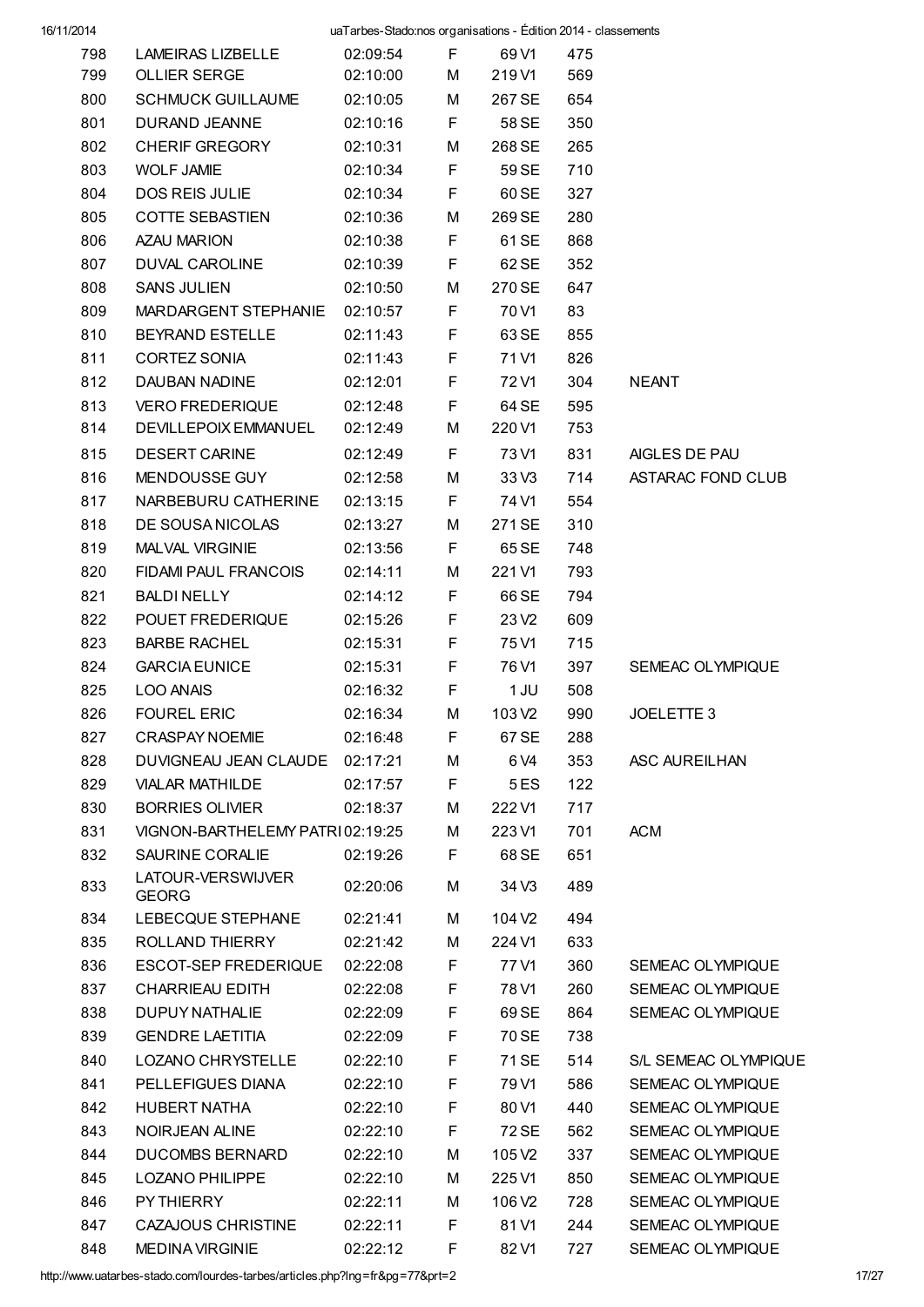| 849   | LHERETE JULIE            | 02:22:12     | F         | 73 SE              | 504 |                 |
|-------|--------------------------|--------------|-----------|--------------------|-----|-----------------|
| 850   | MAISONNEUVE HARMONY      | 02:22:32     | F         | 74 SE              | 82  | 1ER RHP         |
| 851   | <b>MOLINIFR PATRICIA</b> | 02:23:33     | F         | 83 V1              | 87  |                 |
| 852   | I ATTFRRADF NATHAI IF    | 02:23:35     | F         | 84 V1              | 74  |                 |
| 853   | <b>SOCA MELANIE</b>      | 02:25:00     | F         | 75 SE              | 662 |                 |
| 854   | CAZENAVE CORINNE         | 02:25:13     | F         | 85 V1              | 251 |                 |
| 855   | <b>CABROL ELISABETH</b>  | 02:25:37     | F         | 86 V1              | 214 |                 |
| 856   | <b>BOURDETTE NADINE</b>  | 02:28:01     | F         | 24 V <sub>2</sub>  | 17  |                 |
| 857   | CARRERE BERNADETTE       | 02:28:03     | F         | 25 V <sub>2</sub>  | 27  |                 |
| 858   | FERRARI NORMAN           | 02:28:16     | М         | 272 SE             | 375 |                 |
| 859   | <b>LACOSTE JEANLUC</b>   | 02:28:18     | М         | 107 V <sub>2</sub> | 464 |                 |
| 860   | LANDREAU JULIEN          | 02:34:43     | М         | 273 SE             | 476 |                 |
| 861   | MINVIFI I F MARINE       | 02:35:01     | F         | 6ES                | 540 |                 |
| 862   | <b>MERIC MARINE</b>      | 02:35:01     | F         | 77 SE              | 833 |                 |
| 863   | <b>GARCIA LIONEL</b>     | 02:35:02     | М         | 226 V1             | 396 |                 |
| 864   | ALMEIDA MICHAEL          | 02:48:03     | М         | 19 ES              | 137 | <b>1ER RHP</b>  |
| 865   | RAMIRES GEORGES          | 02:49:51     | М         | 35 V3              | 762 | <b>UATARBES</b> |
|       |                          |              |           |                    |     |                 |
| *DNF* | <b>FINNERTY JULIE</b>    | $\mathbf{0}$ | <b>SE</b> |                    | 76  |                 |

### marche

| Rang                    | Nom Prenom                       | Temps    |             | sexe dans cat    | dossard club |                      |
|-------------------------|----------------------------------|----------|-------------|------------------|--------------|----------------------|
| $\mathbf{1}$            | <b>KOWAL BRUNO</b>               | 00:49:53 | M           | 1 SE             | 1242         | SL AVIRON BAYONNE    |
| $\overline{c}$          | <b>BRUNET ELISABETH</b>          | 00:54:46 | F           | 1 SE             | 1257         | UA TARBES-STADO      |
| 3                       | MOUSQUES PASCAL                  | 00:55:01 | M           | 2 SE             | 1232         |                      |
| $\overline{\mathbf{4}}$ | PEYRAS JEAN JACQUES              | 00:55:37 | М           | 1 <sub>V3</sub>  | 1144         | <b>ASCA</b>          |
| 5                       | <b>SORET PHILIPPE</b>            | 00:57:20 | М           | 2 <sub>V3</sub>  | 1135         | <b>ASC AUREILHAN</b> |
| 6                       | AUGUSTIN LAURENT                 | 01:00:31 | М           | 3 SE             | 1216         |                      |
| $\overline{7}$          | <b>CAZENAVE VINCENT</b>          | 01:00:31 | М           | 1 V1             | 1192         |                      |
| 8                       | <b>BROUILLOT GERARD</b>          | 01:02:33 | М           | 3 <sub>V</sub> 3 | 1203         | 1000 PATTES VICQUOIS |
| 9                       | <b>DELATTRE CHRYSTEL</b>         | 01:02:34 | F           | 1 V1             | 1184         |                      |
| 10                      | <b>LONCAN GILLES</b>             | 01:02:47 | M           | 1 V <sub>2</sub> | 1039         |                      |
| 11                      | ROUQUETTE MICHEL                 | 01:03:02 | М           | 4 V3             | 1139         |                      |
| 12                      | <b>GERBET JEAN-PAUL</b>          | 01:03:50 | М           | 2 <sub>V2</sub>  | 1117         | USP HP               |
| 13                      | <b>DUCASSE MARC</b>              | 01:03:54 | М           | 5 V3             | 1063         | 1000 PATTES VICQUOIS |
| 14                      | <b>OMPRANET ODILE</b>            | 01:04:39 | F           | 2 V1             | 1073         |                      |
| 15                      | JOACHIM JEAN CHRISTOPHE 01:05:53 |          | M           | 2 V1             | 1166         |                      |
| 16                      | <b>FRAZER CHRISTINE</b>          | 01:06:02 | F           | 3 V1             | 1122         | ASC AUREILHAN        |
| 17                      | <b>GALAN JEAN</b>                | 01:06:19 | М           | 3 <sub>2</sub>   | 1038         |                      |
| 18                      | POUTIS ROBERT                    | 01:06:36 | М           | 4 V <sub>2</sub> | 1101         |                      |
| 19                      | <b>RETOUT ANNIE</b>              | 01:06:58 | F           | 1 V <sub>2</sub> | 1141         | 1000 PATTES VICQUOIS |
| 20                      | <b>BUNEL MARCEL</b>              | 01:06:59 | M           | 6V3              | 1201         |                      |
| 21                      | RAMANOEL RICHARD                 | 01:07:05 | M           | 5 V <sub>2</sub> | 1227         |                      |
| 22                      | FOUERT-POURET NATHALIE 01:07:11  |          | F           | 4 V1             | 1249         |                      |
| 23                      | <b>JEAN SANDRA</b>               | 01:07:19 | F           | 5 V1             | 1167         | JSO-ODOS             |
| 24                      | CANDEVAN MICHAEL                 | 01:07:20 | M           | 4 SE             | 1197         |                      |
| 25                      | <b>LOUGE MARTINE</b>             | 01:07:23 | $\mathsf F$ | 2 <sub>V2</sub>  | 1049         | ASC AUREILHAN        |
| 26                      | <b>GAUZE CLAUDIE</b>             | 01:07:40 | F           | 1 <sub>V3</sub>  | 1247         |                      |
| 27                      | SANZ JOSETTE                     | 01:08:02 | F           | 2 <sub>V3</sub>  | 1037         | UA TARBES-STADO      |
| 28                      | CALVET-INGLADA CHRISTOP 01:08:21 |          | M           | 6 V <sub>2</sub> | 1106         | STADOCESTE TARBAIS   |

http://www.uatarbes-stado.com/lourdes-tarbes/articles.php?lng=fr&pg=77&prt=2 18/27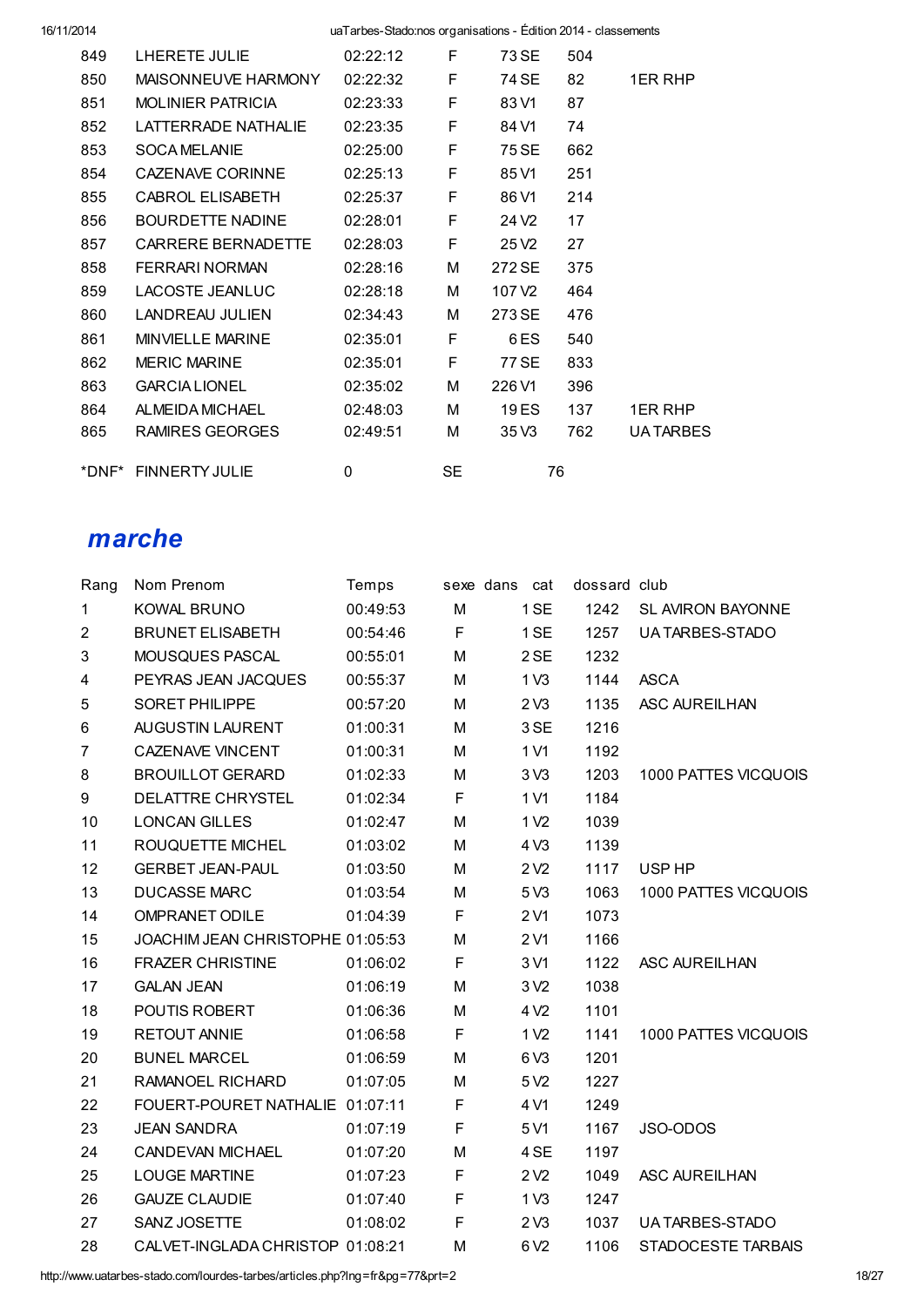| 29 | PERES ERIC                | 01:08:42 | М  | 3 V1              | 1228 |                                          |
|----|---------------------------|----------|----|-------------------|------|------------------------------------------|
| 30 | <b>ELIE THIERRY</b>       | 01:08:45 | M  | 7 V <sub>2</sub>  | 1176 |                                          |
| 31 | AUDOIN SEBASTIEN          | 01:08:55 | M  | 4 V1              | 1114 |                                          |
| 32 | <b>AGUILLON ANNIE</b>     | 01:09:06 | F  | 3 <sub>V</sub> 3  | 1263 |                                          |
| 33 | <b>MAUFINET PATRICE</b>   | 01:09:43 | M  | 7 V3              | 1058 | 1000 PATTES VICQUOIS                     |
| 34 | <b>JARNE PIERRE</b>       | 01:09:44 | M  | 1 V4              | 1243 | ASC AUREILHAN                            |
| 35 | <b>FERRER MICHELE</b>     | 01:09:59 | F  | 3 <sub>2</sub>    | 1078 | STADOCESTE TARBES                        |
| 36 | <b>BIDILIE MARIE</b>      | 01:10:00 | F  | 6 V1              | 1210 |                                          |
| 37 | LAFFARGUE GEORGES         | 01:10:02 | M  | 8 V3              | 1077 | <b>GAMBETTOISES</b>                      |
| 38 | <b>BACARISSE PATRICE</b>  | 01:10:04 | M  | 8 V <sub>2</sub>  | 1260 |                                          |
| 39 | CAZABAN CHRISTIANE        | 01:10:05 | F  | 4 V3              | 1195 | FOYER DE L'AMITIE JUIL                   |
| 40 | <b>GIRON THIERRY</b>      | 01:10:15 | M  | 5 V1              | 1174 |                                          |
| 41 | ALVAREZ JOSE              | 01:10:34 | M  | 9 V3              | 1079 | ASC AUREILHAN                            |
| 42 | NIQUET VERONIQUE          | 01:10:34 | F  | 7 V1              | 1149 | <b>SOUES</b>                             |
| 43 | <b>GUYOT ANDREAS</b>      | 01:10:46 | M  | 10 <sub>V3</sub>  | 1075 |                                          |
| 44 | <b>LACAZE SABINE</b>      | 01:10:49 | F  | 8 V1              | 1163 | <b>SOUES</b>                             |
| 45 | <b>BROUILLOT CHANTAL</b>  | 01:11:01 | F  | 4 V <sub>2</sub>  | 1204 | 1000 PATTES VICQUOIS                     |
| 46 | DURAND EVELYNE            | 01:11:01 | F  | 5 V <sub>2</sub>  | 1250 |                                          |
| 47 | <b>NERIN VIVIANE</b>      | 01:11:19 | F  | 6 V <sub>2</sub>  | 1081 | STADO TARBES                             |
| 48 | <b>DOMENE NADINE</b>      | 01:11:27 | F  | 9 V1              | 1182 |                                          |
| 49 | DUCASSE MARYSE            | 01:11:31 | F  | 5 V3              | 1062 | 1000 PATTES VICQUOIS                     |
| 50 | <b>RABI BAREK</b>         | 01:11:32 | M  | 11 V3             | 1108 | UA TARBES-STADO                          |
| 51 | <b>BRIVOT MARYLOU</b>     | 01:11:33 | F  | 6 V3              | 1205 | FOYER DE L'AMITIE JUILL                  |
| 52 | <b>OUF PATRICK</b>        | 01:11:51 | M  | 9 V <sub>2</sub>  | 1148 |                                          |
| 53 | <b>MARTIN GREGORY</b>     | 01:12:11 | M  | 5 SE              | 1041 | UA TARBES-STADO                          |
| 54 | PEIN JACQUES              | 01:12:28 | М  | 12V3              | 1230 | <b>MUSCULATION</b><br><b>AUBAREDOISE</b> |
| 55 | <b>LESTRADE ELODIE</b>    | 01:12:36 | F  | 2 SE              | 1026 |                                          |
| 56 | <b>BETILLOU GILBERT</b>   | 01:12:46 | М  | 13 V3             | 1105 |                                          |
| 57 | <b>AUDIFFREN VIRGINIE</b> | 01:12:54 | F  | 7 V <sub>2</sub>  | 1057 | 1000 PATTES VICQUOIS                     |
| 58 | ABADIE CARINE             | 01:13:39 | F. | 10 <sub>V1</sub>  | 1051 |                                          |
| 59 | ROUMEGA MARINA            | 01:13:49 | F  | 11 V1             | 1225 | PONTACQ TOUS EN FORME                    |
| 60 | <b>GUADE BAIX DANIELE</b> | 01:14:10 | F  | 8 V <sub>2</sub>  | 1107 |                                          |
| 61 | <b>CHARRIER BERNARD</b>   | 01:14:10 | M  | 14 V3             | 1056 | ASC AUREILHAN                            |
| 62 | PEGOT DAVID               | 01:14:14 | М  | 6 V1              | 1047 |                                          |
| 63 | HELBECQUE NATHALIE        | 01:14:22 | F  | 12 V1             | 1170 |                                          |
| 64 | DEBORDE JACQUES           | 01:14:27 | M  | 15 <sub>V3</sub>  | 1185 | SECTION BAGNERAISE DE G                  |
| 65 | POIRIER VINCENT           | 01:14:28 | М  | 10 <sub>V2</sub>  | 1143 |                                          |
| 66 | CECHETTO ANDREE           | 01:14:37 | F  | 7 V3              | 1255 | ASC AUREILHAN                            |
| 67 | BONNAVENTURE MAITE        | 01:14:43 | F  | 9 V <sub>2</sub>  | 1209 | <b>MILLE PATTES</b>                      |
| 68 | ARMENGAUD BRIGITTE        | 01:15:15 | F  | 13 V1             | 1218 |                                          |
| 69 | PAULY RAYMOND             | 01:15:22 | M  | 16 V3             | 1146 |                                          |
| 70 | CAZAJOUS AUDE             | 01:15:23 | F  | 3 SE              | 1194 |                                          |
| 71 | <b>CARASSUS GHISLAINE</b> | 01:15:44 | F  | 10 <sub>V2</sub>  | 1027 |                                          |
| 72 | <b>BORDIS CHRISTIAN</b>   | 01:15:45 | M  | 17 V3             | 1125 | LES GAMBETTES                            |
| 73 | ARTIEDA SYLVIE            | 01:16:07 | F. | 11 V <sub>2</sub> | 1217 | <b>ASCA</b>                              |
| 74 | <b>RENSON BERNARD</b>     | 01:16:32 | M  | 18 V3             | 1089 |                                          |
| 75 | <b>COSTE NICOLAS</b>      | 01:16:51 | M  | 6 SE              | 1113 |                                          |
| 76 | <b>HERNANDEL PATRICK</b>  | 01:16:59 | М  | 7 V1              | 1120 |                                          |
| 77 | DESCONET FABRICE          | 01:17:17 | M  | 7 SE              | 1183 |                                          |
| 78 | <b>GUERIN HUGUETTE</b>    | 01:17:25 | F  | 8 V3              | 1172 |                                          |
| 79 | DASSIEU GERARD            | 01:17:53 | M  | 11 <sub>V2</sub>  | 1084 |                                          |

http://www.uatarbes-stado.com/lourdes-tarbes/articles.php?lng=fr&pg=77&prt=2 19/27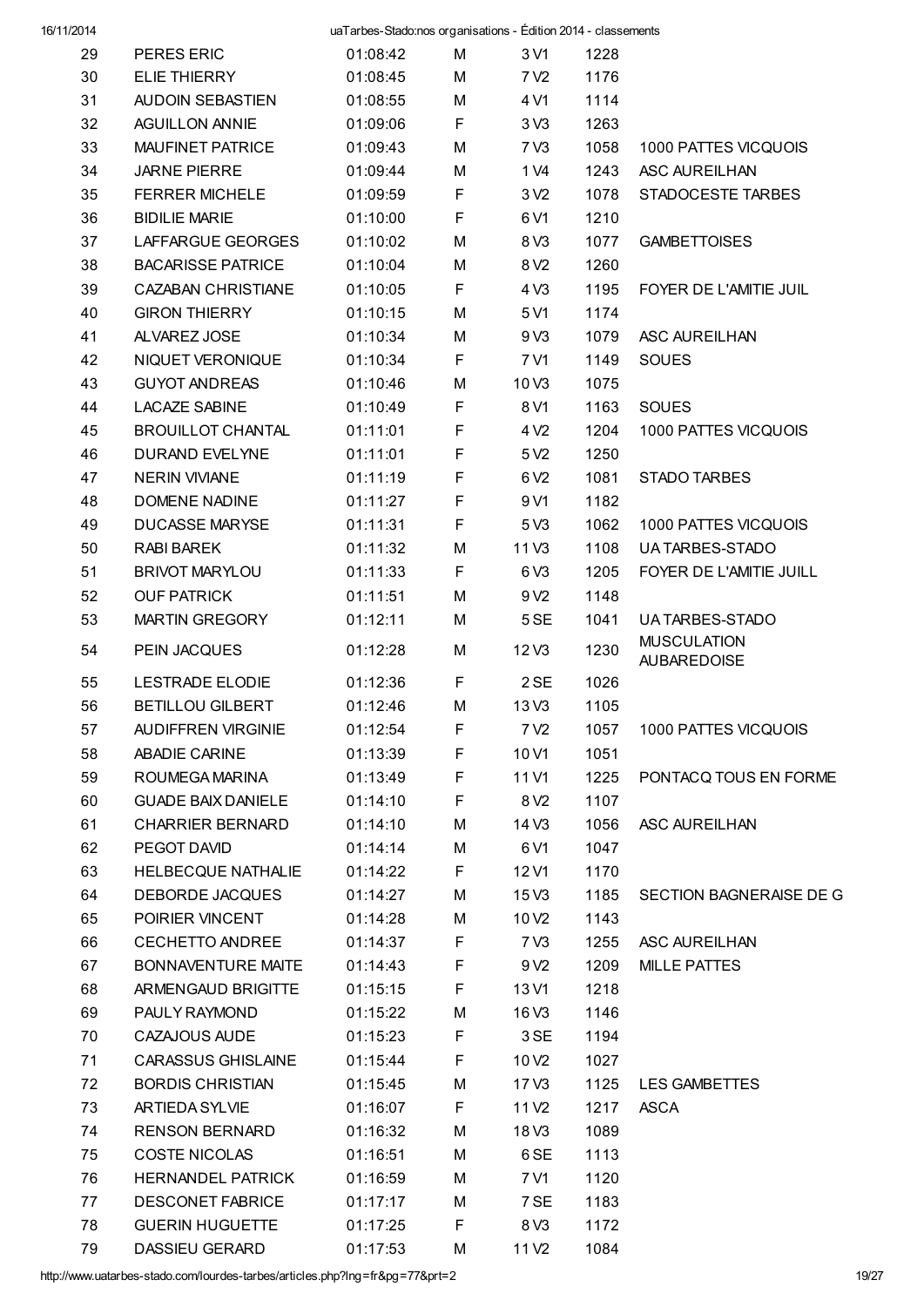| 16/11/2014 | uaTarbes-Stado:nos organisations - Édition 2014 - classements |          |    |                   |      |                               |  |
|------------|---------------------------------------------------------------|----------|----|-------------------|------|-------------------------------|--|
| 80         | BOTTEMER BERNARD                                              | 01:18:38 | М  | 2 V4              | 1208 |                               |  |
| 81         | <b>BALTHAZAR MARIE-JO</b>                                     | 01:19:14 | F  | 9 <sub>V3</sub>   | 1095 |                               |  |
| 82         | <b>COURREGES GENEVIEVE</b>                                    | 01:19:25 | F. | 10 <sub>V3</sub>  | 1121 |                               |  |
| 83         | LARCADE PIERRE                                                | 01:19:51 | М  | 19 <sub>V3</sub>  | 1060 |                               |  |
| 84         | LAGRANGE DANIELLE                                             | 01:20:08 | F. | 11 V3             | 1082 | ASC AUREILHAN                 |  |
| 85         | BARBOZA QUENTIN                                               | 01:20:32 | М  | 1 MI              | 1214 |                               |  |
| 86         | <b>BARRERE BAPTISTE</b>                                       | 01:20:32 | М  | 1 BE              | 1127 |                               |  |
| 87         | ARENILLAS MONIQUE                                             | 01:20:45 | F. | 12 V <sub>3</sub> | 1262 | <b>TARBES CHEMINOTS SPORT</b> |  |
| 88         | LAVERDERIE DANIEL                                             | 01:20:52 | М  | 12 V <sub>2</sub> | 1085 |                               |  |
| 89         | <b>BARRERE BEATRICE</b>                                       | 01:21:25 | F. | 14 V1             | 1126 |                               |  |
| 90         | <b>MENGELLE MARIE LINE</b>                                    | 01:21:28 | F  | 4 SE              | 1151 | <b>GYMDE JUILLAN</b>          |  |
| 91         | <b>VIGNES JACQUES</b>                                         | 01:21:29 | М  | 20 V3             | 1133 | FOYER DE L'AMITIE JUIL        |  |
| 92         | FINNERTY JULIE                                                | 01:21:30 | F. | 5 SE              | 1021 |                               |  |
| 93         | <b>GUERIN JEAN CLAUDE</b>                                     | 01:21:58 | М  | 3 V4              | 1173 |                               |  |
| 94         | SAVARE VALERIE                                                | 01:22:15 | F  | 12 V <sub>2</sub> | 1224 |                               |  |
| 95         | <b>GACHASSIN LAURENCE</b>                                     | 01:22:19 | F  | 15 V1             | 1044 |                               |  |
| 96         | <b>LESBATS PASCALE</b>                                        | 01:22:21 | F  | 16 V1             | 1043 |                               |  |
| 97         | ROUXEL CARINNE                                                | 01:22:32 | F. | 17 V1             | 1138 |                               |  |
| 98         | <b>MAIRE DAVID</b>                                            | 01:22:40 | М  | 8 SE              | 1099 |                               |  |
| 99         | <b>BARBE-GAYET BRIGITTE</b>                                   | 01:22:40 | F. | 13 V <sub>2</sub> | 1100 |                               |  |
| 100        | <b>BUSSARD MARINA</b>                                         | 01:22:41 | F  | 6 SE              | 1199 |                               |  |
| 101        | MANSIEUX CHRISTELLE                                           | 01:22:43 | F. | 18 V1             | 1156 |                               |  |
| 102        | <b>MAGNI MARTINE</b>                                          | 01:22:43 | F  | 13 V3             | 1235 |                               |  |
| 103        | DOUILLE ANNE-MARIE                                            | 01:22:52 | F. | 14 V <sub>2</sub> | 1251 |                               |  |
| 104        | MANDRET JEAN-CLAUDE                                           | 01:22:57 | M  | 4 V4              | 1036 | <b>EDELVEISS</b>              |  |
| 105        | <b>MAGNI JEAN-LOUIS</b>                                       | 01:22:58 | М  | 21 V3             | 1236 |                               |  |
| 106        | <b>BESSE CAROLE</b>                                           | 01:23:00 | F  | 19 V1             | 1083 |                               |  |
| 107        | <b>DUVIGNEAU ARLETTE</b>                                      | 01:23:03 | F  | 14 V3             | 1177 | <b>ASC AUREILHAN</b>          |  |
| 108        | DASQUE NICOLE                                                 | 01:23:07 | F  | 15 V3             | 1186 |                               |  |
| 109        | <b>BURDET MARIE PIERRE</b>                                    | 01:23:14 | F. | 16 V3             | 1200 |                               |  |
| 110        | <b>BENNE JEAN PIERRE</b>                                      | 01:23:15 | М  | 22V3              | 1212 |                               |  |
| 111        | CAZEMAGE MARTINE                                              | 01:23:18 | F. | 20 V1             | 1193 |                               |  |
| 112        | <b>BRUN MONIQUE</b>                                           | 01:23:20 | F. | 15 V <sub>2</sub> | 1202 |                               |  |
| 113        | ROMEZY GRATIEN ISABELLE 01:23:22                              |          | F. | 16 V <sub>2</sub> | 1140 |                               |  |
| 114        | OLIVEIRA GOMES PATRICIA 01:23:38                              |          | F  | 21 V1             | 1231 |                               |  |
| 115        | <b>LEBOUBE MARYSE</b>                                         | 01:23:39 | F  | 17 V3             | 1238 |                               |  |
| 116        | DANCAUSSE EDMOND                                              | 01:23:57 | М  | 23 V3             | 1064 | <b>GAMBETTES SOUESSOISES</b>  |  |
| 117        | DE ABREU TOURIA                                               | 01:23:58 | F  | 22 V1             | 1061 |                               |  |
| 118        | <b>BORDIS MARTINE</b>                                         | 01:24:09 | F  | 18 V3             | 1124 | LES GAMBETTES                 |  |
| 119        | <b>LABORDE MANON</b>                                          | 01:24:24 | F  | 7 SE              | 1033 |                               |  |
| 120        | BELLOC-ARINO EMILIE                                           | 01:24:27 | F  | 8 SE              | 1035 | <b>ENERGYMTARBES</b>          |  |
| 121        | SEVESTRE CHARLOTTE                                            | 01:24:27 | F  | 1ES               | 1028 |                               |  |
| 122        | <b>BELLOC MARIE</b>                                           | 01:24:28 | F  | 9 SE              | 1034 | <b>ENERGYM TARBES</b>         |  |
| 123        | <b>FOUREL VALERIE</b>                                         | 01:24:29 | F  | 23 V1             | 1086 |                               |  |
| 124        | <b>BREIL FRANCOISE</b>                                        | 01:24:31 | F  | 19 V3             | 1258 |                               |  |
| 125        | DANSOT MARIE CLAUDE                                           | 01:24:33 | F. | 17 V <sub>2</sub> | 1187 |                               |  |
| 126        | MENGELLE JOSIANE                                              | 01:24:34 | F. | 18 V <sub>2</sub> | 1153 |                               |  |
| 127        | <b>JUSTAL MURIEL</b>                                          | 01:24:41 | F. | 19 V <sub>2</sub> | 1123 | <b>ENERGYM</b>                |  |
| 128        | <b>MARTIN GENEVIEVE</b>                                       | 01:24:54 | F. | 20 V <sub>2</sub> | 1042 |                               |  |
| 129        | MARTIN CLAUDE                                                 | 01:24:56 | М  | 13 V <sub>2</sub> | 1040 | UA TARBES-STADO               |  |
| 130        | SARTHE ODETTE                                                 | 01:24:59 | F. | 1 V4              | 1137 | UATARBES-STADO                |  |

http://www.uatarbes-stado.com/lourdes-tarbes/articles.php?lng=fr&pg=77&prt=2 20/27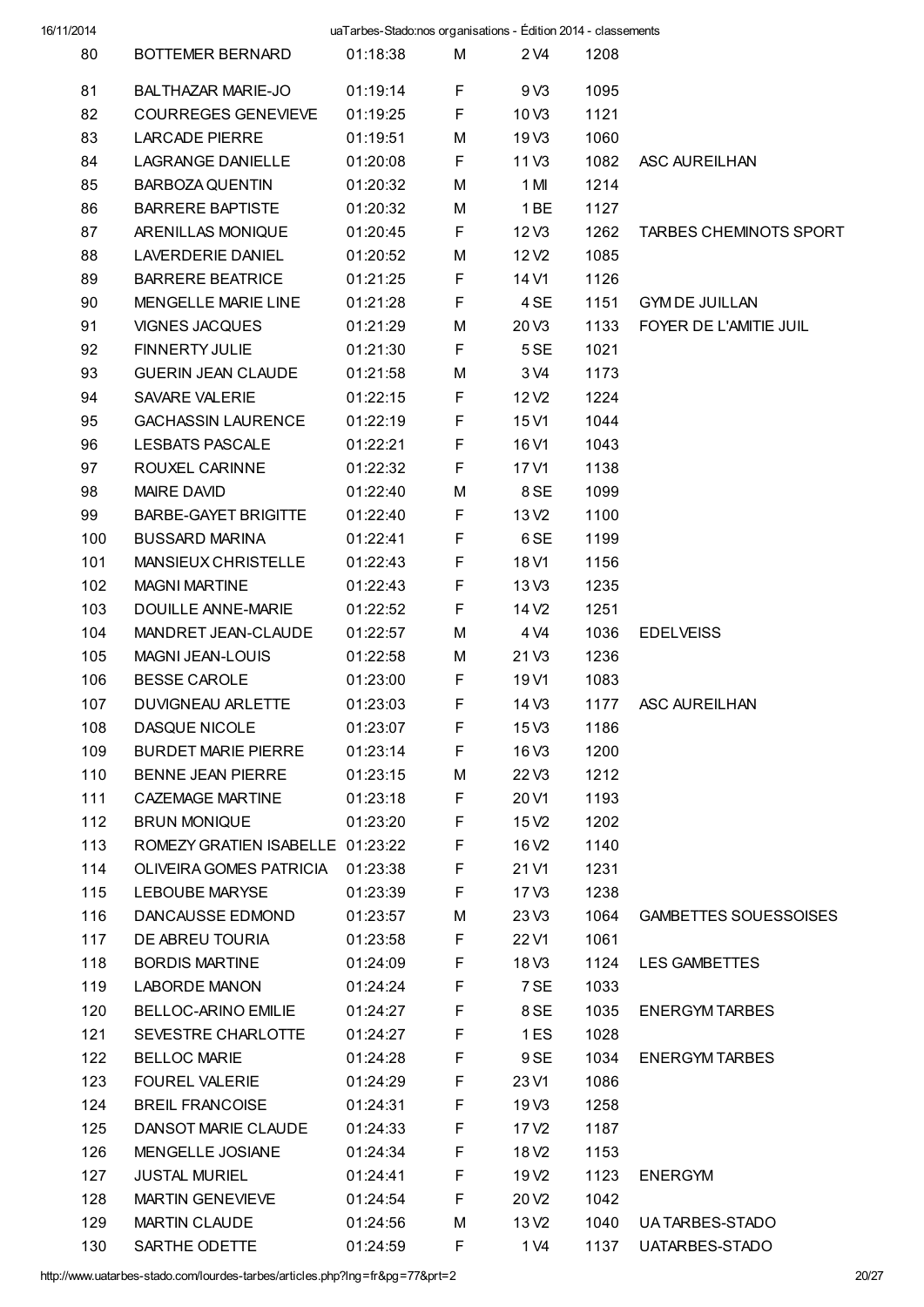| 16/11/2014 |                                    |          | uaTarbes-Stado:nos organisations - Edition 2014 - classements |                   |      |                |
|------------|------------------------------------|----------|---------------------------------------------------------------|-------------------|------|----------------|
| 131        | MONGE CHRISTELLE                   | 01:25:36 | F                                                             | 24 V1             | 1076 |                |
| 132        | ANDRIJANIC MASA                    | 01:25:42 | F                                                             | 10 SE             | 1219 |                |
| 133        | <b>LEMAIRE MARINA</b>              | 01:25:44 | F                                                             | 11 SE             | 1161 |                |
| 134        | MENGELLE COLETTE                   | 01:25:49 | F                                                             | 21 V <sub>2</sub> | 1152 |                |
| 135        | MACIAS FERNANDE                    | 01:25:49 | F                                                             | 22 V <sub>2</sub> | 1055 | S.O            |
| 136        | DUBARRY BERNADETTE                 | 01:25:52 | F                                                             | 25 V1             | 1179 |                |
| 137        | COURREGES MARIE PIERRE 01:25:55    |          | F                                                             | 23 V <sub>2</sub> | 1189 |                |
| 138        | LURDE MARIE CLAIRE                 | 01:25:56 | F                                                             | 24 V <sub>2</sub> | 1158 |                |
| 139        | CANDAU LYDIE                       | 01:26:23 | F                                                             | 26 V1             | 1198 |                |
| 140        | LOPEZ VALERIE                      | 01:26:25 | F                                                             | 27 V1             | 1159 |                |
| 141        | <b>DUGARDIN CLAUDIE</b>            | 01:26:29 | F                                                             | 28 V1             | 1080 |                |
| 142        | <b>BEDIAN AMANDINE</b>             | 01:26:38 | F                                                             | 12 SE             | 1213 |                |
| 143        | LABESQUE CARINE                    | 01:26:41 | F                                                             | 13 SE             | 1241 |                |
| 144        | OULBRAIM NAHIMA                    | 01:26:42 | F                                                             | 14 SE             | 1147 |                |
| 145        | MOULIE OLIVIA                      | 01:26:42 | F                                                             | 15 SE             | 1150 |                |
| 146        | CAYROLLE CORINNE                   | 01:26:45 | F                                                             | 25 V <sub>2</sub> | 1256 |                |
| 147        | <b>LERIOUX CHRISTIAN</b>           | 01:26:55 | м                                                             | 5 V4              | 1160 |                |
| 148        | PRIETO NATHALIE                    | 01:26:55 | F                                                             | 26 V <sub>2</sub> | 1048 |                |
| 149        | PELAY RENE                         | 01:27:00 | М                                                             | 6 V4              | 1229 |                |
| 150        | VANDENSCHRICK JEAN-<br><b>CHAR</b> | 01:27:11 | М                                                             | 14 V <sub>2</sub> | 1119 |                |
| 151        | <b>BRECHET ANDRE</b>               | 01:27:13 | М                                                             | 15 V2             | 1259 |                |
| 152        | FOURCADE MARIE PAULE               | 01:27:28 | F                                                             | 27 V2             | 1175 |                |
| 153        | <b>GUIRAUD MAGALI</b>              | 01:27:53 | F                                                             | 16 SE             | 1098 |                |
| 154        | DORIGNAC NADEGE                    | 01:27:55 | F                                                             | 17 SE             | 1031 |                |
| 155        | <b>FONTAN NATHALIE</b>             | 01:27:56 | F                                                             | 29 V1             | 1074 |                |
| 156        | <b>VITALI STEPHANIE</b>            | 01:28:04 | F                                                             | 18 SE             | 1070 |                |
| 157        | <b>VIRGILI JANINE</b>              | 01:28:07 | F                                                             | 2 V4              | 1131 |                |
| 158        | <b>VIRGILI SANDRA</b>              | 01:28:08 | F                                                             | 30 V1             | 1132 |                |
| 159        | <b>DUPOUEY VALERIE</b>             | 01:28:09 | F                                                             | 31 V1             | 1178 |                |
| 160        | <b>JOUANICOU MARIE</b>             | 01:28:20 | F                                                             | 32 V1             | 1165 |                |
| 161        | DEMANGE VERONIQUE                  | 01:28:21 | F                                                             | 19 SE             | 1065 |                |
| 162        | <b>DUBEDAT SANDRINE</b>            | 01:28:21 | F                                                             | 20 SE             | 1104 |                |
| 163        | <b>GAGO PAULINE</b>                | 01:28:22 | F                                                             | 21 SE             | 1248 |                |
| 164        | <b>EXPOSITO FRANCOIS</b>           | 01:28:25 | М                                                             | 24 V3             | 1112 |                |
| 165        | CASAUX FRANCOISE                   | 01:28:26 | F                                                             | 28 V <sub>2</sub> | 1111 |                |
| 166        | <b>LORENZATOS MARTINE</b>          | 01:28:39 | F                                                             | 20 <sub>V3</sub>  | 1071 | JUILLAN        |
| 167        | VITALI MONIQUE                     | 01:28:39 | F                                                             | 21 V <sub>3</sub> | 1072 | <b>JUILLAN</b> |
| 168        | SUBERBIE NADEGE                    | 01:29:25 | F                                                             | 33 V1             | 1091 |                |
| 169        | CANTET CHRISTOPHE                  | 01:29:26 | М                                                             | 8 V1              | 1090 |                |
| 170        | <b>MASSON CHRISTINE</b>            | 01:29:27 | F                                                             | 29 V <sub>2</sub> | 1154 |                |
| 171        | <b>GONZALEZ ANNE-MARIE</b>         | 01:30:10 | F                                                             | 30 V <sub>2</sub> | 1023 |                |
| 172        | GONZALEZ MAGALI                    | 01:30:11 | F                                                             | 22 SE             | 1022 |                |
| 173        | DELGIOVANE MARIE ANGE              | 01:30:47 | F                                                             | 31 V <sub>2</sub> | 1053 | JSO-ODOS       |
| 174        | <b>GOMEZ SYLVIE</b>                | 01:30:50 | F                                                             | 32 V <sub>2</sub> | 1054 | JSO-ODOS       |
| 175        | <b>FOURNIER DEBORAH</b>            | 01:31:02 | F                                                             | 23 SE             | 1110 |                |
| 176        | <b>FOURNIER RENE</b>               | 01:31:04 | М                                                             | 25 V3             | 1109 |                |
| 177        | CASANOVA JEAN                      | 01:31:06 | М                                                             | 26 V3             | 1129 | <b>FFC</b>     |
| 178        | CONANEC FLORENCE                   | 01:32:18 | F                                                             | 34 V1             | 1128 | <b>FFC</b>     |
| 179        | <b>HILAIRE EVELYNE</b>             | 01:32:20 | F                                                             | 33 V <sub>2</sub> | 1168 |                |
| 180        | <b>DALBOS REGINE</b>               | 01:32:21 | F                                                             | 35 V1             | 1032 | <b>FFC</b>     |
| 181        | DORONDOVAS BERNADETTE 01:32:27     |          | F                                                             | 22V3              | 1181 |                |
|            |                                    |          |                                                               |                   |      |                |

http://www.uatarbes-stado.com/lourdes-tarbes/articles.php?lng=fr&pg=77&prt=2 21/27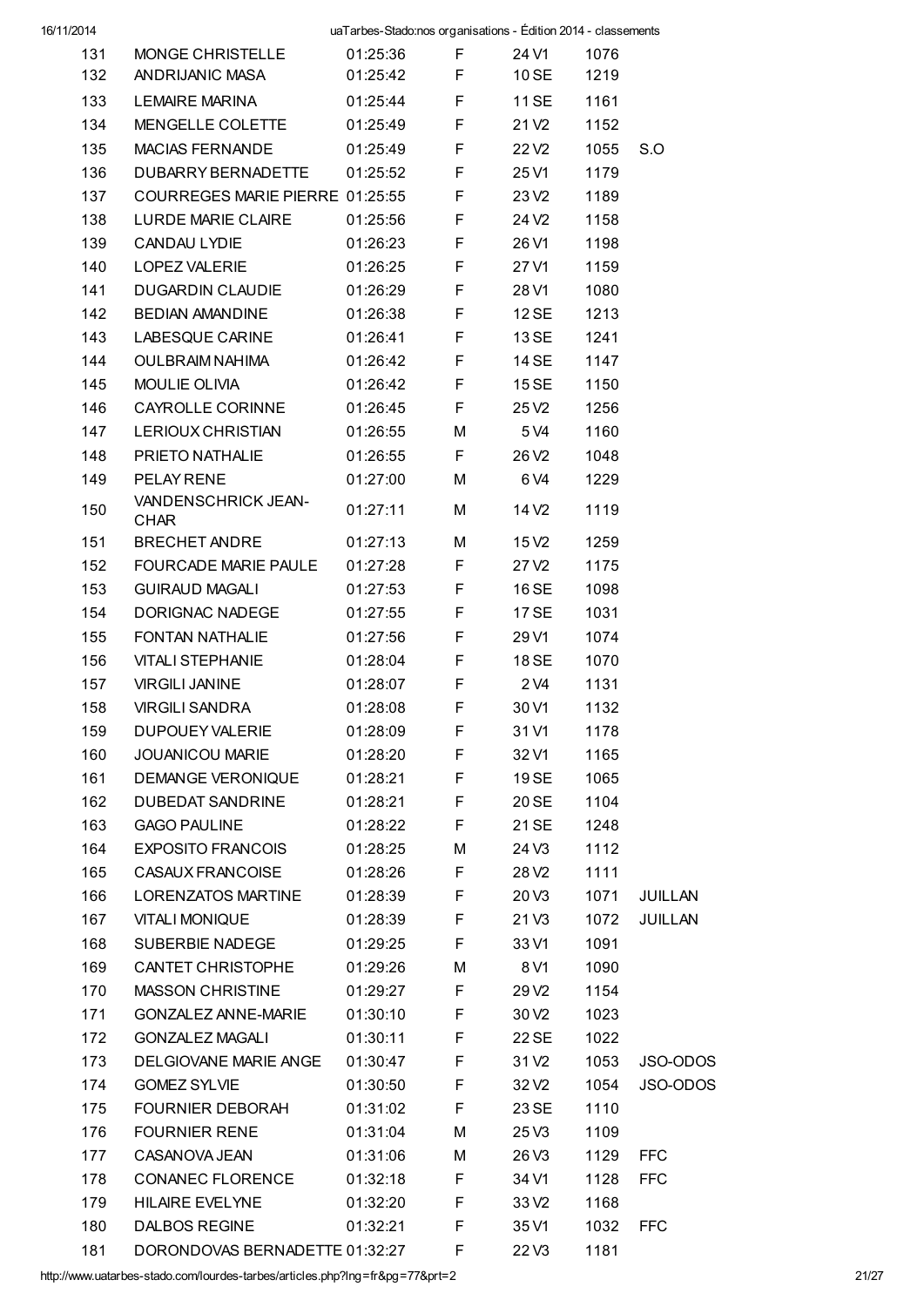| 182 | <b>BUISSON EMILIE</b>                         | 01:32:42 | F.          | 24 SE             | 1029 |                                   |
|-----|-----------------------------------------------|----------|-------------|-------------------|------|-----------------------------------|
| 183 | <b>DELOIGNON ALAIN</b>                        | 01:32:53 | M           | 27V3              | 1252 |                                   |
|     |                                               |          |             |                   |      |                                   |
| 184 | ARENILLAS JEAN-LOUIS                          | 01:33:05 | М           | 28 V3             | 1261 |                                   |
| 185 | <b>SAYOUS CORINNE</b><br><b>SAYOUS SOPHIE</b> | 01:33:33 | F.<br>F     | 34 V <sub>2</sub> | 1052 |                                   |
| 186 |                                               | 01:34:01 |             | 36 V1             | 1050 |                                   |
| 187 | ABADIE DOMINIQUE                              | 01:34:06 | F<br>F      | 37 V1             | 1096 |                                   |
| 188 | ARRICELLI CECILE<br>LUCCHESE CATHY            | 01:34:07 |             | 38 V1             | 1097 |                                   |
| 189 |                                               | 01:34:12 | F<br>F      | 39 V1             | 1237 |                                   |
| 190 | BAPT BRIGITTE                                 | 01:34:17 |             | 35 V <sub>2</sub> | 1066 |                                   |
| 191 | COUSTAROT MARTINE                             | 01:34:18 | F           | 36 V <sub>2</sub> | 1069 |                                   |
| 192 | ESCALE ANDRE                                  | 01:34:20 | М           | 29 V3             | 1067 |                                   |
| 193 | <b>LACAZE ELIANE</b>                          | 01:34:20 | F.          | 23V3              | 1068 |                                   |
| 194 | MOURICOT JULIE                                | 01:34:59 | F           | 25 SE             | 1088 |                                   |
| 195 | DORIGNAC SANDRA                               | 01:35:02 | F           | 26 SE             | 1030 |                                   |
| 196 | DUBOS SEBASTIEN                               | 01:36:48 | М           | 9 SE              | 1103 |                                   |
| 197 | <b>BABY SEVERINE</b>                          | 01:37:20 | F           | 40 V1             | 1215 |                                   |
| 198 | LECOCQ CHRISTEL                               | 01:37:23 | F           | 37 V <sub>2</sub> | 1162 |                                   |
| 199 | <b>COUTOUIS MONIQUE</b>                       | 01:38:13 | F           | 38 V <sub>2</sub> | 1188 |                                   |
| 200 | CORTADE SANDRA                                | 01:38:14 | F           | 41 V1             | 1190 |                                   |
| 201 | HERNANDEZ AUDREY                              | 01:38:14 | F           | 27 SE             | 1169 |                                   |
| 202 | <b>LAGUERRE MICHEL</b>                        | 01:38:30 | М           | 30 V3             | 1116 |                                   |
| 203 | <b>GUILLON MIREILLE</b>                       | 01:38:38 | F.          | 24 V3             | 1244 |                                   |
| 204 | FLORENCE MARIE-FRANCE 01:40:21                |          | F           | 39 V <sub>2</sub> | 1102 |                                   |
| 205 | <b>GASSET MONIQUE</b>                         | 01:40:35 | F           | 40 V <sub>2</sub> | 1024 |                                   |
| 206 | CAZABAT MAITENA                               | 01:40:37 | F           | 1 JU              | 1025 |                                   |
| 207 | CANTET ELIANE                                 | 01:40:44 | F           | 25V3              | 1093 |                                   |
| 208 | CANTET JENNY                                  | 01:40:46 | F           | 28 SE             | 1094 |                                   |
| 209 | GUINALDO NATHALIE                             | 01:40:53 | F           | 41 V <sub>2</sub> | 1171 |                                   |
| 210 | VANDENSCHRICK DANIELLE 01:40:55               |          | $\mathsf F$ | 42 V2             |      | 1118 GYM FORM                     |
| 211 | <b>BOURGUETOU MICHELE</b>                     | 01:40:55 | F           | 43 V <sub>2</sub> | 1207 |                                   |
| 212 | PEGOT GISELLE                                 | 01:40:55 | F           | 44 V <sub>2</sub> | 1145 |                                   |
| 213 | BOURGUETOU VALERIE                            | 01:40:58 | F           | 42 V1             | 1206 |                                   |
| 214 | <b>SOLETTI PATRICIA</b>                       | 01:41:32 | F           | 26 V3             | 1136 |                                   |
| 215 | <b>COMBARNOUS DANIELLE</b>                    | 01:41:37 | F           | 27V3              | 1191 |                                   |
| 216 | YKEN HENRIETTE                                | 01:42:14 | F           | 45 V <sub>2</sub> | 1130 |                                   |
| 217 | <b>LABORDE BERNADETTE</b>                     | 01:42:17 | F           | 28 V3             | 1164 |                                   |
| 218 | RAYMOND CHRISTINE                             | 01:43:25 | F           | 46 V <sub>2</sub> | 1142 |                                   |
| 219 | MARQUE DANY                                   | 01:43:27 | F           | 29 V3             | 1155 |                                   |
| 220 | <b>GIBAUD CHANTAL</b>                         | 01:43:50 | F           | 30 V3             | 1246 | <b>SECOURS CATHOLIQUE</b>         |
| 221 | MONGET COLETTE                                | 01:43:50 | F           | 31 V3             | 1234 | <b>SECOURS CATHOLIQUE</b>         |
| 222 | THEATE ALINE                                  | 01:43:51 | F           | 32 V3             | 1222 |                                   |
| 223 | THEATE GUY                                    | 01:43:51 | м           | 31 V3             | 1221 |                                   |
| 224 | DANTAGNAN FRANCOISE                           | 01:43:54 | F           | 33 V3             | 1253 |                                   |
| 225 | <b>FISCHER THIERRY</b>                        | 01:44:25 | м           | 16 V <sub>2</sub> | 1115 |                                   |
| 226 | ABADIE GISELE                                 | 01:45:05 | F           | 34 V3             | 1264 | STADO TARBES                      |
| 227 | CAPDEVILLE LAURENCE                           | 01:47:22 | F           | 43 V1             | 1196 |                                   |
| 228 | MAILHES ANTOINETTE                            | 01:52:54 | F           | 47 V2             | 1157 |                                   |
| 229 | <b>COSTES GISELE</b>                          | 01:52:56 | F           | 35 V3             | 1046 |                                   |
| 230 | <b>MALLE GISLENE</b>                          | 01:52:58 | F           | 36 V3             | 1045 |                                   |
| 231 | LANGLET BRUNO                                 | 01:58:27 | М           | 32 V3             | 1240 | JEUNESSE AMICALE<br><b>BORDER</b> |

http://www.uatarbes-stado.com/lourdes-tarbes/articles.php?lng=fr&pg=77&prt=2 22/27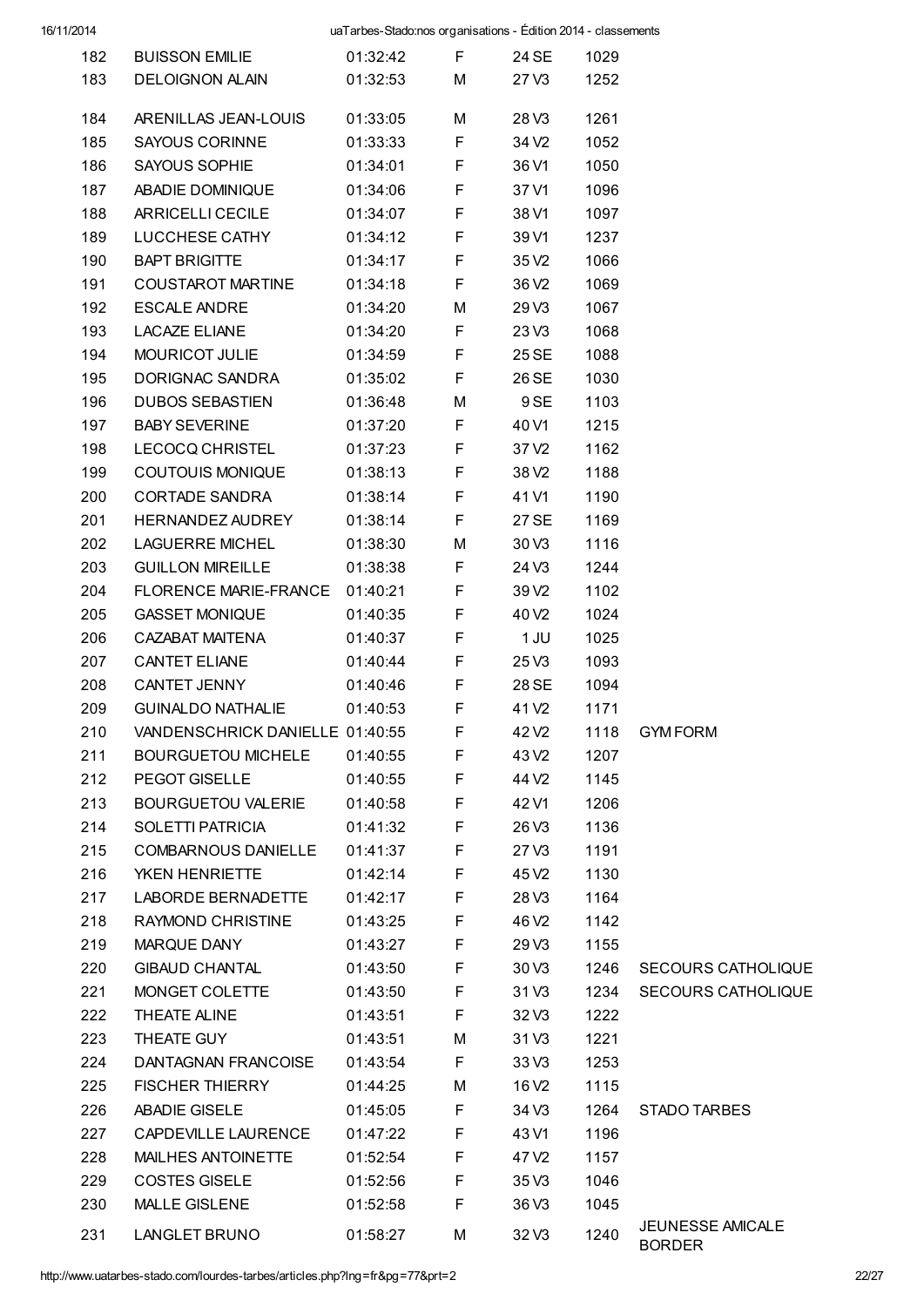| 232  | CHAMBRIE GAETAN    | 01:58:27 | M  | 10 SE | 1254 |
|------|--------------------|----------|----|-------|------|
| 233  | REIGNER CHRISTIANE | 01:58:31 |    | 37 V3 | 1226 |
| -234 | SKOWRONFK VALERIE  | 01:58:32 | н. | 44 V1 | 1223 |

# semi handisport

| Rang         | Nom Prenom                       | Temps Final sexe dans |   | cat              | dossard club |                                          |
|--------------|----------------------------------|-----------------------|---|------------------|--------------|------------------------------------------|
| 1            | <b>LE GRAET YANNICK</b>          | 00:35:45              | M | 1 SE             | 1282         | <b>STADE FRANCAIS PARIS</b>              |
| $\mathbf{2}$ | <b>LIMEUL DIDIER</b>             | 00:35:50              | м | 1 V1             | 1279         | <b>HANDISPORT RENNES</b>                 |
| 3            | <b>MARIETTE ARNAUD</b>           | 00:36:56              | M | 2 SE             | 1277         | <b>SHN CAEN</b>                          |
| 4            | <b>LAUTRAM JEROME</b>            | 00:37:24              | M | 3 SE             | 1283         | <b>HANARBONNE</b>                        |
| 5            | LEPLUMEY JEAN-PAUL               | 00:38:44              | M | 1 V <sub>2</sub> | 1280         | <b>CREANCES HANDISPORT</b>               |
| 6            | LEFEBVRE JEAN-SEBASTIEN 00:39:45 |                       | M | 2 V1             | 1281         | SANARY CYCLO SPORTS                      |
| 7            | EYHARABERRY JEAN-MARC            | 00:40:06              | M | 2 <sub>2</sub>   | 1288         | <b>AUCHANDI</b>                          |
| 8            | DUIGOU DAVID                     | 00:43:11              | м | 4 SE             | 1289         | <b>HANDISPORT CLUB</b><br><b>LEONARD</b> |
| 9            | <b>BARA CHRISTOPHE</b>           | 00:44:06              | M | 5 SE             | 1294         | <b>GUIDON BESSIERAIN</b>                 |
| 10           | PRADALIER SEBASTIEN              | 00:44:13              | м | 6 SE             | 1273         |                                          |
| 11           | DELESTRE CHRISTOPHE              | 00:46:54              | M | 3 V1             | 1290         | AMICALE CYCLISTE DE FOU                  |
| 12           | <b>BRION VINCENT</b>             | 00:48:04              | M | 1 X X            | 1293         |                                          |
| 13           | <b>COUDERC FRANCOIS</b>          | 00:48:50              | M | 4 V1             | 1291         | HANDISPORT ONET-RODEZ                    |
| 14           | ROLLAND LOUIS                    | 00:49:52              | M | 1 <sub>V3</sub>  | 1272         | <b>HANDIVIENNE</b>                       |
| 15           | <b>LOUSSOUARN ALAIN</b>          | 00:49:52              | M | 2 <sub>0</sub>   | 1278         | H C L ST POL DE LEON                     |
| 16           | <b>LAMBERT MURIELLE</b>          | 00:50:53              | F | 1 <sub>V2</sub>  | 1285         | A.M.E. MONTARGIS                         |
| 17           | <b>THIVILLIER MICHEL</b>         | 00:56:29              | M | 3 <sub>0</sub>   | 1270         | <b>HANDIVIENNE</b>                       |
| 18           | <b>POUILLY HERVE</b>             | 00:58:13              | м | 5 V1             | 1274         | <b>CAU ATHLETISME</b>                    |
| 19           | <b>NAILI ABDE</b>                | 01:08:34              | м | 3 <sub>2</sub>   | 1276         | <b>COLOMIERS HANDISPORT</b>              |
| 20           | <b>ISSON CHRISTINE</b>           | 01:09:57              | F | 1 V1             | 1286         | <b>SCHUSS SKI CLUB</b><br><b>COLOMIE</b> |
| 21           | <b>CANTARUTTI PIERRE</b>         | 01:13:51              | M | 4 V <sub>2</sub> | 1292         | <b>AUCHANDI</b>                          |

## rollers

| Rang           | Nom Prenom             | Temps Final sexe dans |   | cat  | dossard club |                                         |
|----------------|------------------------|-----------------------|---|------|--------------|-----------------------------------------|
| 1              | <b>GARDERES JORIS</b>  | 00:33:00              | M | 1 SE | 1372         | VALENCE ROLLER SPORTS                   |
| $\overline{2}$ | <b>CHADUC CLEMENT</b>  | 00:33:00              | м | 1ES  | 1345         | ALVA ROLLER SPORTS                      |
| 3              | SANCHEZ NICOLAS        | 00:33:06              | M | 2ES  | 1443         | PIBRAC ROLLER SKATING                   |
| 4              | <b>MARIE ADRIEN</b>    | 00:34:25              | М | 1 JU | 1403         | PIBRAC ROLLER SKATING                   |
| 5              | <b>HUGON DORIAN</b>    | 00:34:25              | M | 1 CA | 1386         | VALENCE ROLLER SPORTS                   |
| 6              | <b>PUJOS GUILLAUME</b> | 00:34:31              | M | 2 JU | 1426         | <b>GRENADE ROLLER</b><br><b>SKATING</b> |
| $\overline{7}$ | <b>GOURDIN FABIEN</b>  | 00:34:33              | M | 3 ES | 1379         | PIBRAC ROLLER SKATING                   |
| 8              | <b>CLAUSSES YSIA</b>   | 00:34:54              | F | 1ES  | 1351         | PIBRAC ROLLER SKATING                   |
| 9              | <b>SOLA ERIC</b>       | 00:34:54              | М | 1 V1 | 1317         | LOURDES ROLLER                          |
| 10             | ROLLAND ARNAUD         | 00:34:58              | M | 3 JU | 1436         | PIBRAC ROLLER SKATING                   |
| 11             | ALIX SEPHANE           | 00:35:00              | м | 2 SE | 1323         | <b>TRROLLS</b>                          |
| 12             | <b>PUJOS STEPHANE</b>  | 00:37:02              | M | 2 V1 | 1425         | <b>GRENADE ROLLER</b><br><b>SKATING</b> |
| 13             | AERTS VICTOR           | 00:38:44              | M | 2 CA | 1322         | VALENCE ROLLER SPORTS                   |
| 14             | <b>SOLA ERWAN</b>      | 00:38:44              | М | 1 MI | 1315         | LOURDES ROLLER                          |
| 15             | <b>GAZZERA DIMITRY</b> | 00:38:48              | M | 3 CA | 1375         | PIBRAC ROLLER SKATING                   |

http://www.uatarbes-stado.com/lourdes-tarbes/articles.php?lng=fr&pg=77&prt=2 23/27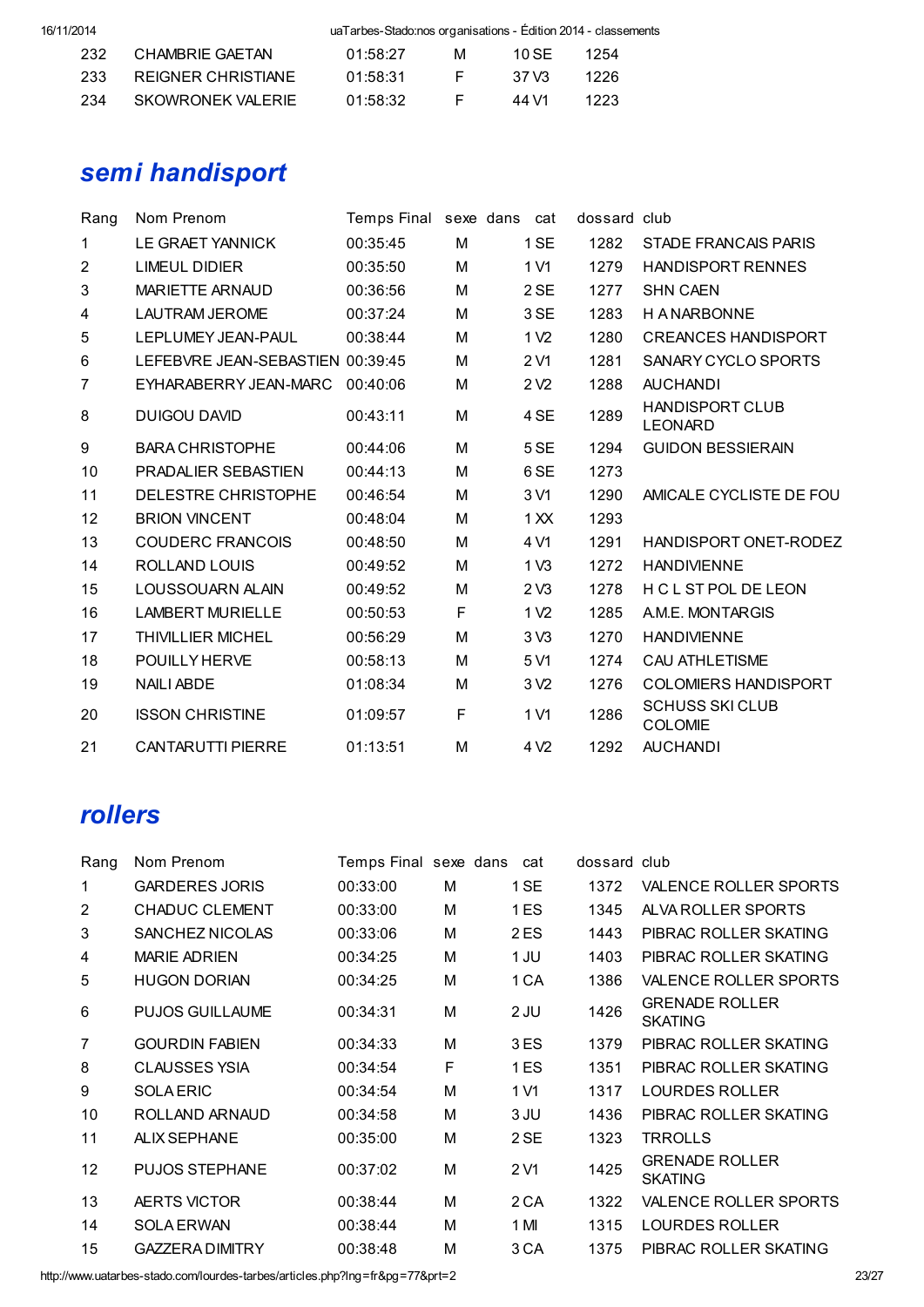| 16 | MILLARD JOCELYN                   | 00:38:49 | M | 3 SE             | 1310 | <b>MERIGNAC ROLLER</b><br><b>SPORTS</b> |
|----|-----------------------------------|----------|---|------------------|------|-----------------------------------------|
| 17 | <b>MIQUEU SEBASTIEN</b>           | 00:39:40 | M | 4 SE             | 1311 | <b>LOURDES ROLLER</b>                   |
| 18 | <b>MOULIS CHLOE</b>               | 00:39:40 | F | 1 MI             | 1412 | <b>VALENCE ROLLER SPORTS</b>            |
| 19 | <b>MAFFRE LYLIANA</b>             | 00:39:40 | F | 2M               | 1399 | <b>GRENADE ROLLER</b><br><b>SKATING</b> |
| 20 | <b>THIOUX LUCIE</b>               | 00:39:42 | F | 3 MI             | 1454 | <b>GRENADE ROLLER</b><br><b>SKATING</b> |
| 21 | <b>GAUTRE LOUIS</b>               | 00:39:42 | M | 2 MI             | 1306 | <b>LOURDES ROLLER</b>                   |
| 22 | <b>GONCALVES SAMANTHA</b>         | 00:39:43 | F | 2ES              | 1377 | <b>VALENCE ROLLER SPORTS</b>            |
| 23 | <b>SELLES BRICE</b>               | 00:39:43 | M | 4 CA             | 1450 | <b>GRENADE ROLLER</b><br><b>SKATING</b> |
| 24 | <b>BORNAREL MATHIEU</b>           | 00:39:56 | M | 3 MI             | 1338 | <b>GRENADE ROLLER</b><br><b>SKATING</b> |
| 25 | <b>MAFFRE JEAN MICHEL</b>         | 00:40:03 | M | 3 V1             | 1398 | <b>GRENADE ROLLER</b><br><b>SKATING</b> |
| 26 | <b>FAGOT DYLAN</b>                | 00:40:40 | M | 5 <sub>CA</sub>  | 1304 | <b>MERIGNAC ROLLER</b><br><b>SPORTS</b> |
| 27 | MERUELO CORDERO<br><b>CHRISTI</b> | 00:41:35 | M | 5 SE             | 1409 | ROLLER BURGOS                           |
| 28 | <b>BARTHES LAURENT</b>            | 00:41:39 | M | 1 V <sub>2</sub> | 1333 | <b>TRROLLS</b>                          |
| 29 | RICO CUESTA ANTONIO               | 00:41:40 | M | 2 <sub>V2</sub>  | 1430 | ROLLER BURGOS                           |
| 30 | <b>VALVERDE AARON</b>             | 00:41:47 | M | 6 <sub>SE</sub>  | 1459 | <b>DONOSTIROLLER</b>                    |
| 31 | DE FRUTOS JULIAN                  | 00:41:58 | М | 3 <sub>V2</sub>  | 1356 | <b>DONOSTIROLLER</b>                    |
| 32 | <b>BENDIEHO GUILLAUME</b>         | 00:42:06 | M | 6 <sub>CA</sub>  | 1301 | <b>LOURDES ROLLER</b>                   |
| 33 | RODRIGUEZ BARREIRO<br><b>JOSE</b> | 00:42:18 | M | 4 V <sub>2</sub> | 1433 | <b>ROLLER BURGOS</b>                    |
| 34 | <b>GOURDIN THIERRY</b>            | 00:43:15 | M | 5 V <sub>2</sub> | 1381 | <b>TRROLLS</b>                          |
| 35 | <b>VIGUIE MATHILDE</b>            | 00:43:33 | F | 1 CA             | 1463 | <b>VALENCE ROLLER SPORTS</b>            |
| 36 | <b>LABAT LOIC</b>                 | 00:43:44 | M | 7 SE             | 1392 | <b>LESCAR N' ROLLER</b>                 |
| 37 | <b>GAMBINO LOUIS</b>              | 00:44:10 | M | 6 V <sub>2</sub> | 1369 | <b>PIBRAC RS</b>                        |
| 38 | SOLAS ARAGON SERGIO               | 00:44:10 | M | 8 SE             | 1453 | <b>ROLLER BURGOS</b>                    |
| 39 | SANMARTIN OJEDA JOSE<br>МA        | 00:44:10 | M | 7 V <sub>2</sub> | 1445 | ROLLER BURGOS                           |
| 40 | <b>BARBIER CLARA</b>              | 00:44:50 | F | 1 <sub>BE</sub>  | 1330 | <b>GRENADE ROLLER</b><br><b>SKATING</b> |
| 41 | <b>SOLA MAELYS</b>                | 00:44:50 | F | 1 JU             | 1316 | <b>LOURDES ROLLER</b>                   |
| 42 | <b>BLANCHET MELANIE</b>           | 00:44:54 | F | 1 SE             | 1303 | <b>MERIGNAC ROLLER</b><br><b>SPORTS</b> |
| 43 | ALVAREZ ANDREA                    | 00:44:54 | F | 4 MI             | 1324 | LES FOUS ROLLANT DE VIL                 |
| 44 | <b>GARROT LUC</b>                 | 00:44:55 | М | 4 V1             | 1466 | <b>LOURDES ROLLER</b>                   |
| 45 | <b>MERCADIER LEA</b>              | 00:44:55 | F | 2BE              | 1407 | <b>GRENADE ROLLER</b><br><b>SKATING</b> |
| 46 | <b>BOSSY JEAN LUC</b>             | 00:44:56 | M | 1 <sub>V3</sub>  | 1339 | PLANETE ROLLER 66                       |
| 47 | <b>PUJOS DIMITRI</b>              | 00:45:11 | M | 7 CA             | 1427 | <b>GRENADE ROLLER</b><br><b>SKATING</b> |
| 48 | PAILLASSA ELODIE                  | 00:45:16 | F | 5 MI             | 1418 | ROLLER SKATING<br><b>LAUNACAI</b>       |
| 49 | ROCHE GERALD                      | 00:45:16 | M | 5 V1             | 1432 | ROLLES SKATING LAUNACAI                 |
| 50 | <b>VIRECOULON JEAN-MARIE</b>      | 00:45:46 | M | 8 V <sub>2</sub> | 1319 | <b>MERIGNAC ROLLER</b><br><b>SPORTS</b> |
| 51 | MERCADAL CLAUDINE                 | 00:45:46 | F | 1 V <sub>2</sub> | 1309 | <b>MERIGNAC ROLLER</b><br><b>SPORTS</b> |
| 52 | <b>COUGNENC CELINE</b>            | 00:45:48 | F | 2 SE             | 1353 |                                         |
| 53 | <b>AYMERIC BRUNO</b>              | 00:45:56 | M | 9 V <sub>2</sub> | 1328 | <b>ROLLER BUG</b>                       |
| 54 | ASTARBE GARIKOITZ                 | 00:46:26 | М | 6 V1             | 1327 | <b>DONOSTIROLLER</b>                    |

http://www.uatarbes-stado.com/lourdes-tarbes/articles.php?lng=fr&pg=77&prt=2 24/27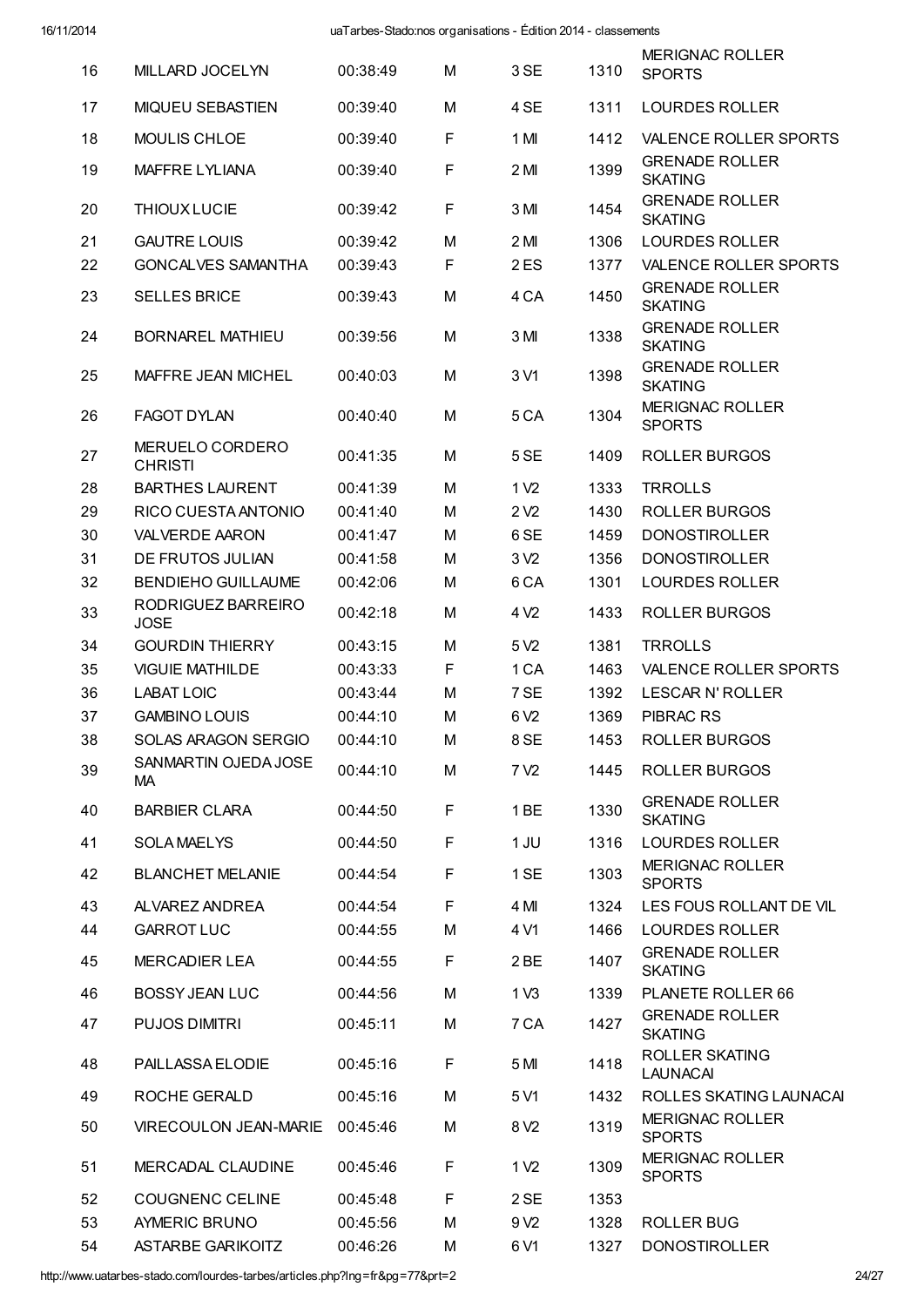| 55  | <b>ZUBIA AITZIBER</b>                    | 00:46:26 | F | 3 SE              | 1468 | <b>DONOSTIROLLER</b>                     |
|-----|------------------------------------------|----------|---|-------------------|------|------------------------------------------|
| 56  | <b>QUEMANES PHILIPPE</b>                 | 00:47:35 | M | 7 V1              | 1428 | <b>ROLLER SKATING</b><br><b>LAUNACAI</b> |
| 57  | <b>DORIN CHRISTOPHE</b>                  | 00:48:14 | М | 10 <sub>V2</sub>  | 1359 | <b>GRAVES ROLLER</b>                     |
| 58  | <b>FERNANDEZ RAY</b>                     | 00:48:14 | M | 8 V1              | 1366 | <b>DONOSTIROLLER</b>                     |
| 59  | <b>FRAGONAS ERIC</b>                     | 00:48:14 | М | 11 V <sub>2</sub> | 1305 | <b>MERIGNAC ROLLER</b><br><b>SPORTS</b>  |
| 60  | <b>MARTIN GOMEZ MIGUEL</b><br><b>ANG</b> | 00:48:15 | М | 9 V1              | 1404 | ZAMORA PATINA                            |
| 61  | DAMBACH FREDERIC                         | 00:48:28 | M | 9SE               | 1354 | PLANETE ROLLER 66                        |
| 62  | ZORRILLA CHRISTOPHE                      | 00:48:35 | М | 12 V <sub>2</sub> | 1320 | <b>MERIGNAC ROLLER</b><br><b>SPORTS</b>  |
| 63  | <b>DUCASSE DANIEL</b>                    | 00:48:36 | М | 1 V <sub>4</sub>  | 1364 | <b>GRAVES ROLLER</b>                     |
| 64  | <b>ZEIDAN TAREK</b>                      | 00:48:36 | М | 4 MI              | 1464 | <b>LOURDES ROLLER</b>                    |
| 65  | <b>PAILHAS SEBASTIEN</b>                 | 00:48:37 | М | 10 SE             | 1313 | <b>LOURDES ROLLER</b>                    |
| 66  | <b>MARTIN PASCAL</b>                     | 00:48:38 | М | 10 <sub>V1</sub>  | 1308 | <b>LOURDES ROLLER</b>                    |
| 67  | <b>JOLLY YVES</b>                        | 00:48:41 | М | 11 V1             | 1391 | ROULEZ ROSE                              |
| 68  | <b>GAUBERT DIDIER</b>                    | 00:48:43 | М | 13 V <sub>2</sub> | 1374 | ALVA ROLLER SPORTS                       |
| 69  | <b>BRULEY DANIEL</b>                     | 00:48:45 | М | 14 V <sub>2</sub> | 1341 | <b>TRROLLS</b>                           |
| 70  | VAN DELF MATTHIEU                        | 00:48:48 | м | <b>11 SE</b>      | 1460 | <b>LESCAR ROLLER</b>                     |
| 71  | <b>BARATTE JEAN-PAUL</b>                 | 00:49:03 | M | 2 V4              | 1300 | <b>MERIGNAC ROLLER</b><br><b>SPORTS</b>  |
| 72  | <b>PEAN PATRICK</b>                      | 00:49:17 | М | 15 V <sub>2</sub> | 1419 | <b>FFRS</b>                              |
| 73  | <b>FERNANDEZ OLIVIER</b>                 | 00:49:22 | М | 12 V1             | 1365 | <b>LESCAR ROLLER</b>                     |
| 74  | <b>BRES ROMAIN</b>                       | 00:49:22 | М | <b>12 SE</b>      | 1340 | <b>ROLLER BUG</b>                        |
| 75  | <b>GARCIA GEORGES</b>                    | 00:49:30 | М | 16 V <sub>2</sub> | 1467 | LESCAR'N ROLLER CLUB                     |
| 76  | <b>CHARABOUSKALEO</b>                    | 00:49:31 | М | 5 MI              | 1348 | LE ROLLER DU TOUCH                       |
| 77  | SANZ MARINA ALFONSO                      | 00:49:34 | м | 13 V1             | 1449 | <b>ROLLER BURGOS</b>                     |
| 78  | <b>PELOSI MICHEL</b>                     | 00:49:38 | М | 2 <sub>V3</sub>   | 1420 | PLANETE ROLLER 66                        |
| 79  | <b>TORRES CERRON MARIA</b><br>DE         | 00:49:43 | F | 1 V1              | 1456 | <b>ROLLER BURGOS</b>                     |
| 80  | LERGA BERIAIN FERNANDO 00:49:47          |          | М | 3 <sub>0</sub>    | 1396 | <b>BERRIRO ERE</b>                       |
| 81  | ROSADO GOMEZ JAVIER                      | 00:49:47 | М | 13 SE             | 1439 | <b>ROLLER BURGOS</b>                     |
| 82  | <b>STICKANN CEDRIC</b>                   | 00:50:41 | М | 14 SE             | 1318 | <b>BSC ROLLER BLAGNAC</b>                |
| 83  | <b>VIDAL ESPINOSA ANTONIO</b>            | 00:51:20 | М | 17 V <sub>2</sub> | 1462 | <b>ZAMORA PATINA</b>                     |
| 84  | <b>ARTUS MATHIEU</b>                     | 00:51:30 | М | 4 ES              | 1326 |                                          |
| 85  | <b>TRINQUECOSTE MICHEL</b>               | 00:51:58 | М | 3 V4              | 1457 | ROLLER BUG                               |
| 86  | <b>GUERCHET ANNETTE</b>                  | 00:51:59 | F | 1 <sub>V3</sub>   | 1382 | PLANETE ROLLER 66                        |
| 87  | <b>GIRAULT STEPHANE</b>                  | 00:52:00 | М | 18 V <sub>2</sub> | 1376 | PLANETE ROLLER 66                        |
| 88  | <b>LAVIGNE GEORGES</b>                   | 00:52:12 | М | 4 V3              | 1394 | ROLLER EUSKAL HERRIAN                    |
| 89  | OTHABURU FABIENNE                        | 00:52:55 | F | 4 SE              | 1416 | <b>CSM PUTEAUX ROLLER</b>                |
| 90  | <b>MUNEROT ANNE</b>                      | 00:53:06 | F | 5 SE              | 1414 | <b>ROLLER BUG</b>                        |
| 91  | <b>DUBOUCH FRANCK</b>                    | 00:53:27 | М | 14 V1             | 1363 | ROLLER EUSKAL HERRIAN                    |
| 92  | OTHABURU EMMANUELLE                      | 00:53:27 | F | 6 SE              | 1417 | <b>CSM PUTEAUX ROLLER</b>                |
| 93  | <b>PRADELLES ALAIN</b>                   | 00:53:30 | М | 19 V <sub>2</sub> | 1423 | ROULEZ ROSE                              |
| 94  | CASTRILLO ZARZOSA<br><b>BENIC</b>        | 00:53:31 | М | 15 V1             | 1344 | <b>ROLLER BURGOS</b>                     |
| 95  | <b>OSMIN ISABELLE</b>                    | 00:53:32 | F | 2 V1              | 1415 | LESCAR'N ROLLER CLUB                     |
| 96  | BERNAL JEROME                            | 00:53:32 | М | 15 SE             | 1335 | <b>LESCAR N ROLLER</b>                   |
| 97  | LORENTE CAMARERO<br><b>MIGUEL</b>        | 00:53:59 | М | 16 SE             | 1397 |                                          |
| 98  | <b>DRUETTO MATHIEU</b>                   | 00:53:59 | М | 6 MI              | 1361 | REH <sub>64</sub>                        |
| 99  | <b>CID MARIA LUISA</b>                   | 00:54:02 | F | 2 <sub>V2</sub>   | 1350 | <b>DONOSTIROLLER</b>                     |
| 100 | <b>CAMPION LUDOVIC</b>                   | 00:54:18 | М | 17 SE             | 1342 | ROULEZ ROSE                              |

http://www.uatarbes-stado.com/lourdes-tarbes/articles.php?lng=fr&pg=77&prt=2 25/27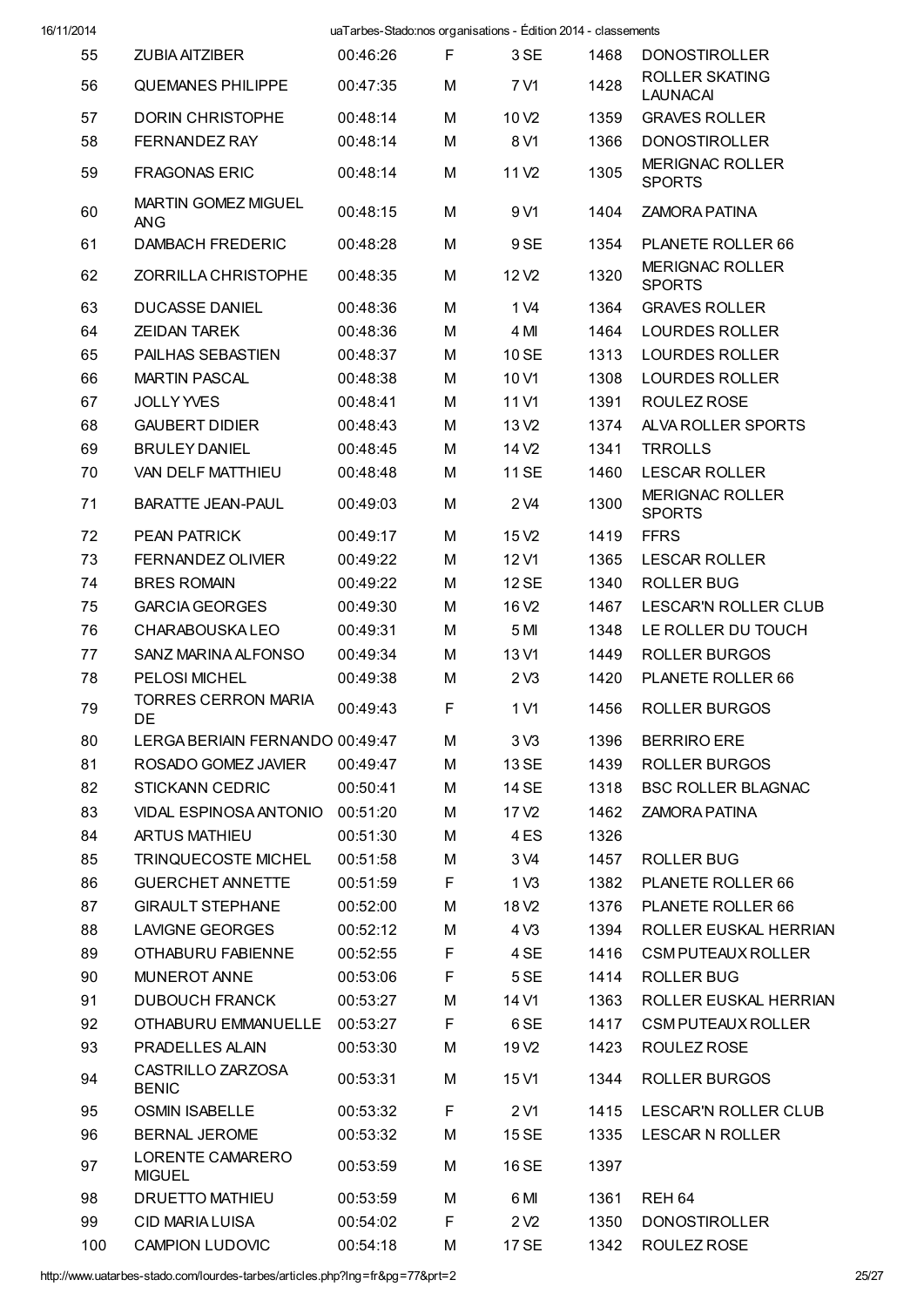| 16/11/2014 |                                          | uaTarbes-Stado:nos organisations - Édition 2014 - classements |             |                   |      |                                          |
|------------|------------------------------------------|---------------------------------------------------------------|-------------|-------------------|------|------------------------------------------|
| 101        | <b>BATTO VIRGINIE</b>                    | 00:54:18                                                      | F           | 7 SE              | 1334 | ROULEZ ROSE                              |
| 102        | PEREIRA CELINE                           | 00:54:18                                                      | F           | 8SE               | 1314 | <b>LOURDES ROLLER</b>                    |
| 103        | <b>HERAU CATHERINE</b>                   | 00:54:59                                                      | F           | 3 <sub>2</sub>    | 1307 | <b>LOURDES ROLLER</b>                    |
| 104        | MONDANGE MARC                            | 00:55:09                                                      | M           | 18 SE             | 1410 | LE ROLLER DU TOUCH                       |
| 105        | <b>GONZALEZ RIESCO</b><br><b>RAQUEL</b>  | 00:55:42                                                      | $\mathsf F$ | 3 V1              | 1378 | <b>ZAMORA PATINA</b>                     |
| 106        | ROQUE SEBASTIEN                          | 00:55:43                                                      | M           | 19 SE             | 1438 | <b>RS SAINT ORENS</b>                    |
| 107        | <b>HAUSSAIRE VINCENT</b>                 | 00:55:57                                                      | M           | 16 V1             | 1383 | LE ROLLER DU TOUCH                       |
| 108        | <b>RAMON ANDREA</b>                      | 00:56:06                                                      | F           | 3ES               | 1429 | <b>ROLLER SKATING</b><br><b>LAUNACAI</b> |
| 109        | <b>COLOMES JULIE</b>                     | 00:56:06                                                      | F           | 9SE               | 1352 | <b>ROLLER SKATING</b><br><b>LAUNACAI</b> |
| 110        | BERQUIER CAROLINE                        | 00:56:44                                                      | $\mathsf F$ | 10 SE             | 1302 | <b>BSC ROLLER BLAGNAC</b>                |
| 111        | <b>BARTHELEMI ERIC</b>                   | 00:56:46                                                      | M           | 20 <sub>V2</sub>  | 1331 | ROLLER DU TOUCH                          |
| 112        | <b>MARDELLE DANIEL</b>                   | 00:56:55                                                      | M           | 21 V <sub>2</sub> | 1402 | <b>REH</b>                               |
| 113        | MARTINEZ QUIJADA<br><b>ADORAC</b>        | 00:56:58                                                      | F           | 4 V1              | 1405 | <b>ROLLER BURGOS</b>                     |
| 114        | FERNANDEZ ARBAIZA LETIC 00:57:02         |                                                               | F           | 11 SE             | 1367 | <b>ROLLER BURGOS</b>                     |
| 115        | RUIZ GUTIERREZ AZUCENA 00:57:02          |                                                               | F           | 4 V <sub>2</sub>  | 1441 | <b>ROLLER BURGOS</b>                     |
| 116        | <b>AMILHAT GERARD</b>                    | 00:57:03                                                      | M           | 4 V4              | 1465 |                                          |
| 117        | <b>SERVANTIE XAVIER</b>                  | 00:57:03                                                      | M           | 17 V1             | 1452 | <b>ROLLER BUG</b>                        |
| 118        | <b>LAGRANGE MARC</b>                     | 00:57:12                                                      | M           | 22V <sub>2</sub>  | 1393 | ROULEZ ROSE                              |
| 119        | CHARABOUSKA JULES                        | 00:58:34                                                      | M           | 8 <sub>CA</sub>   | 1347 | LE ROLLER DU TOUCH                       |
| 120        | ALVAREZ CRUZ ANGEL                       | 00:58:37                                                      | M           | 20 SE             | 1325 | ROULEZ ROSE                              |
|            |                                          |                                                               |             |                   |      |                                          |
| 121        | CHARABOUSKA FLORENT                      | 00:58:43                                                      | M           | 18 V1             | 1346 | LE ROLLER DU TOUCH                       |
| 122        | <b>MATAGNE FABRICE</b>                   | 00:58:50                                                      | M           | 19 <sub>V1</sub>  | 1406 | ROULEZ ROSE                              |
| 123        | <b>MONNIER MATAGNE</b><br><b>JOELLE</b>  | 00:58:50                                                      | F           | 5 V1              | 1411 | ROULEZ ROSE                              |
| 124        | GARRIDO IGLESIAS GABINO 01:00:02         |                                                               | M           | 20 V1             | 1373 | <b>ROLLER BURGOS</b>                     |
| 125        | ROUGE CELINE                             | 01:00:03                                                      | F           | <b>12 SE</b>      | 1440 | <b>LOURDES ROLLER</b>                    |
| 126        | <b>VELEZ RUIZ DAVI</b>                   | 01:00:04                                                      | М           | 21 SE             | 1461 | <b>ROLLER BURGOS</b>                     |
| 127        | PIEDRAHITA VARGAS<br><b>SANDR</b>        | 01:00:04                                                      | $\mathsf F$ | <b>13 SE</b>      | 1422 | <b>ZAMORA PATINA</b>                     |
| 128        | <b>ISLA VALLE IVÁN</b>                   | 01:00:04                                                      | M           | 22 SE             | 1388 | <b>ROLLER BURGOS</b>                     |
| 129        | DAVID SANDRINE                           | 01:00:18                                                      | F           | 6 V1              | 1355 | LE ROLLER DU TOUCH                       |
| 130        | <b>FOURCADE NICOLAS</b>                  | 01:00:18                                                      | М           | 21 V1             | 1368 | LE ROLLER DU TOUCH                       |
| 131        | MAILLARD SYLVIE                          | 01:00:43                                                      | F           | 7 V1              | 1400 | LE ROLLER DU TOUCH                       |
| 132        | DEL VAL RASINES MARIA A                  | 01:01:25                                                      | F           | 8 V1              | 1357 | ROLLER BURGOS                            |
| 133        | <b>NANNINI SANDRINE</b>                  | 01:03:46                                                      | F           | 14 SE             | 1312 |                                          |
| 134        | PERIOVIZZA STEPHANIE                     | 01:04:24                                                      | F           | 9 V1              | 1421 | <b>ROLLER BUG</b>                        |
| 135        | MAMOLAR IGLESIAS FAUSTI 01:04:50         |                                                               | M           | 22 V1             | 1401 | <b>ROLLER BURGOS</b>                     |
| 136        | SANTAMARIA DIEZ NATALIA                  | 01:04:50                                                      | F           | 10 <sub>V1</sub>  | 1446 | ROLLER BURGOS                            |
| 137        | RODRIGUEZ GONZALEZ<br><b>SILV</b>        | 01:05:22                                                      | F           | 2 CA              | 1434 | <b>ZAMORA PATINA</b>                     |
| 138        | ROLS BENJAMIN                            | 01:06:13                                                      | M           | 23 SE             | 1437 | ROULEZ ROSE                              |
| 139        | <b>LEAL SOPHIE</b>                       | 01:06:27                                                      | F           | 15 SE             | 1395 | PLANETE ROLLER 66                        |
| 140        | <b>SERNA FRAILE RAFAEL</b>               | 01:06:41                                                      | M           | 24 SE             | 1451 | <b>ROLLER BURGOS</b>                     |
| 141        | <b>HERRERO MIRAVALLES</b><br><b>ENRI</b> | 01:06:41                                                      | M           | 25 SE             | 1385 | <b>ROLLER BURGOS</b>                     |
| 142        | BERNAL BERNAL REBECA                     | 01:06:44                                                      | F           | 16 SE             | 1336 | <b>ROLLER BURGOS</b>                     |
| 143        | SANTILLANA PUENTE<br><b>RICAR</b>        | 01:06:44                                                      | M           | 26 SE             | 1448 | <b>ROLLER BURGOS</b>                     |
| 144        | CASTRILLEJO ARROYO<br><b>SARA</b>        | 01:06:45                                                      | F           | 17 SE             | 1343 | <b>ROLLER BURGOS</b>                     |